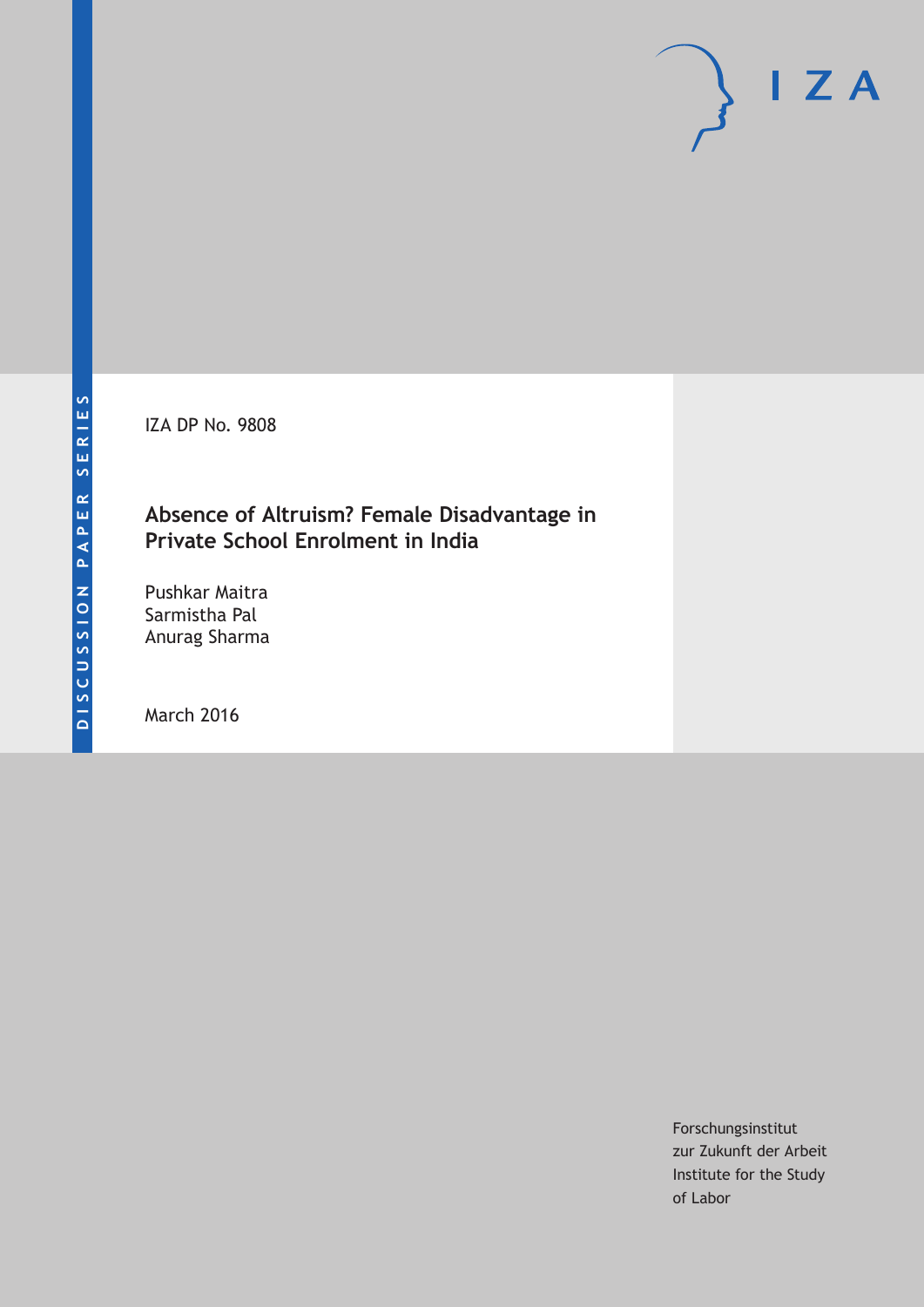# **Absence of Altruism? Female Disadvantage in Private School Enrolment in India**

### **Pushkar Maitra**

*Monash University* 

### **Sarmistha Pal**

*University of Surrey and IZA* 

### **Anurag Sharma**

*Monash University*

Discussion Paper No. 9808 March 2016

IZA

P.O. Box 7240 53072 Bonn Germany

Phone: +49-228-3894-0 Fax: +49-228-3894-180 E-mail: iza@iza.org

Any opinions expressed here are those of the author(s) and not those of IZA. Research published in this series may include views on policy, but the institute itself takes no institutional policy positions. The IZA research network is committed to the IZA Guiding Principles of Research Integrity.

The Institute for the Study of Labor (IZA) in Bonn is a local and virtual international research center and a place of communication between science, politics and business. IZA is an independent nonprofit organization supported by Deutsche Post Foundation. The center is associated with the University of Bonn and offers a stimulating research environment through its international network, workshops and conferences, data service, project support, research visits and doctoral program. IZA engages in (i) original and internationally competitive research in all fields of labor economics, (ii) development of policy concepts, and (iii) dissemination of research results and concepts to the interested public.

IZA Discussion Papers often represent preliminary work and are circulated to encourage discussion. Citation of such a paper should account for its provisional character. A revised version may be available directly from the author.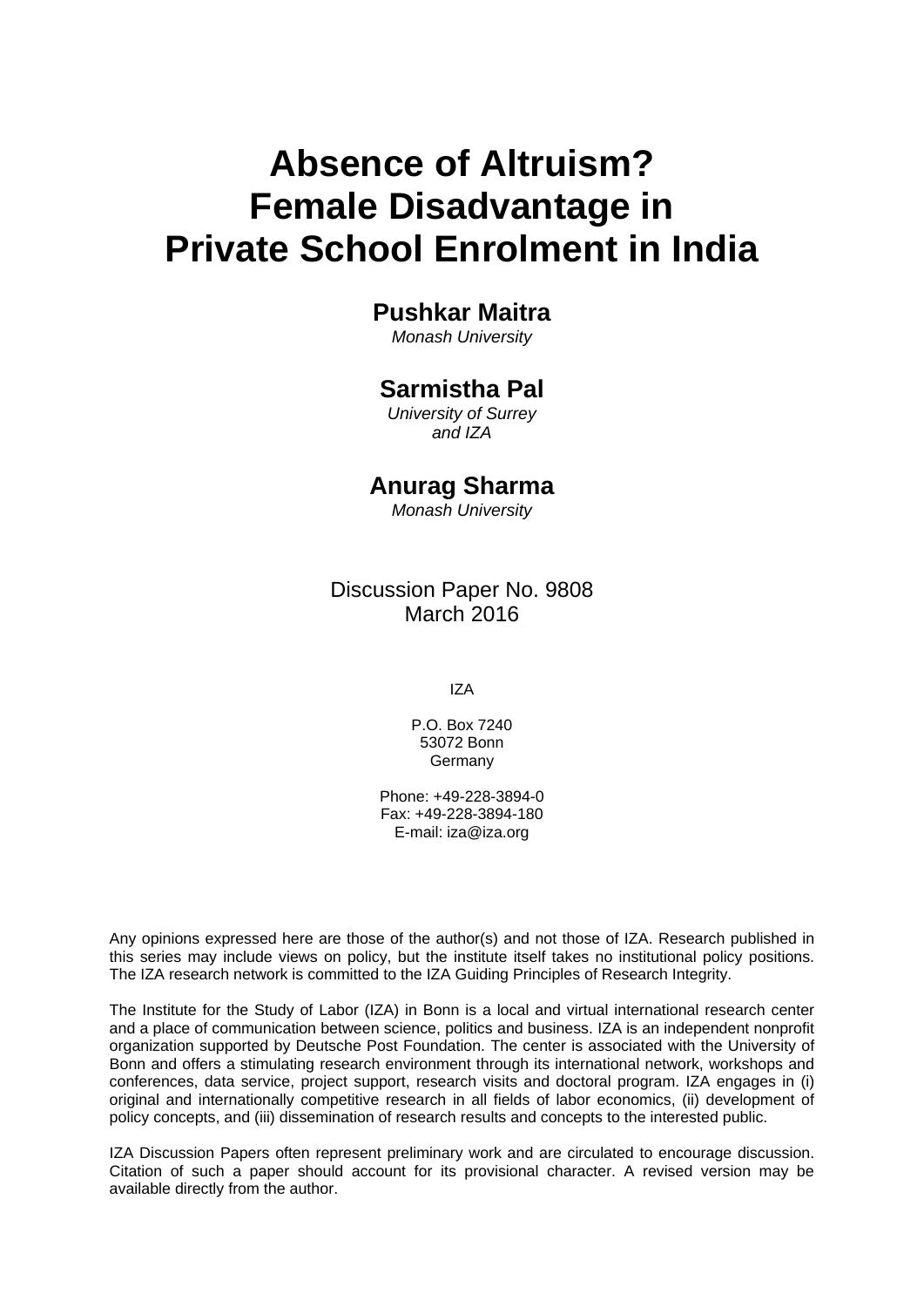IZA Discussion Paper No. 9808 March 2016

# **ABSTRACT**

## **Absence of Altruism? Female Disadvantage in Private School Enrolment in India\***

Using two nationally representative datasets from household surveys conducted in India in 2005 and 2012, the present paper examines the causal effect of gender in private school choice. We argue that the gender of the child is potentially endogenous in India because parents continue to have children until they have a son. To redress this potential endogeneity, we exploit the variation in private school choice among 7-18 year olds born to the same parents within the same household in an attempt to minimize both child-invariant and child-varying household-level omitted variable bias. We then explore the nature of female (dis)advantage across different types of households, communities and years with a view to assess the role of parental preferences in this respect and also its change. Significant female disadvantage exists in both survey years, though the size of this disadvantage varies across sub-samples and years. Female disadvantage is significantly higher among younger (relative to eldest) girls and also in northern and northwestern (relative to western) regions, but it is lower among girls from poor (relative to rich) households, Christian (relative to Hindu high caste) households, and those with more educated mothers. We infer that the observed within-household variations in female disadvantage across sub-samples reflect variations in non-altruistic parental preferences linked to deeply held cultural norms (for example, sons acting as old-age security and the exogamy of girls), access to schools and other public goods, thus posing considerable challenges to securing 'education for all.'

JEL Classification: C21, I25, O10

Keywords: private school enrolment, female disadvantage, parental altruism, household fixed-effects model, India

Corresponding author:

Sarmistha Pal Surrey Business School University of Surrey Guildford GU2 7XH United Kingdom E-mail: s.pal@surrey.ac.uk

 $\overline{a}$ 

<sup>\*</sup> Sarmistha Pal gratefully acknowledges the funding provided by the Leverhulme Research Fellowship, which initiated this project. We are very grateful to the editor and the three anonymous referees for their constructive comments on earlier versions of the paper. We have benefitted from discussions with Marco Alfano, Alpaslan, Akay, Mark Bray, Tarun Jain, Jyotsna Jalan, Dilip Mookherjee, Janneke Pieters, Andrew Oswald, Debraj Ray, Zahra Siddique, Francis Teal, and the participants in the IZA staff seminar series, Oxford Conference on Education and Development, Growth and Development Workshop at the Indian Statistical Institute Kolkata, and IZA-World Bank Annual Conference on Employment and Development for their helpful feedback at various stages. The usual disclaimer applies.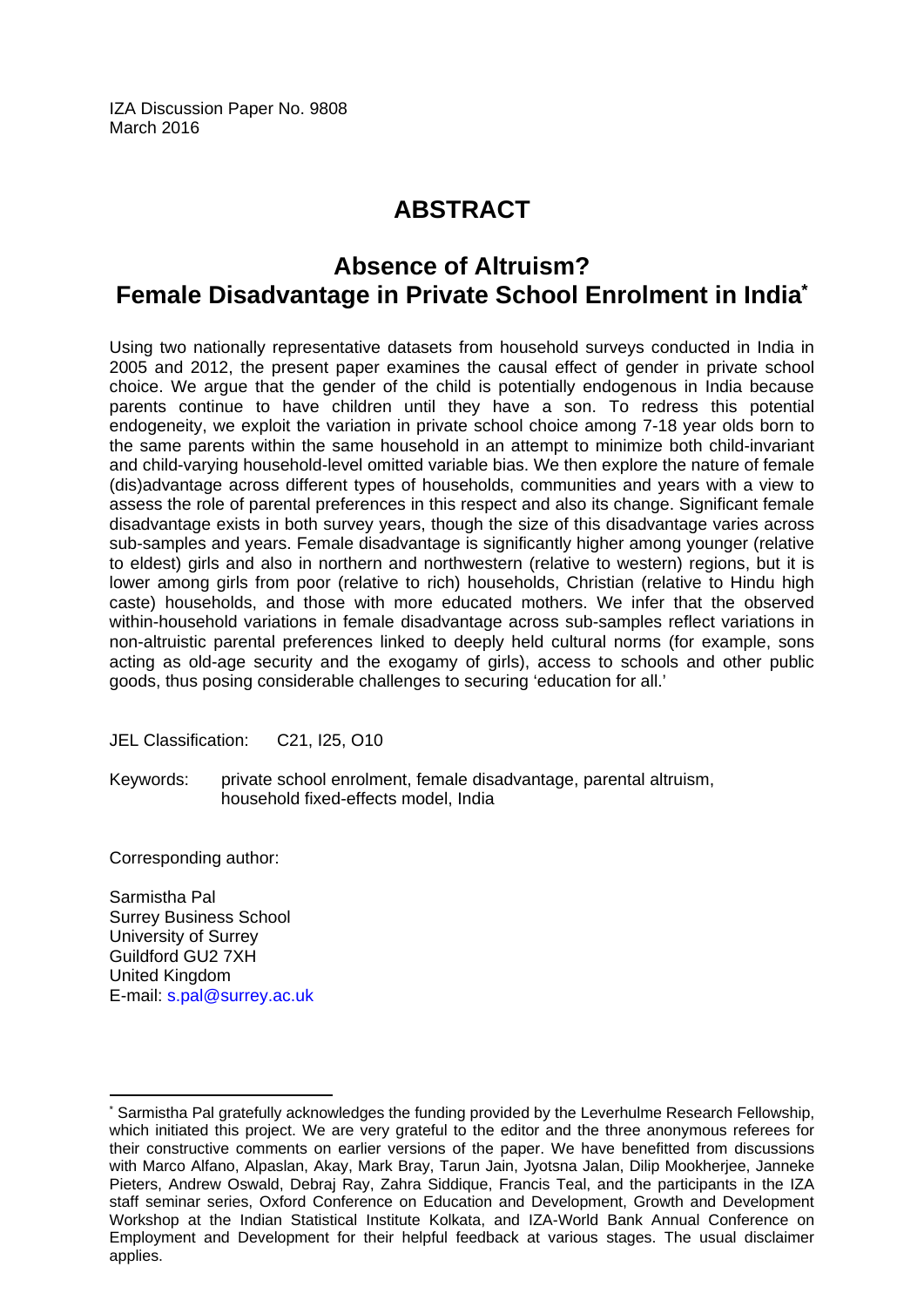#### **1. Introduction**

Women make up one-half of the world's population. Without their engagement, empowerment, and contributions, we cannot hope to achieve rapid economic growth or effectively tackle global challenges such as climate change, technology adoption, food security, and conflict. However, two-thirds of world's non-literate adults are women, a damning statistic that highlights the pervasive denial of the human right to education experienced by women and girls across the globe. Education can empower women, justifying the need to secure 'education for all,' an essential component of the Millennium Development Goals. It is therefore important to understand what limits girls' schooling. While there is a sizeable literature on gender discrimination in girls' schooling (see, for example, CEDAW (2012)), we know little if anything about girls' access to private schooling, despite its recent rapid growth around the world. Naturally, our knowledge of gender discrimination in schooling will remain incomplete without a good understanding of the nature and extent of gender discrimination in private schooling. In an attempt to bridge this gap in the literature, we examine the role of gender in private school choice.

Gender is likely to have an ambiguous effect on private schooling. On one hand, private school growth may lower the extent of the gender gap in schooling: first, private schools may be more suited to the needs of girls if, for example, they ensure local access to schools, as well as to more female teachers; second, parents who choose private schools for their children are likely to be more motivated and altruistic and hence less likely to discriminate between boys and girls. On the other hand, private schools require fees and thus may increase the extent of discrimination against girls in a country in which parents rely on sons for old-age security and dowries, exogamy, and female disadvantage in labour markets are pervasive, reducing the value of investments in girls. We use 2005 and 2012 India Human Development Survey (IHDS) data to examine the nature, size, and variations of female disadvantage across households, communities and also time, if any, in private school choice in India, with a view to drawing out the implications in terms of parental preferences and possible policy interventions.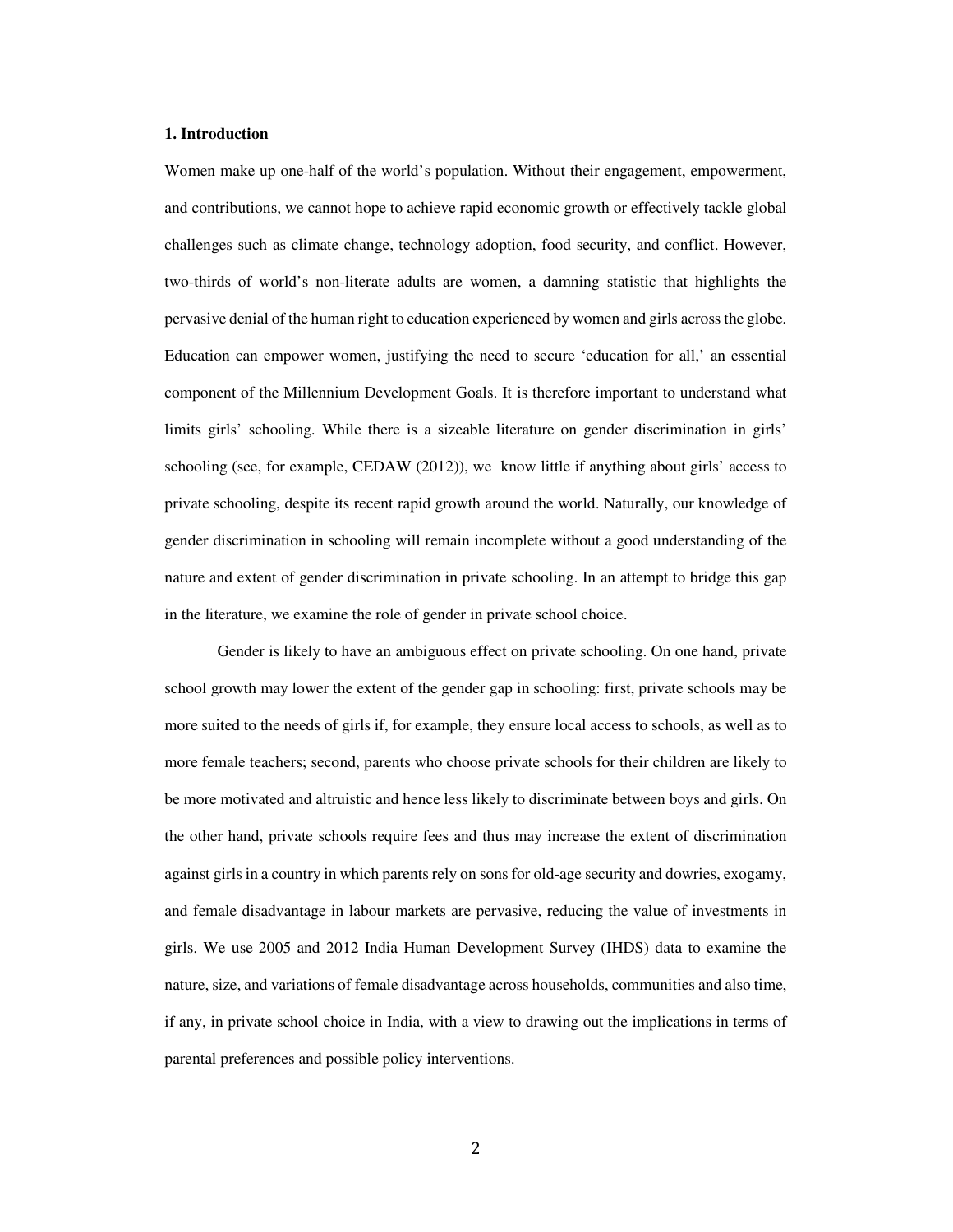Despite impressive growth in income and literacy over the last two decades, India continues to lag behind the other BRIC countries in indices of enrolment and attendance, especially beyond the primary level of schooling (Kingdon (2007). According to the World Economic Forum's Global Gender Gap Report 2009, India ranked  $114<sup>th</sup>$  out of 134 countries measured. Recent data and studies (see, for example, Drèze and Sen (2013)) highlight the worsening human development situation and increasing gender inequity since the  $1990s$ ,  $1a$ period that has also interestingly witnessed the considerable growth of private schools around the country.<sup>2</sup> Despite the absence of school fees, the dismal state of government-run schools has induced many households, even some poorer ones, to take advantage of the newly emerging private unaided schools in India to meet their educational needs. This has also been facilitated by the modest private school fees in India (Tooley and Dixon (2003)).

We use individual-level unit record data from  $7-18$  year olds from two rounds of nationally representative India Human Development Survey (IHDS) conducted in 2005 and 2012. We argue that in societies characterised by a strong preference for sons, the gender of the child is endogenous. This is because in such societies, parents may continue to have children until that have the preferred gender composition (see Kishor (1993)). The latter has been worsened by the availability (since the early 1980s) of mechanisms (e.g., scanning technology) that enable sexselective abortions (see Jha, et al. (2011)). In such an environment, the same unobserved parental characteristics that may affect the gender of a child could also systematically affect the educational opportunities of boys and girls differently, thus causing significant endogeneity bias in school choice estimates.

 $\overline{a}$ 

<sup>&</sup>lt;sup>1</sup> There are worrying statistics showing that the Gender Inequality Index (GII) for India has worsened between 2008 and 2011. India now ranks 129 out of 146 countries on the GII, better only than Afghanistan within South Asia (Times of India).

<sup>&</sup>lt;sup>2</sup> While about 16% of the villages surveyed in 1996 as a part of the PROBE data used by Drèze and Kingdon (2001) had access to private schools, the corresponding figure rose to about 28% in 2003 (see Muralidharan and Kremer (2006)). Our computations using the Indian Human Development Survey data show that 24 and 31% of children aged 7–18 attended private school in 2005 and 2012, respectively.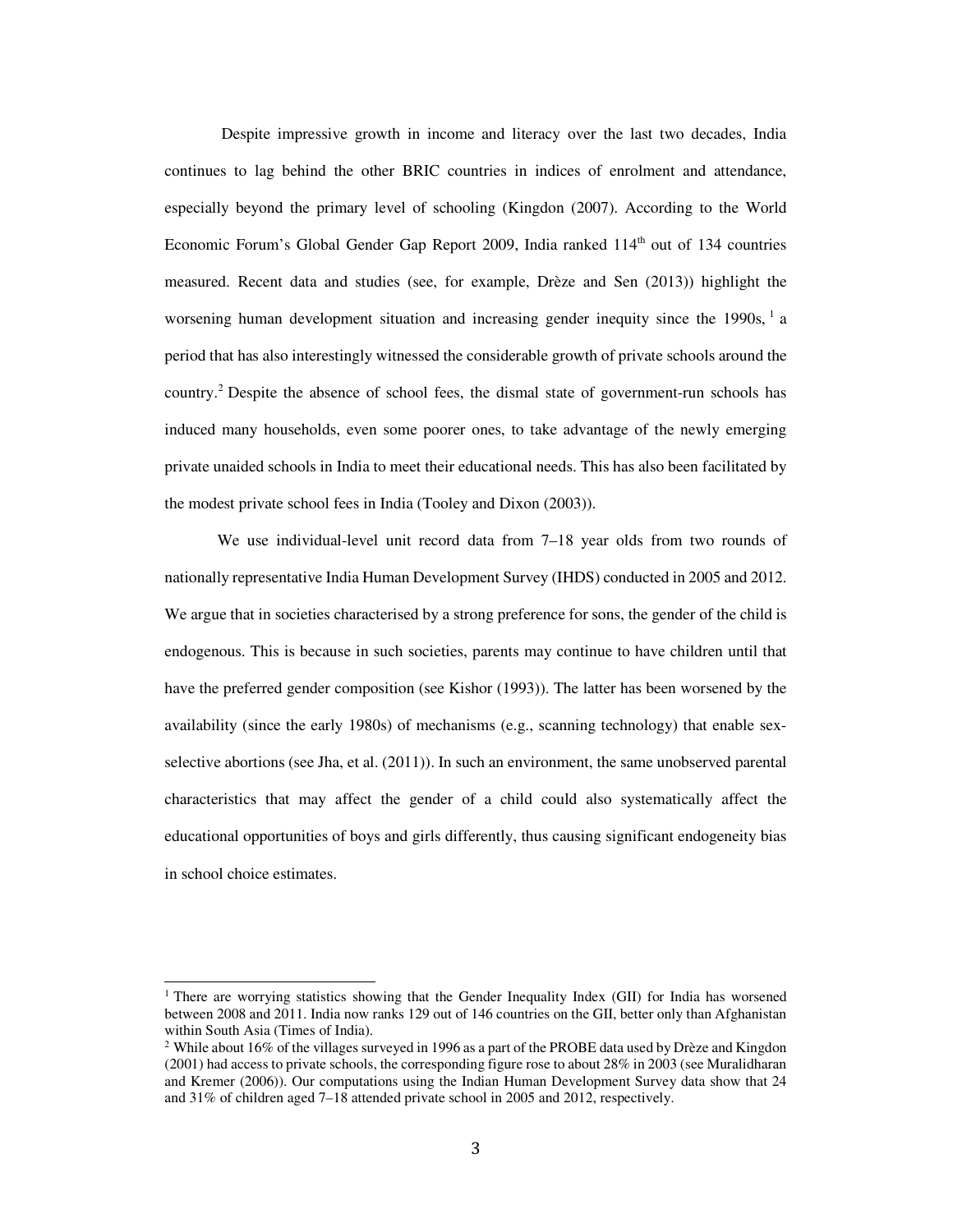While some use the gender of the first child on the grounds that it is random, thereby restricting the analysis to the first-born (see, for example, Rosenzweig and Wolpin  $(2000)$ ),<sup>3</sup> we use a household fixed-effects approach that exploits the variation in the school choice for children born to same parents. This approach not only addresses the endogeneity of the gender of the child but also the issue of potential bias arising from the omitted household-level child-invariant (for example, parental motivation or lack of it) and child-varying (for example, individual ability and/or behavioural traits) factors that may also influence their school choice. This allows us to estimate the causal effect of gender on private school enrolment.

Daughters may receive less human capital investment than sons (regardless of market returns) if parents inherently place a low value on females.<sup>4</sup> In the context of India, there is evidence of significant discrimination against girls for a range of different outcome variables: fertility (Kishor (1993)), malnutrition (Pal (1999)), school enrolment and educational attainment (Pal (2004)), and breastfeeding (Jayachandran and Kuziemko (2011)). This observed gender inequity could be the result of intra-household allocation rules (Browning and Chiappori (1998)), cultural norms (sons as old-age security or exogamy (Dyson and Moore (1983)), and/or state interventions influencing the supply of relevant public goods, including schools (Murthi, et al. (1995)). Similar gender-based differences are observed in other developing countries as well (Glick (2008)). Economists have generally attributed it to gender differences in the labor market in terms of models of intra-household allocation in which lower female agency arises from either lower productivity or lower returns from female labor (Kingdon (1996); Sundaram and Vanneman (2008)). Further human capital investment in girls has been shown to increase when work opportunities requiring more education arise (Heath and Mobarak (2011) and also when women have better information about and access to existing jobs (Jensen (2012)).

<sup>&</sup>lt;sup>3</sup> Note, however, that the randomness of the gender of the first child can also be questioned given the widespread use of scanning technology since the early 1980s.

<sup>&</sup>lt;sup>4</sup> See Das Gupta (1987); Behrman (1988); Davies and Zhang (1995); Kingdon (2002).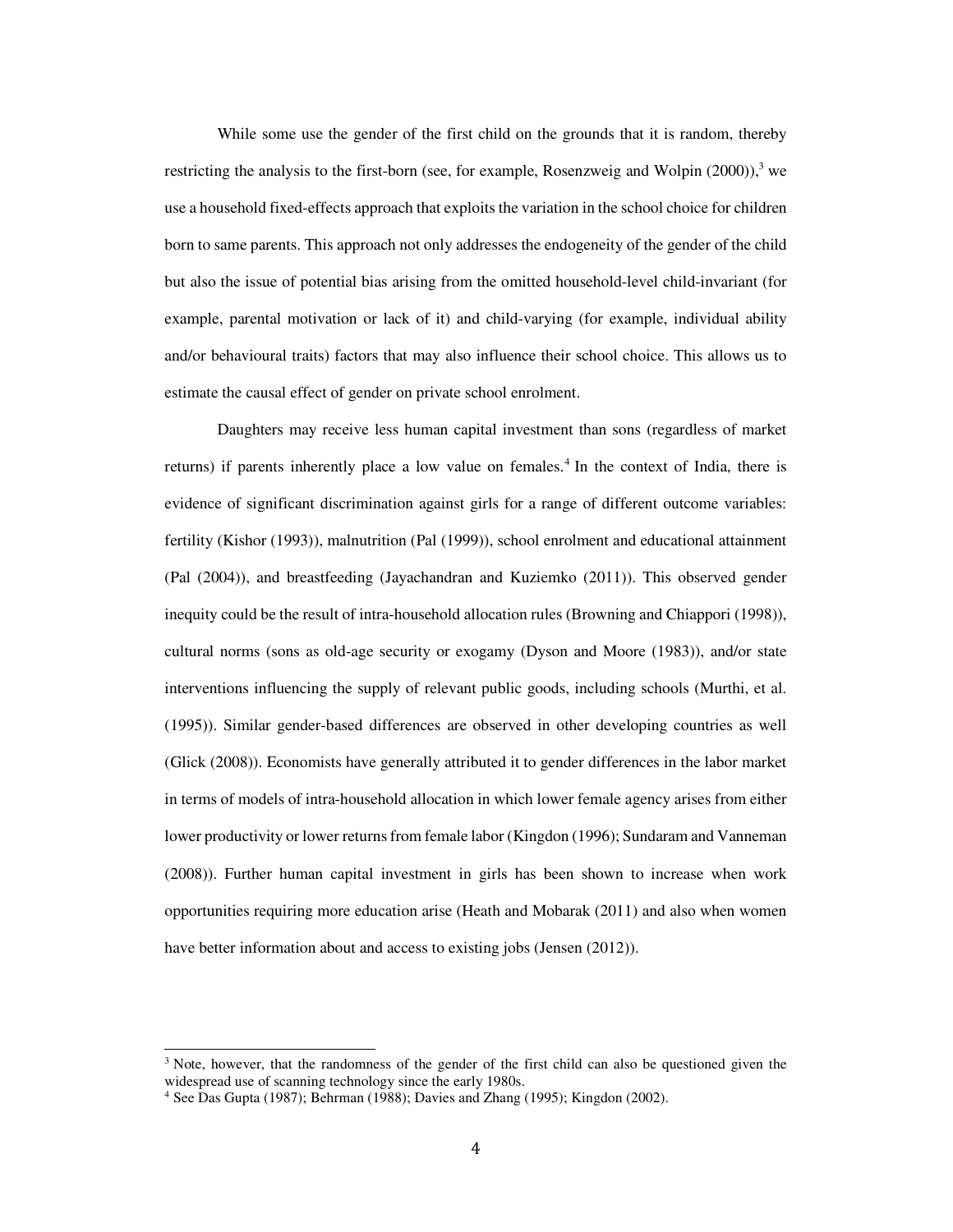In comparison, the literature on gender-based discrimination in private schooling is rather under-developed in both its scope and methodology, especially in the Indian context.<sup>5</sup> Using a sample of low-income households in the state of Uttar Pradesh in India, Srivastava (2006) finds no evidence of gender inequity in private school enrolment. When using 13-village survey data from the same state of Uttar Pradesh in India, Härmä (2009) observes that a son is preferred for private education, especially for secondary schools, which is then attributed to household budget constraints. Using two rounds of Young Lives longitudinal data from the Indian state of Andhra Pradesh, Woodhead, et al. (2013) report a widening gender gap in low-fee private school enrolment over the 2001–2009 period. Unlike the present paper, all of these cited papers have used data from small and localized surveys and do not control for the endogeneity of gender and other household-level omitted-variable bias.<sup>6</sup>

Our study builds on various strands of the existing literature in an attempt to identify the causal effect of gender on private schooling, with implications regarding its nature, size, causes, and evolution in an all-India context. We estimate private school enrolment as a function of a child's gender (if female, as captured by the GIRL dummy), birth order, and dummies representing age categories, with controls for child-invariant and child-varying unobserved household-level factors within a household fixed-effects model. In our framework, the estimated coefficient of the GIRL dummy yields the marginal effect of being a girl (relative to a boy) child which we take to be a measure of female disadvantage in private school choice. We assess its variation not only across different types of households (by caste, religion, expenditure, parental education) and communities (rural/urban, northern, north-western, western regions of the country), but also over time 2005-2012. Our results indicate that there is a significant bias against

 $\overline{a}$ 

<sup>&</sup>lt;sup>5</sup> The existing literature has primarily focused on the relative efficiency of public and private schools, as measured by the effect of school type on various student test scores. Both positive and negative effects on the part of private schools are found (e.g., see Chudgar and Quin (2012)). Building on the case for the greater efficiency of private schools, there have been attempts by policy makers to explore the scope of the private sector in delivering basic education in India (see Tooley and Dixon (2003)).

<sup>&</sup>lt;sup>6</sup> While Woodhead, et al. (2013) have access to panel data, they do not exploit the panel dimension of the data and focus instead on pooled analysis.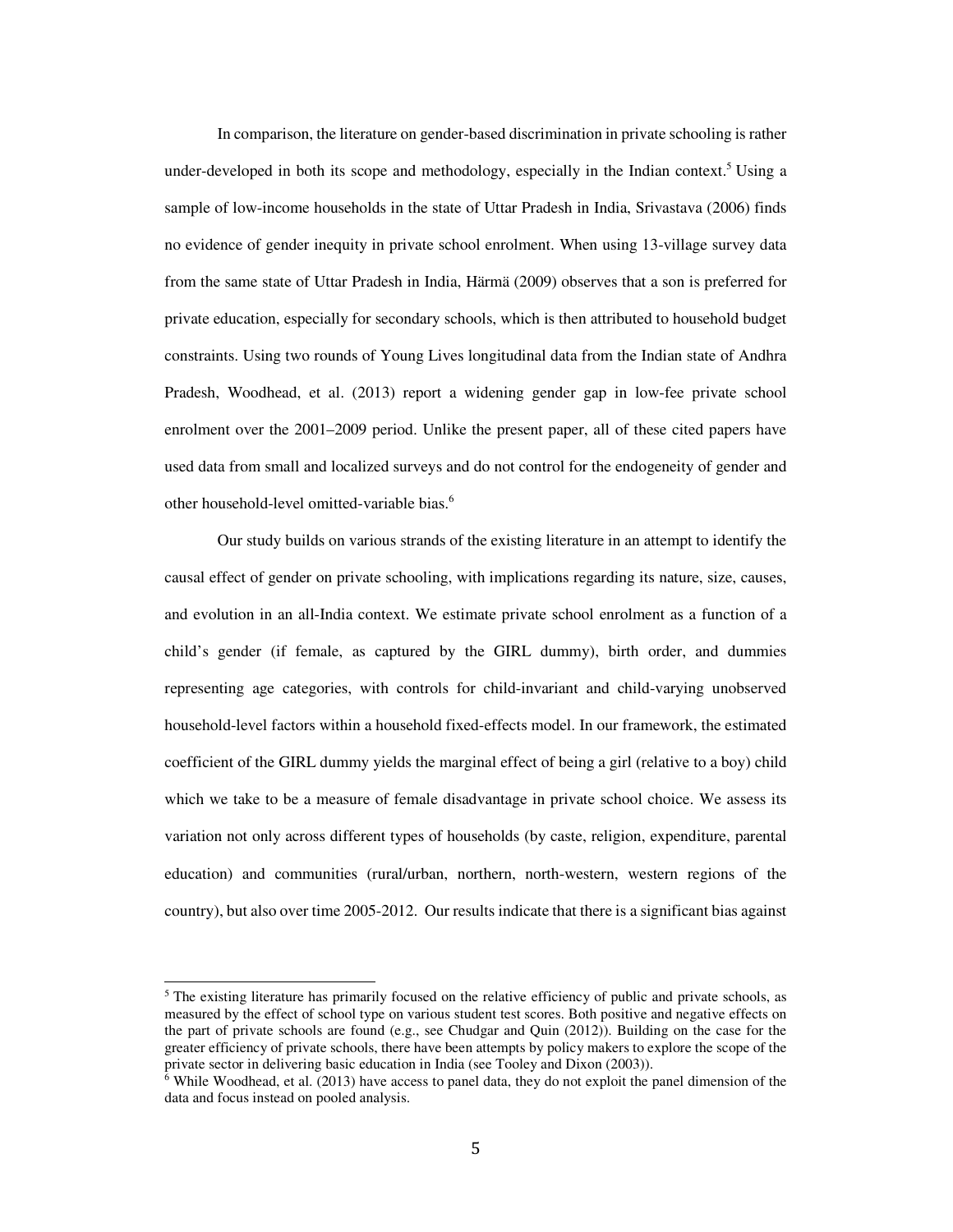girls in private school enrolment and that this persisted for both the 2005 and 2012 rounds of IHDS using matched household panel. The average female disadvantage was about 4 percentage points in 2005, and this rose to about 6 percentage points in 2012. Indeed, estimates from matched 2005 and 2012 panel households do not indicate any drop in female disadvantage over the period. We also find substantial heterogeneity across various sub-samples characterised by individual, household, and community characteristics: female disadvantage in school choice is higher among younger (relative to older) girls but lower for Christian (relative to high caste Hindu) girls and also those from poor (relative to rich) households in which the mothers have at least secondary schooling. There is also interesting regional variation in female disadvantage. One way of interpreting this is that household preferences are generally non-altruistic in an environment in which intra-household allocation rules, job market considerations, and other deeply-rooted sociocultural norms influence parental schooling decisions as boys and girls grow into adolescents.

We thus contribute to the existing literature in a number of ways. Noting that the net effect of gender could be ambiguous, we exploit the variation in school choice among children born to same parents to identify the causal effect of gender using a household fixed-effects model. Second, many recent surveys ask direct questions about parental (especially women's) preferences, e.g., whether they value girl's schooling equally to boys. Answers to these questions are largely subjective and prone to measurement errors. Instead, we compare the nature and size of female disadvantage across various sub-samples defined by individual/household/community characteristics. In doing so, we incorporate a number of socio-cultural and economic explanations for gender inequity with a view to deriving the nature of parental preferences and distinguishing altruism from misogyny and rationality. This is an important exercise because ultimately, the effectiveness of policies aimed at improving the condition of women in developing countries is crucially dependent on the nature of parental preferences. Policymakers must take this into account.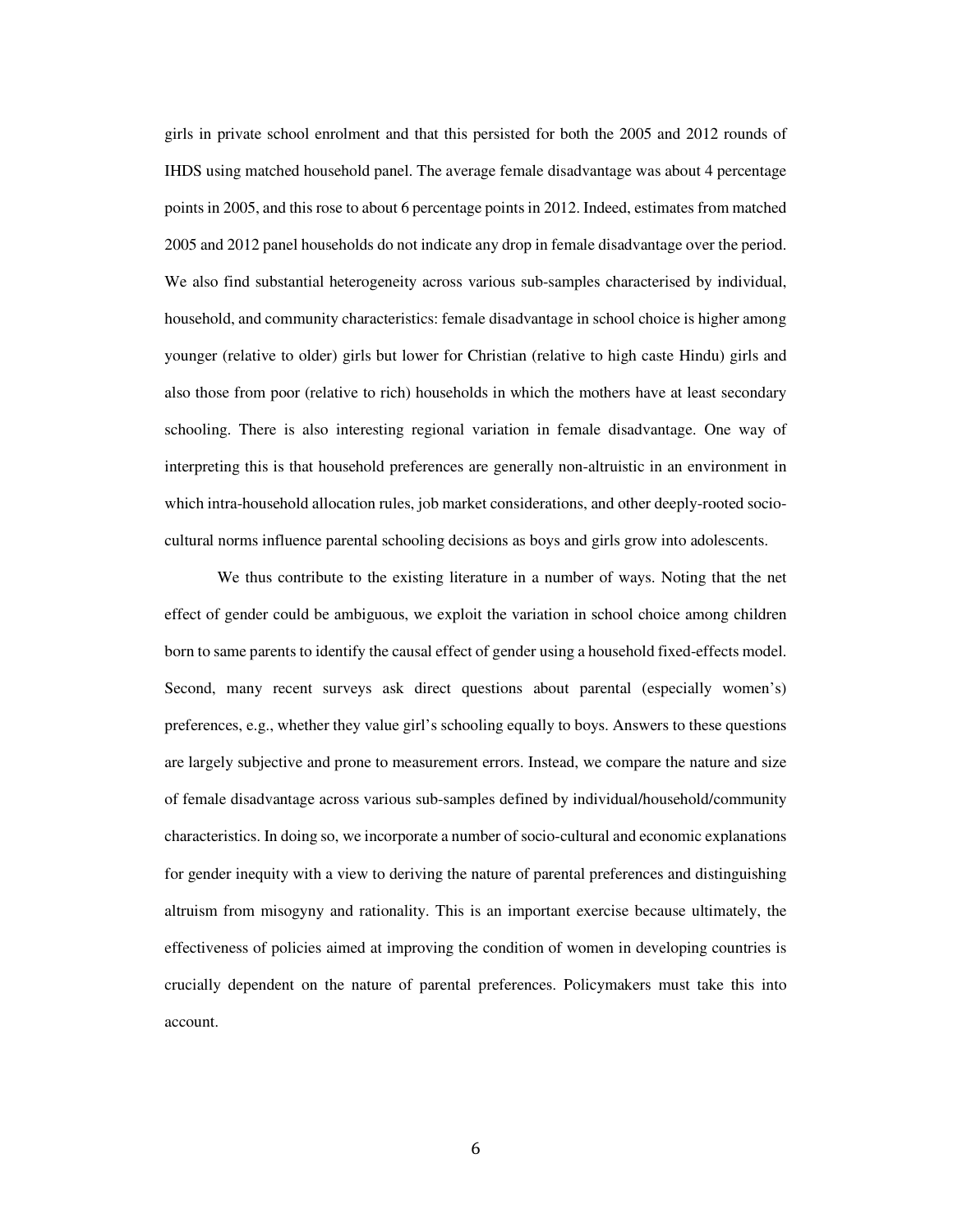#### **2. Background, Data and Selected Descriptive Statistics**

There are three broad types of recognized schools in India, namely government schools, private aided schools, and private unaided schools. Government and private aided schools are typically government-recognized; i.e., they have the government's stamp of approval. They are similar in many respects because private aided schools are almost entirely financed by the government and have little control over staffing (hiring/firing decisions) and fees, despite being nominally privately managed.

#### <INSERT TABLE 1 HERE>

Table 1 compares main characteristics of private unaided, government, and private aided schools in 1992 and 2002.<sup>7</sup> The biggest difference between private and government schools is in terms of infrastructure and pupil-teacher ratios. As of 2002, 71% of the private schools had a toilet, as compared to 41% of government schools and 86% of private aided schools; 91% of private school has drinking water facilities, as compared to 78% of government schools and 91% of private aided schools. The pupil-teacher ratio in government schools is often twice that in private schools. All of this suggests that private schools offer better facilities than government schools in India. Furthermore, compared to government schools, a greater proportion of teachers in private schools are women and are likely to be of a higher caste. This is possibly because as of 2002, the private educational sector was not constrained by caste-based affirmative action (reservation) policies operating in the Indian public sector. A comparison of government schools with private aided schools suggests that the latter tend to have similar pupil-teacher ratios to those of government schools. Although private aided schools had poorer physical infrastructure in 1992, they caught

 $\overline{a}$ 

 $7$  An anonymous referee suggested that we update this information using more recent data. The alternatives are the All India School Education Survey (AISES) data or the District Information System for Education (DISE) data. Unfortunately, the 2009 AISES data are not yet publicly available. The publicly available DISE data only have information on the number of pupils per teacher at the primary school level by school management type. As of 2010-11, the pupil teacher ratios are 29, 31, and 31 for private unaided, government, and private aided schools, respectively. No information on teacher characteristics and school infrastructure by school management type is publicly available. Additionally the AISES and the DISE data are not directly comparable: the DISE data are a sample, while the AISES data are a census of all recognized schools. Further, when making comparisons over time, using the DISE data is problematic because over the years, the sampling framework has changed.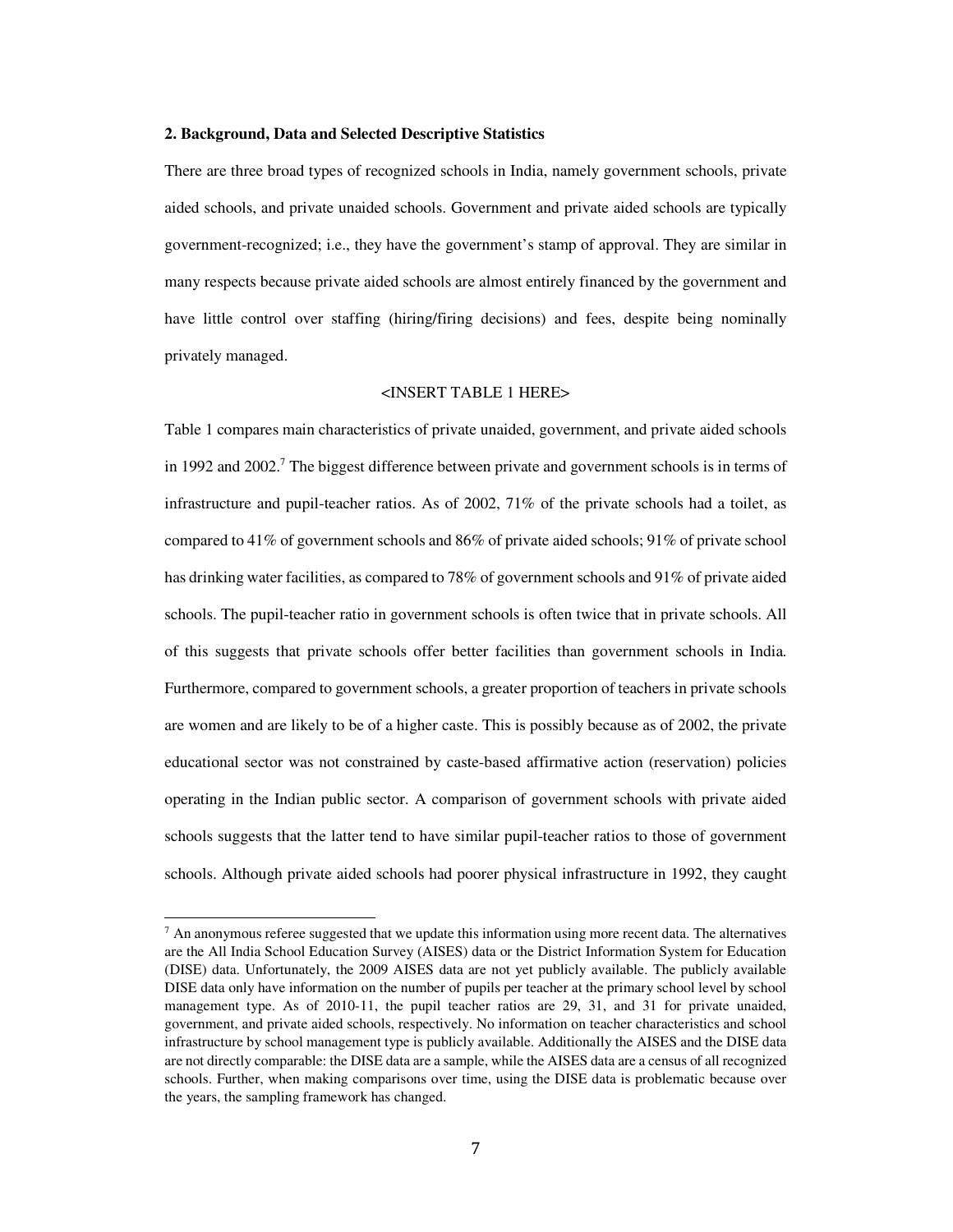up with the government schools in 2002. In our analysis, we do not distinguish between government and private aided schools; instead, we combine them under the broad umbrella of government schools.<sup>8</sup> Private unaided schools (whether recognized or not), in contrast, enjoy more autonomy as compared to private aided schools and are typically self-funded out of fee income. Thus, private unaided schools are the truly private schools in India.

The present paper uses data from two waves (2005 and 2012) of the Indian Human Development Survey (IHDS). This is a nationally representative, multi-topic survey of 41,554 households in 1,503 villages and 971 urban neighbourhoods across India collected by the National Council of Applied Economic Research and the University of Maryland. Around 83% of the households were re-interviewed in 2011-2012 for the second wave of data, and the response rates were more than 90% for both waves. The survey collected information about health, education, employment, economic status, marriage, fertility, gender relations, and social capital.

#### <INSERT FIGURE 1 HERE>

We focus on children aged 7-18 years at the time of the survey. Figure 1 presents the average enrolment rates by age and gender for the two waves of data.<sup>9</sup> Several observations are worth noting. First, the enrolment rates are almost 100% for children aged 7-11; they start falling by age 11 and decrease significantly for both boys and girls by age 18. Second, while there is no gender difference in enrolment rates in either wave for children aged 7-10, beyond the age of 10 (i.e., once children have completed primary school), gender differences become the norm. For children aged 11-18, boys are systematically more likely to be enrolled in school. These trends are consistent across the two waves of data, though in absolute terms, the enrolment levels for both boys and girls are higher in 2012. Third, the drop in enrolment rates for the 15-18 year olds

 $\overline{a}$ 

<sup>8</sup> As of 2005, 66.11% of children were enrolled in a government school, 27.53% in a private school, and 6.36% in a private aided school or religious school. The corresponding percentages in 2012 were 58.78, 34.58, and 6.64, respectively. We exclude religious schools from our analysis.

<sup>&</sup>lt;sup>9</sup> In Figure A1, we present the trends in ever having attended school by gender. The pattern, in all cases, follows an inverted u-shape. In 2005, 90% of all children in the 7-18 age group had ever attended school; the corresponding figure had increased to 96% in 2012, indicating an increase in ever having attended school.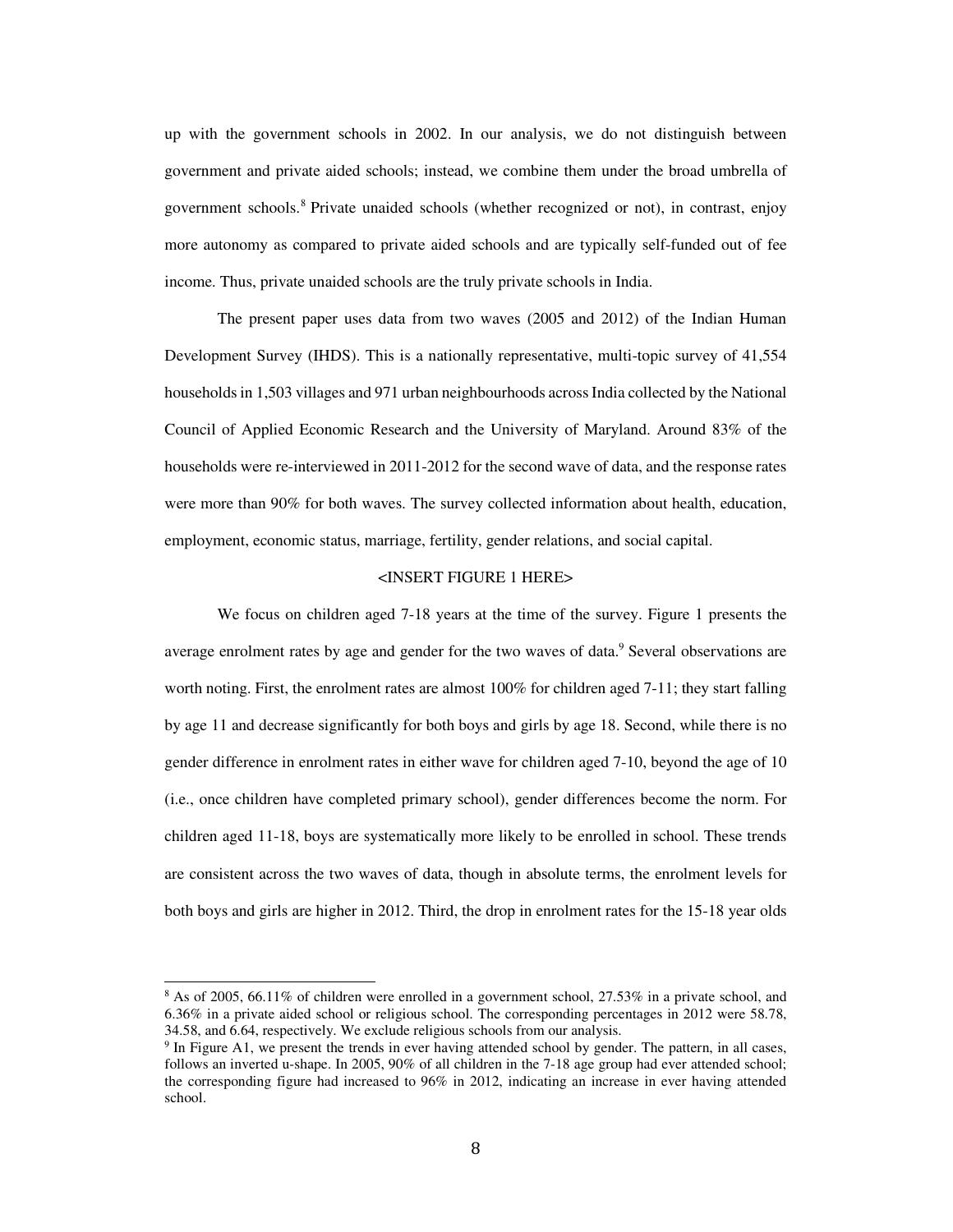is sharp, dropping to 35% and 20% for boys and girls, respectively, in 2005 and to 50% and 40%, respectively, in 2012. This drop may reflect boys leaving schools in search of employment and girls leaving school because they have attained marriageable age. Overall, 69% of boys in the 15- 18 age group who are not enrolled in school are likely to be engaged in market work, as compared to 0.5% of boys enrolled in school and 17% of girls not enrolled in school. Girls in the 15-18 age group who are not enrolled in school are more likely to be married: 19.4% of girls aged 15-18 and not enrolled in school are likely to be married, as compared to 0.8% of enrolled girls, 0.6% of enrolled boys, and 3.4% of non-enrolled boys. Table A1 in the Appendix summarizes these arguments regarding children aged 15-18 at the time of the 2012 survey.

#### <INSERT FIGURE 2 HERE>

Figure 2 presents the average private school enrolment by age and gender, conditional on any enrolment, for both waves. Table 2 presents the averages for several sub-samples. Overall, Figure 2 and Table 2 both reveal interesting patterns relating to private school enrolment for boys and girls. The 2005-2012 period saw a systematic increase in private school enrolment rate for both boys and girls: private school enrolment rates increased from 27% to 36% for boys and from 23% to 29% for girls over the survey years. However, the gender difference in private school enrolment increased from 4.1 percentage points (or 17.6% of the mean private school enrolment rate for girls in 2005) to 6.7 percentage points (or 23.3% of the mean private school enrolment rate for girls in 2012). There is a change in the pattern of gender bias across age groups. For children aged 7-14, the average difference in private school enrolment between boys and girls was about 5 percentage points in 2005 and increased to 7.7 percentage points in 2012. For children aged 15-18, while there was no gender difference in private school enrolment in 2005, the gap increased to 3.7 percentage points in 2012. While the gender gap is statistically significant for the 15-18 year olds in 2012, it is considerably lower than that for children aged 7-14.

#### <INSERT TABLE 2 HERE>

The pro-male bias in private school enrolment persists, irrespective of sector of residence, household expenditure quartile, religion, caste (the exception being Christians – see Columns 5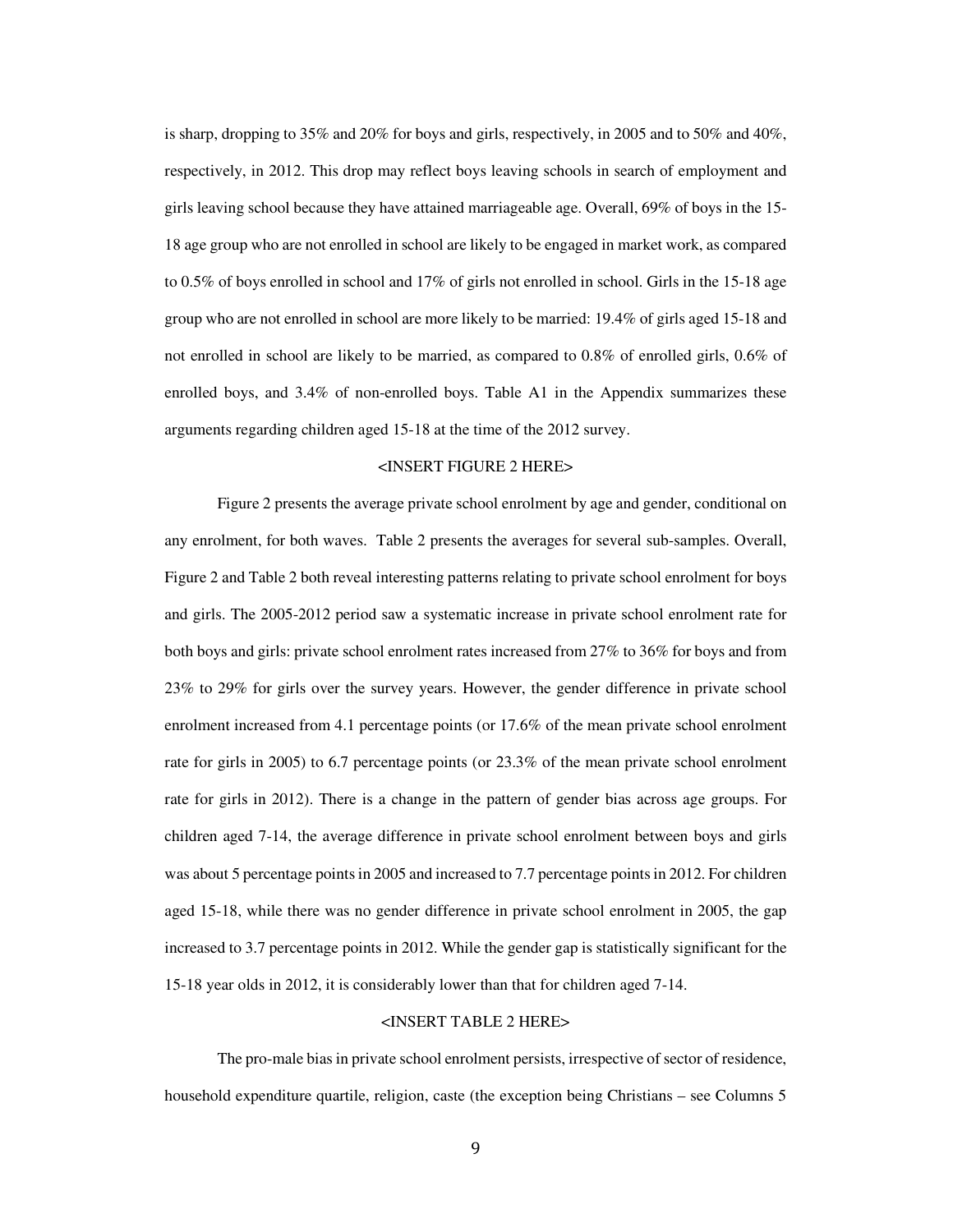and 10), whether one's parents are more educated or not (though the difference is not statistically significant in 2005 for children born to mothers with more than secondary schooling), and whether one resides in the northwest, north, east or south of the country.<sup>10</sup>

#### <INSERT TABLE 3 HERE>

Table 3 presents the averages for the variables used in our analysis. There are remarkable consistencies across the two waves. In both surveys, 48% of children are females, and 31% of children reside in urban areas; these are most likely to be Hindu SC/ST/OBC. Mothers are, on average, considerably less educated than fathers. There are increases in the rates of ever having attended school and private school enrolment. Per capita household expenditure (in nominal terms) increased almost two-and-a-half-fold to Rs. 1700 across the two waves. The female-tomale wage ratio at the community level (primary sampling unit) dropped slightly, from 73% to 71%, over this period. The ratio of the average distance from the nearest government school to the nearest private school increased slightly, from 1.4 to 1.9.

#### **3. Empirical Strategy, Identification, and Hypotheses**

#### *3.1. Econometric Issues and Empirical Strategy*

 $\overline{a}$ 

The primary focus of this paper is on school choice and, in particular, private school enrolment of 7-18-year-old Indian children. We aim to identify the causal effect of gender on private school enrolment after addressing the potential sources of estimation bias. First, estimation bias may arise from the potential endogeneity of the child's gender. This is particularly pertinent in societies with a strong preference for sons. Second, the non-enrolment of children continues to be prevalent in the Indian context, which may give rise to selectivity bias. Selectivity bias is primarily a reflection of omitted household (e.g., parental support and motivation) and/or individual (e.g.,

 $10$  We divide the country into six different regions. Northwest (consisting of Jammu and Kashmir, Himachal Pradesh, Punjab, and Haryana), north (consisting of Uttarkhand, Delhi, Uttar Pradesh, Rajasthan, Chhattisgarh, and Madhya Pradesh), east (consisting of Bihar, Jharkhand, and West Bengal), northeast (consisting of Assam, Meghalaya, Arunachal Pradesh, Manipur, Mizoram, Nagaland, and Tripura), West (consisting of Goa, Gujarat, and Maharashtra), and South (consisting of Andhra Pradesh, Karnataka, Kerala, and Tamil Nadu).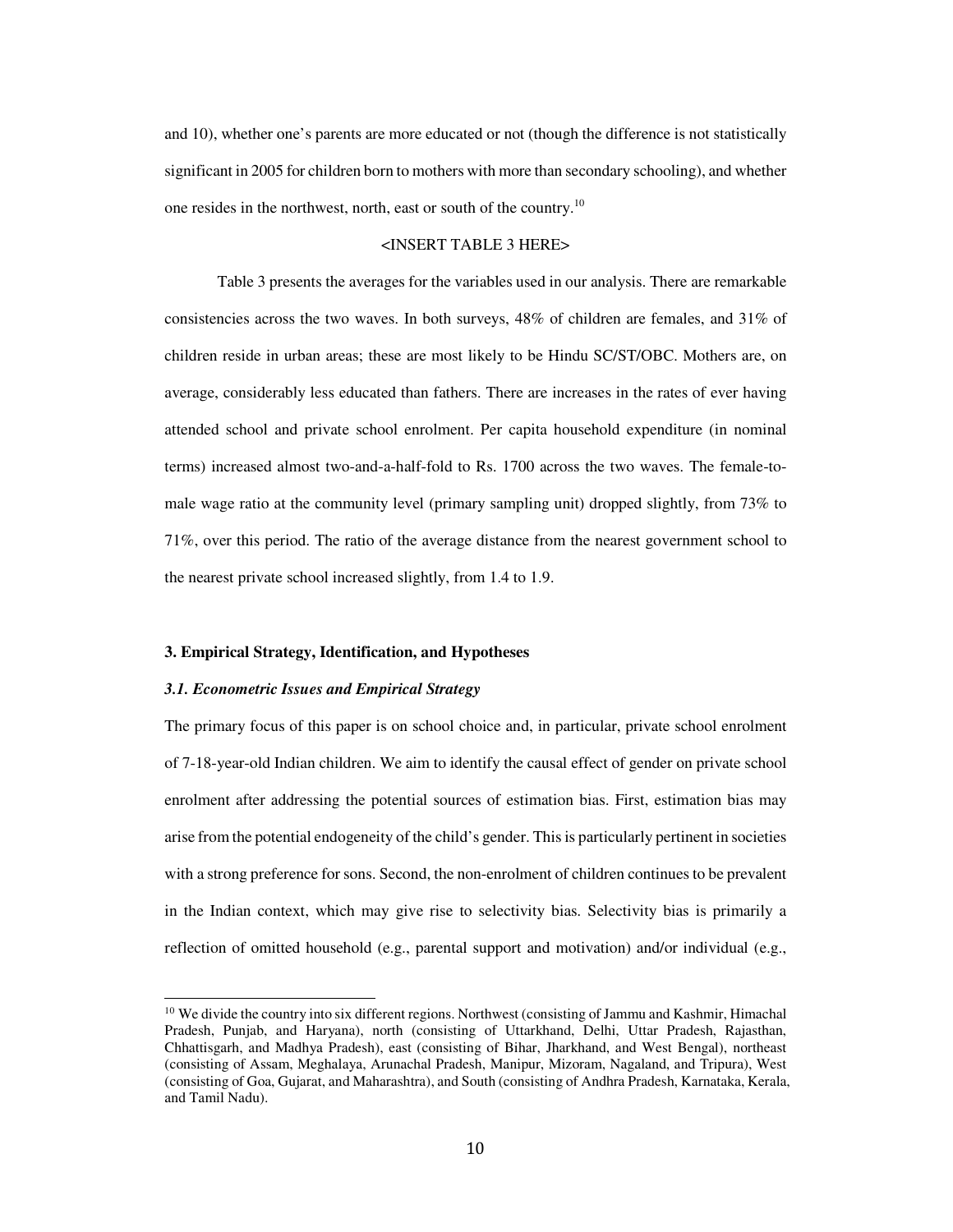ability, health issues, or behavioural problems) characteristics (Heckman (1979)). The problem gets worse when these unobservables are correlated with the residual error term, which is particularly difficult to tackle in cross-sectional or pooled data. To address these potential estimation biases, we use a household fixed-effects model in which the estimation sample is restricted to households with multiple children aged 7-18 years. This allows us to exploit the intrahousehold variation in private school enrolment among children born to the same parents and thus identify the *causal* effect of gender on private school enrolment. Accordingly, this analysis focuses on the characteristics of individual children (gender, age categories, and birth order) that vary within households after eliminating household-level omitted factors (both child-invariant and child-varying).

Define  $S_{ij}^*$  as the propensity of the  $i^{th}$  child from the  $j^{th}$  household to enrol in a private unaided (henceforth private) school at the time of the survey. This propensity is determined by the following equation:

$$
S_{ij}^* = \beta' X_{ij} + \eta_j + \nu_{ij}
$$
 (1)

Here,  $S_{ij}^*$  (the propensity of the child to attend private school) is not observed; what we observe instead is binary variable  $S_{ij}$ . This equals 1 the  $i<sup>th</sup>$  child from the  $j<sup>th</sup>$  household is enrolled in a private school at the time of the survey and 0 if he or she attends a government or private aided school. In Equation (1),  $\eta_j$  accounts for the household-level child-invariant unobserved characteristics, and  $v_{ij}$  is the IID error term.

Addressing selectivity bias is particularly problematic in single cross-section or pooled data analysis because many household- and individual-level unobserved factors remain unaccounted for. An obvious solution, in this case, is to make use of the Heckman-type selection models that attempt to account for the unobserved ability bias in various ways. Note, however, that there is no general selection model available for panel data, which is important in the execution of a household fixed-effects approach such as ours (with the exception of Wooldridge (1995) and Semykina and Wooldridge (2013), which only work for balanced panels thus lose a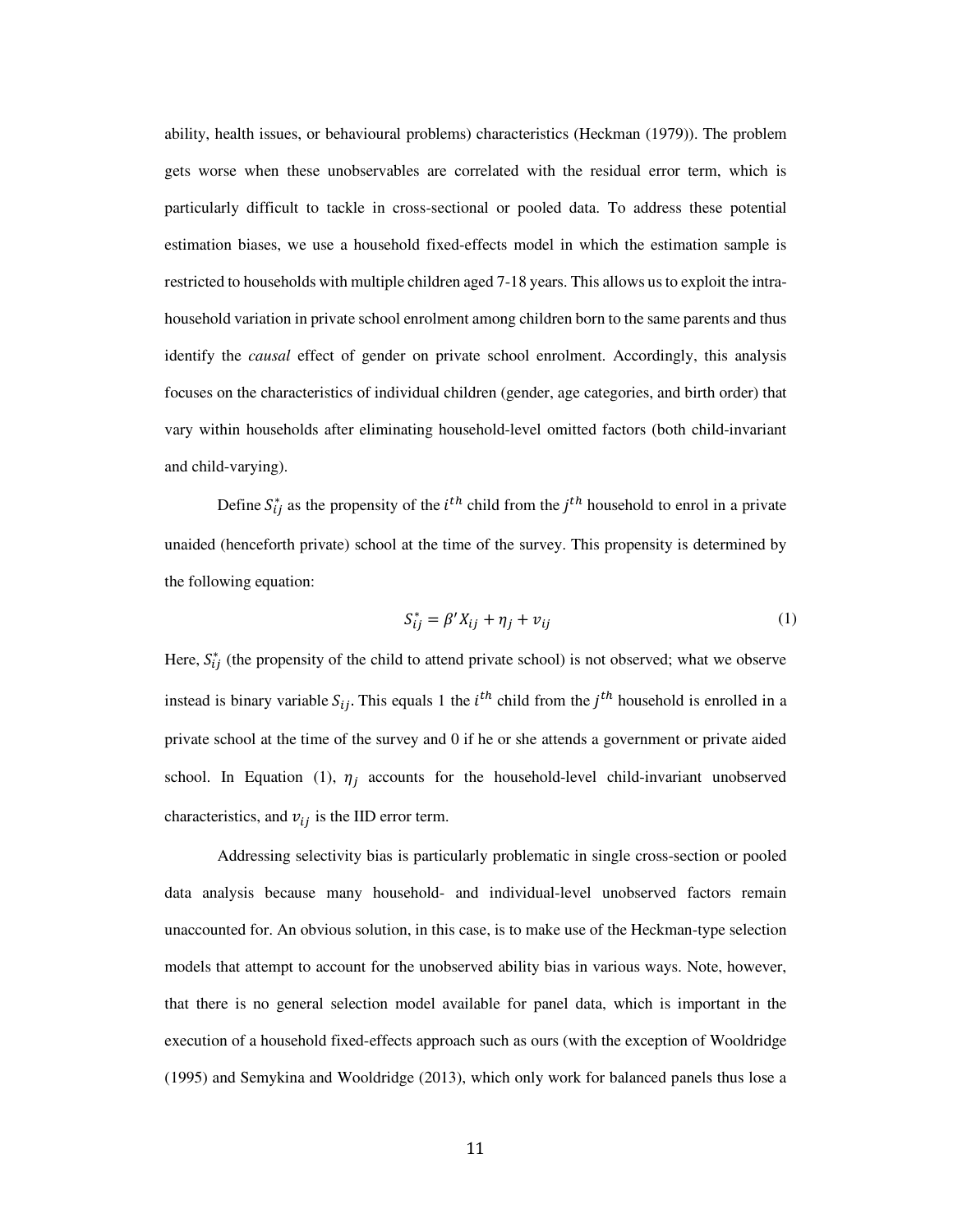large number of observations).<sup>11</sup> We consider several alternatives. We start with the OLS variant of Equation (1) to determine the school choice of the  $i<sup>th</sup>$  child in the  $j<sup>th</sup>$  household, using household fixed effects within a panel framework.<sup>12</sup> This approach accounts for unobserved childinvariant household-level characteristics (e.g., parental motivation, support, and other family circumstances), thus minimizing the omitted-variable bias on this account.

These estimates may still be biased because of the presence of unobserved withinhousehold child-varying factors. These could include unobserved child ability or behavioral traits, which may influence that child's school choice. This, in turn, could play an important role in influencing parental decisions regarding both enrolment and school choice. In order to address this omitted-variable bias, $13$  we estimate an extended version of Equation (1) that also includes unobserved traits varying across different children (in ascending birth order) within the same household. The regression specification is given by the following:

$$
S_{ij}^* = \beta' X_{ij} + \eta_j + (\theta_i \times \eta_j) + \nu_{ij}
$$
 (2)

Specification (2) is an improvement over Specification (1) because it accounts for the unobserved child-invariant and child-varying factors within the household.<sup>14</sup> It is often argued that sample

 $\overline{a}$ 

<sup>&</sup>lt;sup>11</sup> Using the 2005 IHDS data, Maitra, et al. (2013) used a variant of Wooldridge (1995) and Semykina and Wooldridge (2013) to estimate private school enrolment among children born to household heads. The methodology required us to estimate the model only for a balanced panel for households with 2, 3, or 4 children, thus losing a substantial number of the sample observations. The results were, however, similar to those presented in the current paper.

<sup>&</sup>lt;sup>12</sup> There are, of course, a number of reasons a binary logit or probit, not OLS, should be the preferred estimation method. See http://www.mostlyharmlesseconometrics.com/2012/07/probit-better-than-lpm. However the problem is that the marginal effects are not well defined when one uses a non-linear estimation technique such as a logit or probit. Here, marginal effects are crucial because we are not only interested in the direction of the bias but also in its magnitude. Given this constraint, we present the OLS estimates with household fixed effects.

<sup>&</sup>lt;sup>13</sup> Note that while we can observe the parent-perceived ability of children in the 2005 survey, we do not have this information in 2012. Also, parent-perceived ability is a subjective measure and may suffer from measurement error. Hence, we do not include this variable, even for the 2005 survey results, and instead rely on within-household individual trends.

<sup>&</sup>lt;sup>14</sup> Note that children are ordered by birth, so our household fixed-effects approach is similar to the notion of a linear time trend in the usual panel data, where child-specific index  $i$  for the  $j<sup>th</sup>$  household is replaced with the time dimension  $t$ . This approach allows us to account for birth-order-specific unobservables within the household. Taken together, we not only control for unobserved household-level child-invariant (common to all children) fixed effects but also unobserved household-level child-varying trends across children born to same parents at different times. We believe that the inclusion of both these fixed effects will allow us to minimize any estimation bias arising from unobserved heterogeneity.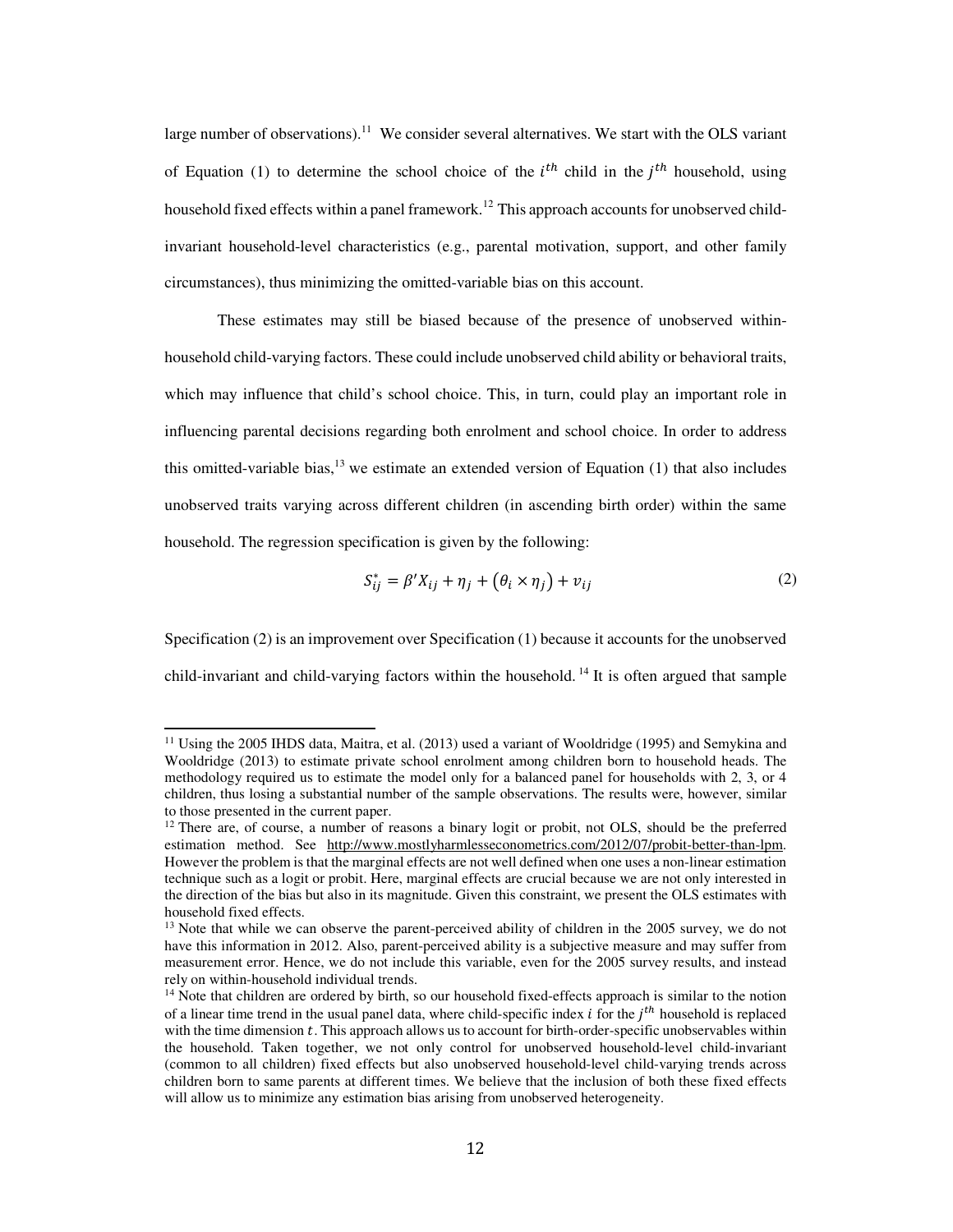selection bias can be viewed as a specification error arising from omitted variables. Thus, the inclusion of unobserved household-level child-invariant and child-varying factors in our fixedeffects model is likely to further minimise the potential for any selection bias.

 Given that an issue of selection arises for private school choice among those who have been enrolled in any school, it is also interesting to explore how our baseline household fixed effects estimates would compare to a model with selection correction. Because the standard Heckman-type selection model is not suitable for a household fixed-effects set-up, we proceed as follows. School choice is conditional upon school enrolment, so school choice  $(S_{ij})$  is observed only if the  $i<sup>th</sup>$  child from the  $j<sup>th</sup>$  household is enrolled in school at the time of the survey  $(E_{ij} = 1)$ . In estimating Equation (1), we must therefore account for a selection problem in which the selection equation is defined in terms of the decision to send the child to school (irrespective of school type) and is given by the following:

$$
E_{ij}^* = \gamma' W_{ij} + \zeta_{ij} \tag{3}
$$

Here,  $E_{ij}^*$  (the propensity to attend school) is not observable. We only observe  $E_{ij}$ , where  $E_{ij} = 1$ if  $E_{ij}^* > 0$ ;  $E_{ij} = 0$  otherwise. Equation (3) allows us to estimate the inverse Mill's ratio  $(\lambda_{ij})$  for each sample child, treating the data as pooled (i.e., without accounting for household fixed effects), which is then included as an additional argument in the school choice equation (Equation (1)). Although not ideal, our objective here is to test the robustness of our preferred estimates of Equation 1 and Equation 2. At the second stage, we estimate a school choice equation within a household fixed effect framework as follows:

$$
S_{ij}^* = \beta' X_{ij} + \eta_j + \lambda_{ij} + v_{ij}
$$
\n<sup>(4)</sup>

Given that the second stage not only includes the individual-level selection correction terms  $\lambda_{ij}$  generated from the first stage but also the child-invariant household fixed-effects terms  $\eta_j$ , it becomes somewhat comparable to the household FE with individual-level trends in Equation (2). Accordingly, this variant of the selection model is likely to have lower omitted-variable bias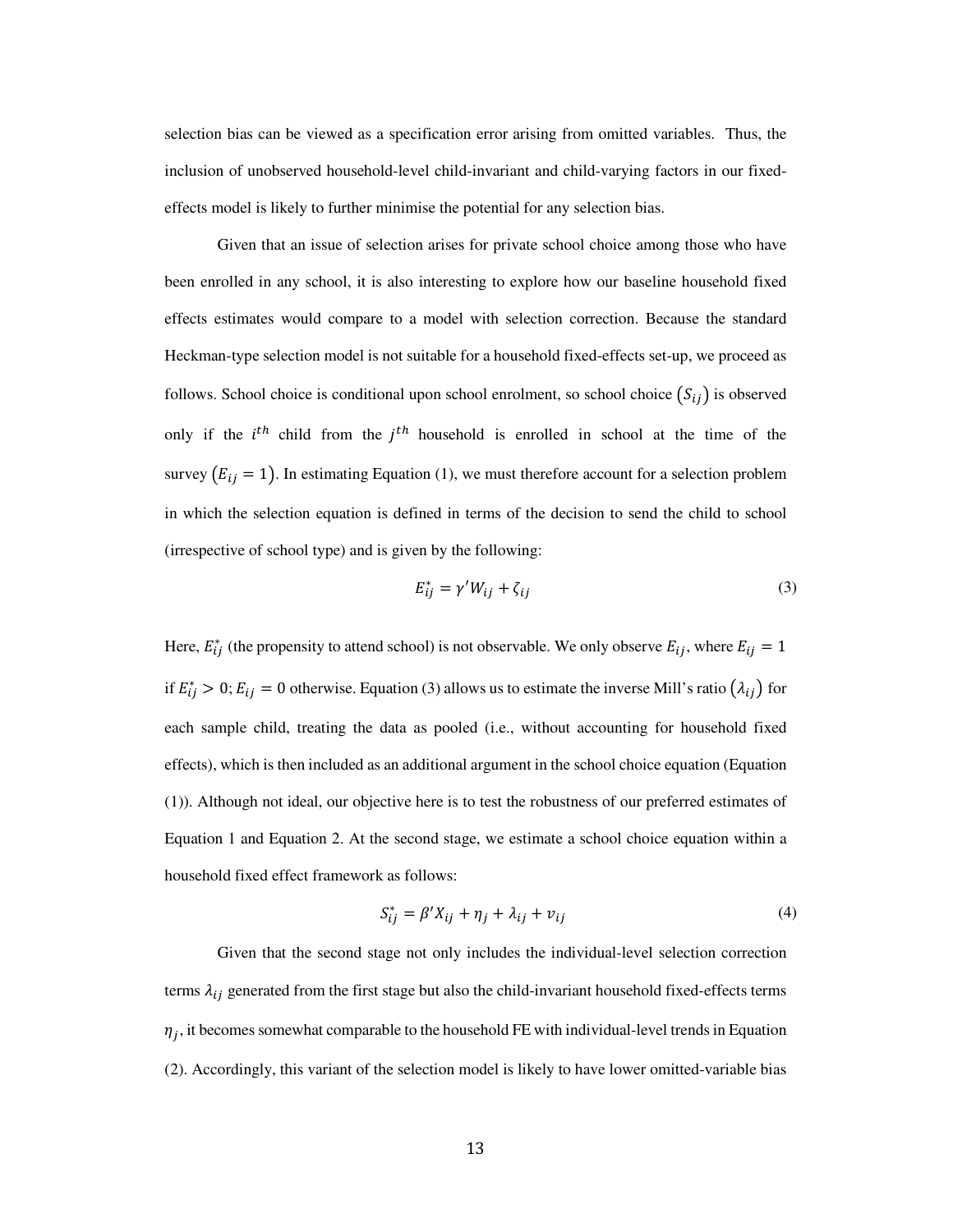relative to the standard Heckman-type selection models using cross-sectional/pooled data. Given the fixed-effects formulation at the second stage, we cannot include any household-level factors, so the within-household variation in child outcomes is solely explained by the individual characteristics that vary within households.

#### *3.2. Hypotheses*

In this subsection, we develop hypotheses pertaining to the possible role of various individual characteristics in private school choice.

*Gender:* Despite some evidence to the contrary (for example, Behrman (1988) argues that Indian parents are generally averse to inequality among children), the notion of son preference among resourceconstrained parents in India is now well-accepted. In all our regressions, we include a dummy for a female child (GIRL) to account for gender-based differences, if any, in private school enrolment among siblings born to same parents. In the absence of any prior evidence regarding the role of gender in school choice among children born to same parents, our results remain data-driven.

*Birth order:* Leaving aside the gender dimension, parents may choose to discriminate between sons and daughters in other ways as well. Garg and Morduch (1998) argue that children are better off in terms of measured health indicators if they have all sisters and no brothers. This is because parents tend to allocate fewer resources to girls. Das Gupta (1987) finds that in rural Punjab, girls with older sisters suffer t h e most. We include a binary variable indicating whether the index child is the eldest in the family with a view to testing whether the eldest child enjoys any premium in private schooling. Pande and Malhotra (2006) argue that younger girls are worse off than elder girls in India. The underlying idea is that the eldest child may get preferential treatment from his or her parents in terms of their schooling decisions because he or she is more likely to start earning earlier than the other children, thus supplementing the family earnings. By estimating the household fixed-effects model for the sample of non-eldest children, we examine whether younger girls are more discriminated against (relative to the eldest child).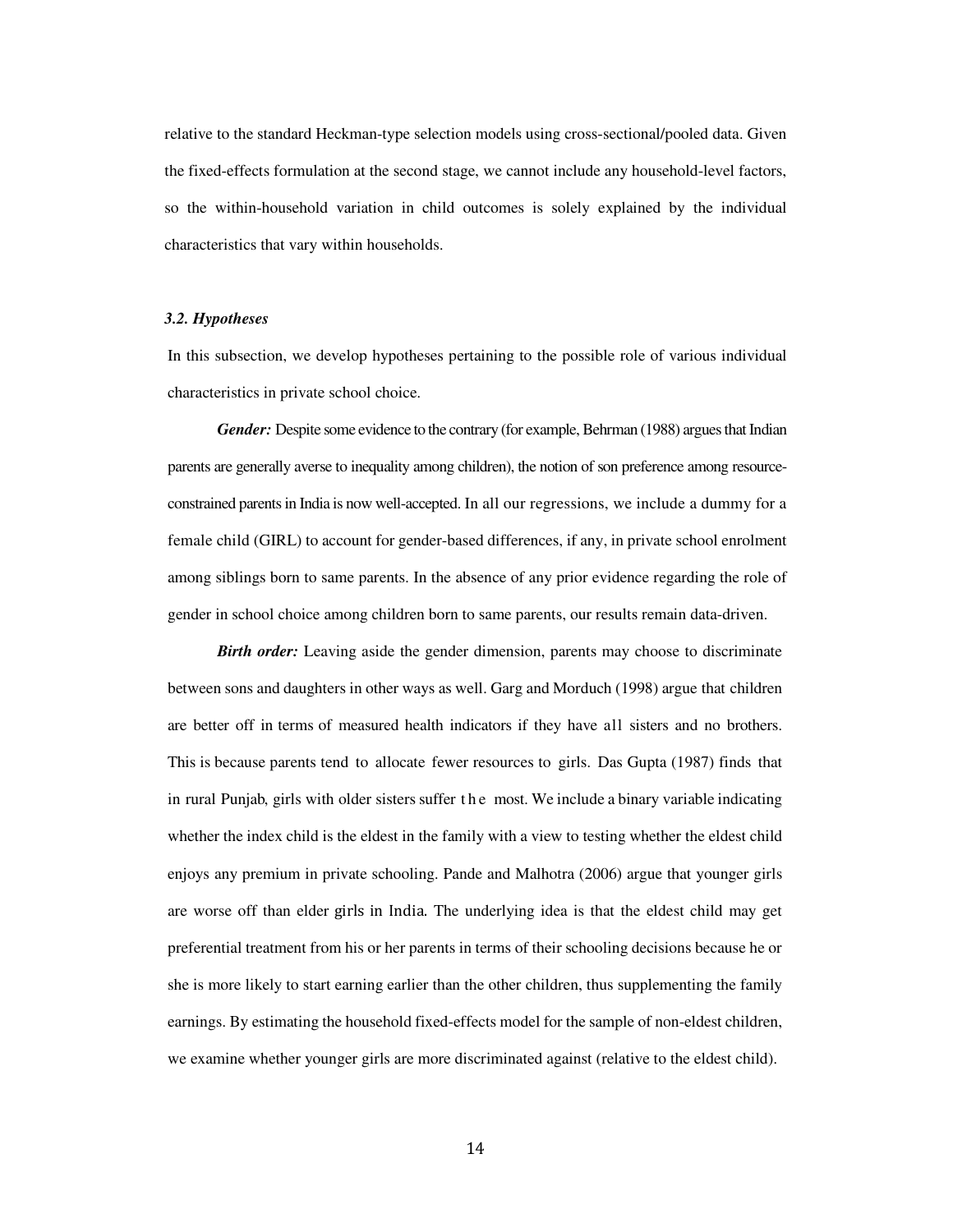*Age:* Our data description in Section 2 (see Figure 2 and Table 2) highlights that the gender gap in private school enrolment varies with the age of the child: it is high for 7-9 and 10- 14 year olds (4.4 percentage points and 5.4 percentage points in 2005, going up to 7.8 percentage points and 7.6 percentage points, respectively, for these age groups in 2012); note that the gap disappears for the 15-18 year olds in 2005, while it persists but is considerably lower than that of the full sample in 2012. Accordingly, we examine whether children in certain age categories receive preferential treatment from parents regarding their schooling choices. This may highlight the differential costs and benefits of private schooling for male and female children, as they grow older. The primary benefit of schooling comes from earnings, while there are a range of costs, including those of school fees, books, uniform, transport (including security concerns), and also opportunity costs (foregone returns from participating in the labour market because of alternative activities). Both girls and boys are more likely to drop out of school beyond the age of 15. The reason for boys may be that they start supplementing the family income, whereas for girls, personal safety and security issues start becoming important at that age, and this adds to the costs of travelling to and from schools.<sup>15</sup> Additionally girls are likely to get married at this age. While the central and state governments in India have succeeded in expanding access to primary schools such that over 95% of villages have a primary school, access to secondary schools is still rather limited. This may encourage some parents to choose local private schools for girls if they are sent to school at all, especially when they are adolescents.<sup>16</sup> In addition to local access to schools, another factor that may encourage adolescent girls' private school enrolment is the

 $\overline{a}$ 

<sup>&</sup>lt;sup>15</sup> There is now evidence from a number of countries that supports the argument that reduced distance to schooling has significant effects on the school enrolment of girls. See, for example, Andrabi, et al. (2008), Burde and Linden (2013), and Qureshi (2013).

<sup>&</sup>lt;sup>16</sup> The issue of local access is important. Long journeys to and from school put girls at additional risk, regardless of age, race, class, caste, or location, because of the potential threat of rape, sexual harassment, intimidation and teasing (see, for example, UN (2000)). The fact that someone may need to accompany a girl on her walk to and from school creates a larger burden associated with girls' schooling. In other words, access to local private schools with less travelling time may increase the likelihood of girls' private schooling. A greater distance to private (relative to government schools) is likely to increase the cost of attending private school for girls (relative to boys). This, in turn, may explain the female disadvantage in private school enrolment. In other words, access to local private schools for girls may close the gender gap in private school enrolment.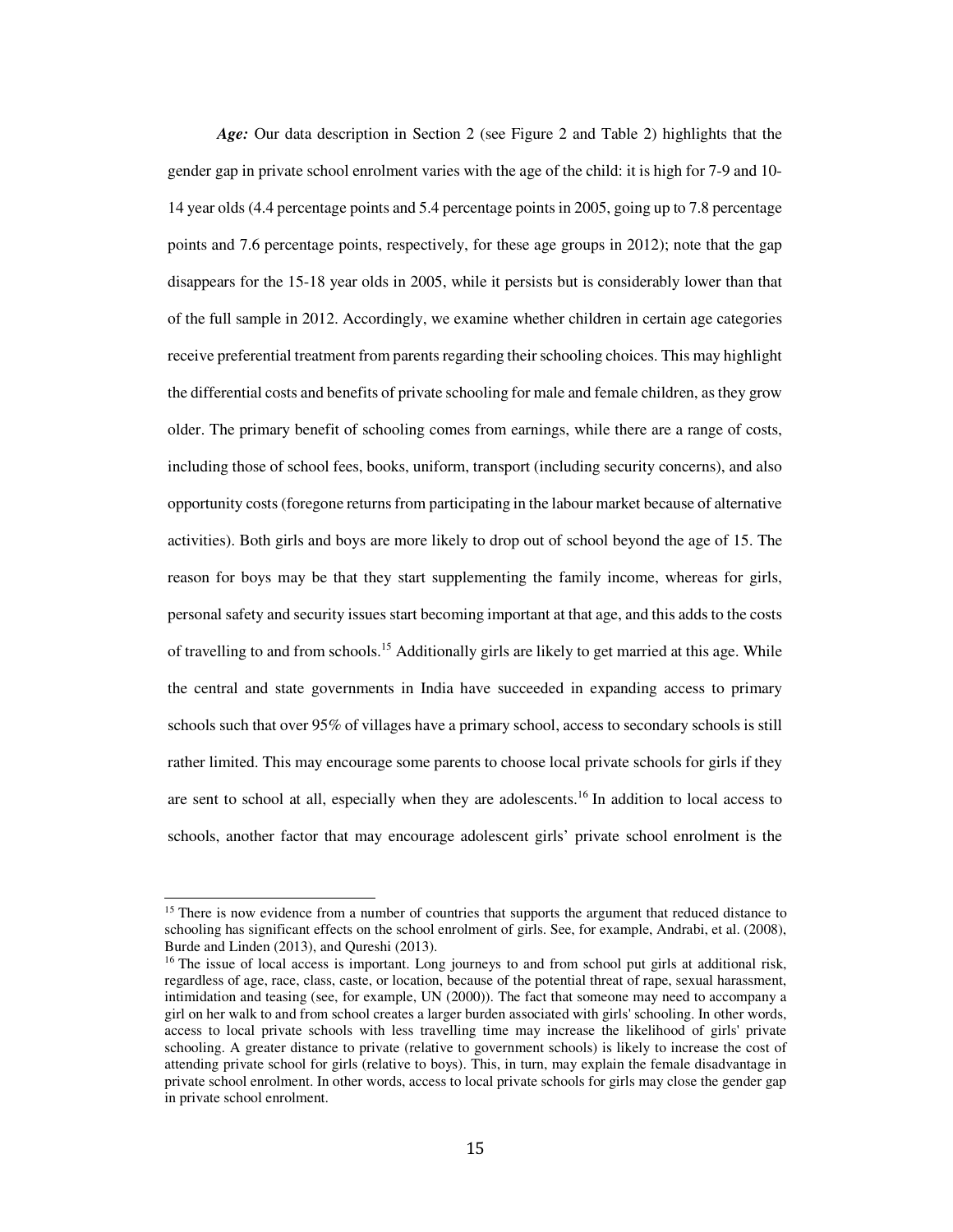regular attendance of teachers in private, but not state, schools (Chaudhury, et al. (2006)), which not only improves learning but also enhances the security of girls within school premises.

Our primary estimating equation is given by the following:

$$
S_{ij}^* = \beta_0 + \beta_1 GIRL_i + \beta_2 Eldest_i + \sum_k \alpha_k I(Age = k) + \eta_j + \nu_{ij}; k = 8, ..., 18
$$
 (1')

Here,  $\eta_j$  captures the child-invariant household fixed effects.

To account for within-household child-specific trends, we estimate the following extended version of Equation (1'):

$$
S_{ij}^* = \beta_0 + \beta_1 GIRL_i + \beta_2 Eldest_i + \sum_k \alpha_k I(Age = k) + \eta_j + (\theta_i \times \eta_j) + \nu_{ij}
$$
 (2')

The estimated coefficient of the GIRL dummy  $(\beta_1)$  in Equations (1') and (2') can be interpreted as a measure of female (dis)advantage. If  $\beta_1 < 0$ , we argue that females are disadvantaged. On the other hand, if  $\beta_1 > 0$ , the bias is against boys. We estimate equations (1') and (2') for the full sample and also separately for a number of sub-samples. We compare the size and significance of  $\beta_1$  across various sub-samples characterised by individual/household/community characteristics. This incorporates common arguments explaining gender inequity to identify the nature of parental preferences<sup>17</sup> and distinguishes misogyny ( $\beta_1$  < 0) from altruism/rationality (insignificant or positive  $\beta_1$ ).<sup>18</sup> In the absence of any prior information about this, we let our data speak for themselves.<sup>19</sup>

 $\overline{a}$  $17$  Parental attitudes towards son preference are sometimes assessed by asking direct questions about parental attitudes towards the sex composition of the ideal family. The 2005 survey provides some direct information as to whether mothers value boys' and girls' schooling equivalently (no information was available for the father). While this information is likely to be subjective and was not available for the 2012 survey, we find a close correspondence between mothers who value boys' and girls' schooling similarly and mothers' levels of education. Only 3% of sample mothers with a son preference had at least 10 years of schooling, while the proportion is as high as 13% for mothers who equally value boys' and girls' schooling. We expect a direct correspondence between parental characteristics and the extent of son preference in schooling.

<sup>&</sup>lt;sup>18</sup> Altruism refers to a parental aversion to inequality among boys and girls. Rationality, on the other hand, may arise from the fact that there are clear incentives to invest in girls' private schooling, e.g., supplementing family earnings, protecting girls from sexual harassment, and/or ensuring a higher-quality son-in-law.

<sup>&</sup>lt;sup>19</sup> We estimate a third specification, which is a selection-corrected version of Equation (1'), as in Equation (4). Here, we include a selection correction term  $\lambda_{ij}$ , estimated from a first-stage enrolment equation.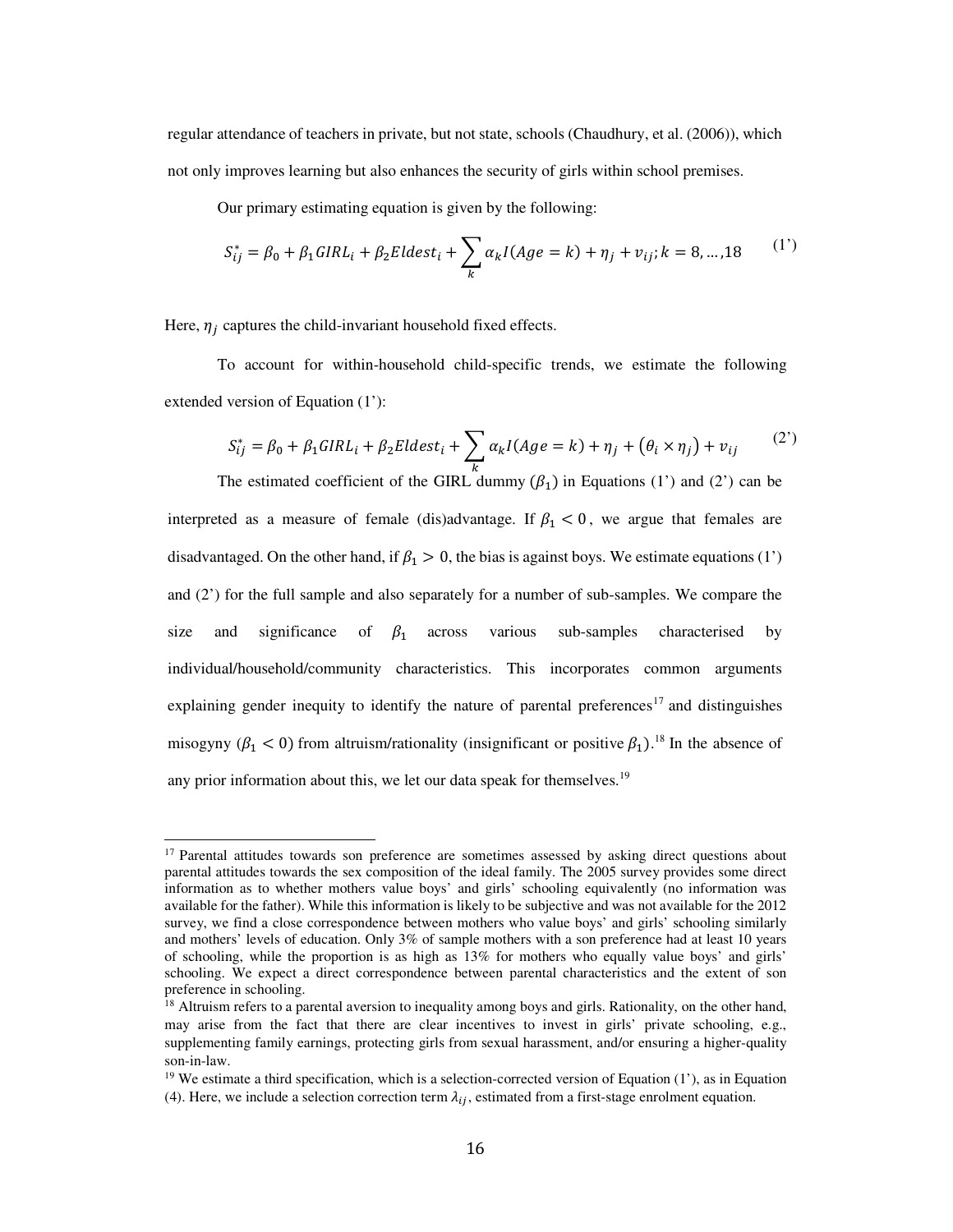We consider the individual children within a household and apply fixed effects, and in such a case, each household can be considered as a cluster. Fixed effects are an example of modelling "error components," where every observation within the household is correlated with every other observation because children are all genetically linked within a household. We must partial out the fixed effects to derive the homoscedastic idiosyncratic error. This is done by using clustered robust standard errors with household fixed effects (Nichols and Schaffer (2007)).

 To examine whether there are statistically significant differences in gender bias across the independent sub-samples, we use a test proposed by Clogg, et al. (1995) and Paternoster, et al. (1998) and used by Fujiwara (2015). Consider regressions on two independent sub-samples, and let  $\beta_1$  and  $\beta_2$  be the estimated coefficients from the two sub-samples for the same explanatory variable. Then, the Z test for the difference between the two regression coefficients is given by the following:

$$
Z = \frac{\beta_1 - \beta_2}{\sqrt{SE(\beta_1)^2 + SE(\beta_2)^2}}
$$
(5)

where  $SE(\beta_1)$  and  $SE(\beta_2)$  are the standard errors of  $\beta_1$  and  $\beta_2$ , respectively, which we compare across complementary sub-samples.<sup>20</sup>

#### 4. **Results**

 $\overline{a}$ 

In this section, we present the results corresponding to all households that were surveyed in each round (2005 and 2012) and also those surveyed in both years (the matched household-level panel). <sup>21</sup> We start with the 2012 results in Section 4.1, which are then compared with the corresponding 2005 results in Section 4.2. Section 4.3 examines the robustness of our results (discussed in Sections 4.1 and 4.2) as compared to alternative samples. Section 4.4 compares the

 $20$  If there are only two possible groups, the comparison is done for one group versus the other. If there are more than two possible groups, we choose one group as the reference group and compare the coefficient of each sub-sample coefficient with the chosen reference group.

 $21$  Note, however, that the matched panel is at the household level. Within this set of households, we consider children aged 7-18 in each survey year. The 7-year gap between the two survey rounds implies a small common window at the individual level for this age group.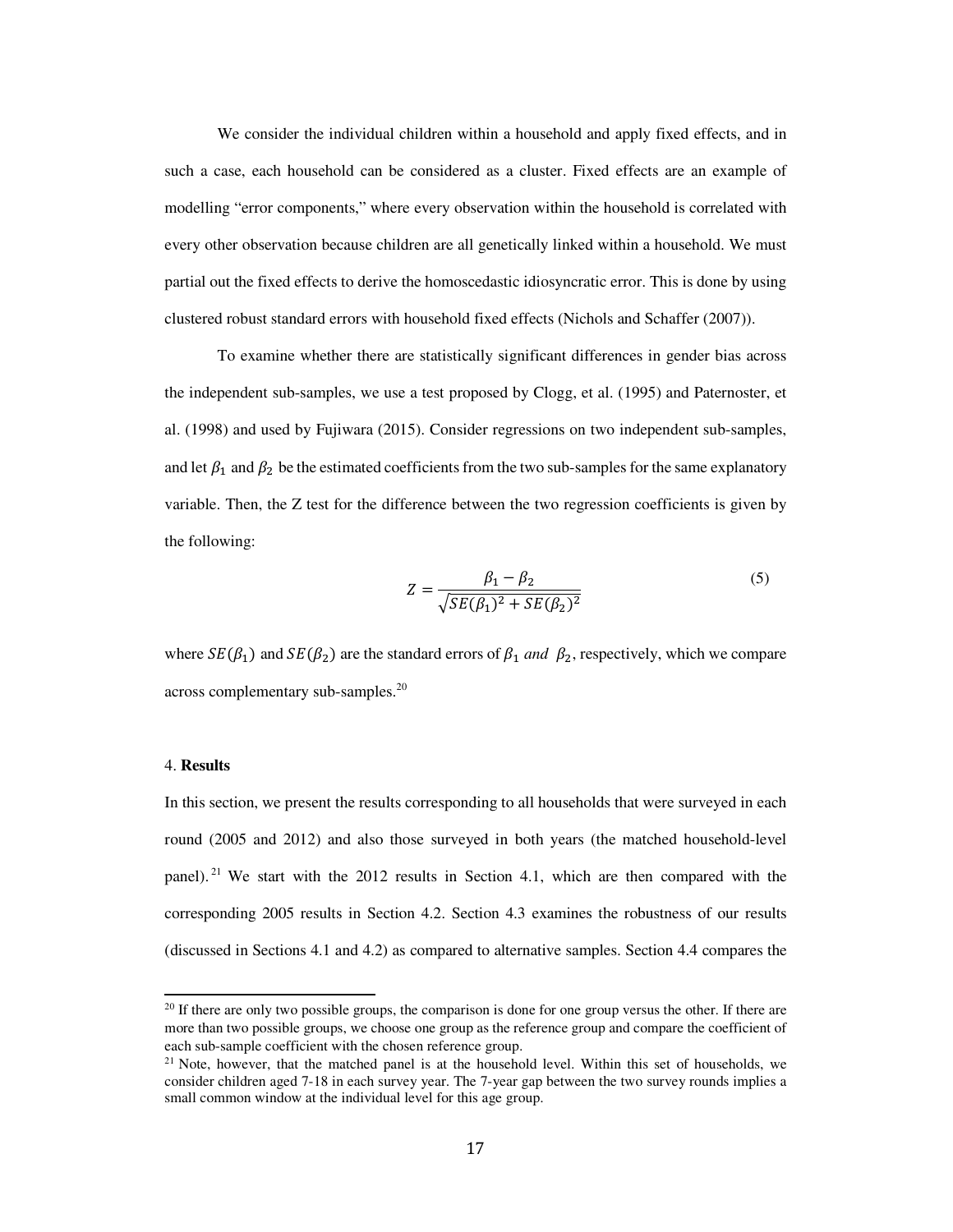robustness of the household fixed-effects estimates presented in Sections 4.1–4.3 with the corresponding household fixed-effects estimates with selection correction. Finally, Section 4.5 presents the 2005 and 2012 matched household panel results. All standard errors are clustered at the household level to minimise the autocorrelation of errors within households. Note that our primary estimating sample consists of children aged 7-18 born to the household head and residing in the household at the time of the survey. As a robustness check, we consider an extended sample consisting of all children resident in the household at the time of the survey, irrespective of whether they were born to the household head or not. As we show in Section 4.3, the results for this extended sample are very similar to those for the sample of children born to the household head.

#### **4.1. 2012 Estimates**

We start with the household fixed-effects estimates of Equation (1') for 2005 and 2012 rounds of the IHDS. These results are presented in Table 4: Columns 1-4 show the estimates for 2012, while columns 5-8 show those for 2005.

#### <INSERT TABLE 4 HERE>

In addition to the full sample, we present results corresponding to a number of subsamples because we attempt to account for the nature of parental preferences in private school choice via observable individual and household characteristics. In this respect, we incorporate the known determinants of gender inequity, including economic and socio-cultural arguments, as well state policy interventions, all of which may influence access to schools and are likely to vary across states. While household fixed-effects estimates control for unobserved household-level, child-invariant characteristics (as in Equation  $(1')$ ), we use the variations in the coefficient estimates across these sub-samples to account for the nature of parental preferences in private school choice. Thus, in the regression results presented in Table 4 (and all subsequent tables), each row presents the results from a different sub-sample. All regressions not only control for the gender of the child (as reflected in the inclusion of the GIRL dummy) but also control for the age of the child (by including age dummies) and birth order (by including a dummy for the eldest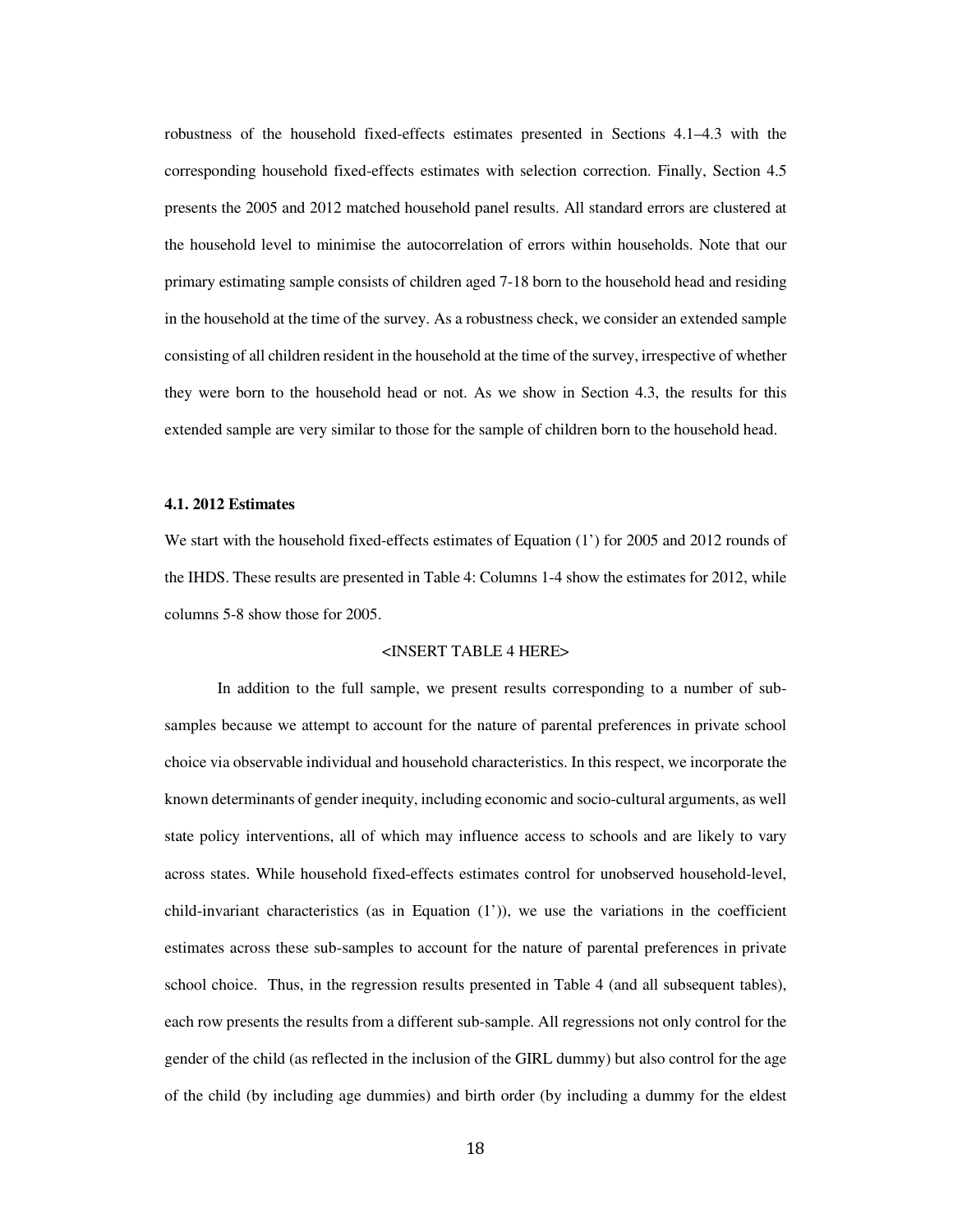child). Ceteris paribus, gender bias is captured via the coefficient estimate of the GIRL dummy. Given that these are estimates from fixed effects OLS regressions, the estimated coefficient of the GIRL dummy also gives us the marginal effect, i.e., the size of the female disadvantage in private school enrolment.

There is a large and statistically significant female disadvantage in both the overall sample of 7-18 year olds (row 1) and also separately for 7-14 (row 2) and 15-18 (row 3) year olds. The marginal effects associated with the GIRL dummy show that for the full sample, the GIRL child is, on average, about 6.3 percentage points less likely to attend private school. The corresponding likelihood is similar for the 7-14 year olds but slightly lower (about 4.4 percentage points lower) for the 15-18 year olds. The lower average inequity, as compared to the 7-14 age group, among 15-18-year-old girls may reflect parental concerns about protecting these adolescent girls, which increases their likelihood of being in a private school. Note, however, that the difference in the GIRL coefficient in the 15-18 year age group (relative to 7-14 year olds) is not statistically significant (see column 4).

Splitting the sample by rural (Row 4) or urban (Row 5) residence, we find that the coefficient estimate of the GIRL dummy is slightly higher for the urban sample (at 6.6 percentage points) than for the rural sample (at 6.1 percentage points). Note, however, that the two coefficient estimates are not significantly different, as reflected by the test of equality.

Row 6 shows the female disadvantage among non-eldest children within households. The coefficient estimate of the GIRL dummy is not only negative and statistically significant, but its magnitude is also greater than that of the sample of eldest children. Furthermore, the coefficient estimate of the GIRL dummy is not statistically significant for the sub-sample of eldest children (see Row 7). This difference in the GIRL coefficient between the eldest and the non-eldest subsamples is also statistically significant, as reflected by the Z test of the equality of the GIRL coefficient in Column 4. Taken together, these results suggest that eldest girls are significantly better off than younger girls, a result that is consistent with the findings of Pande and Malhotra (2006).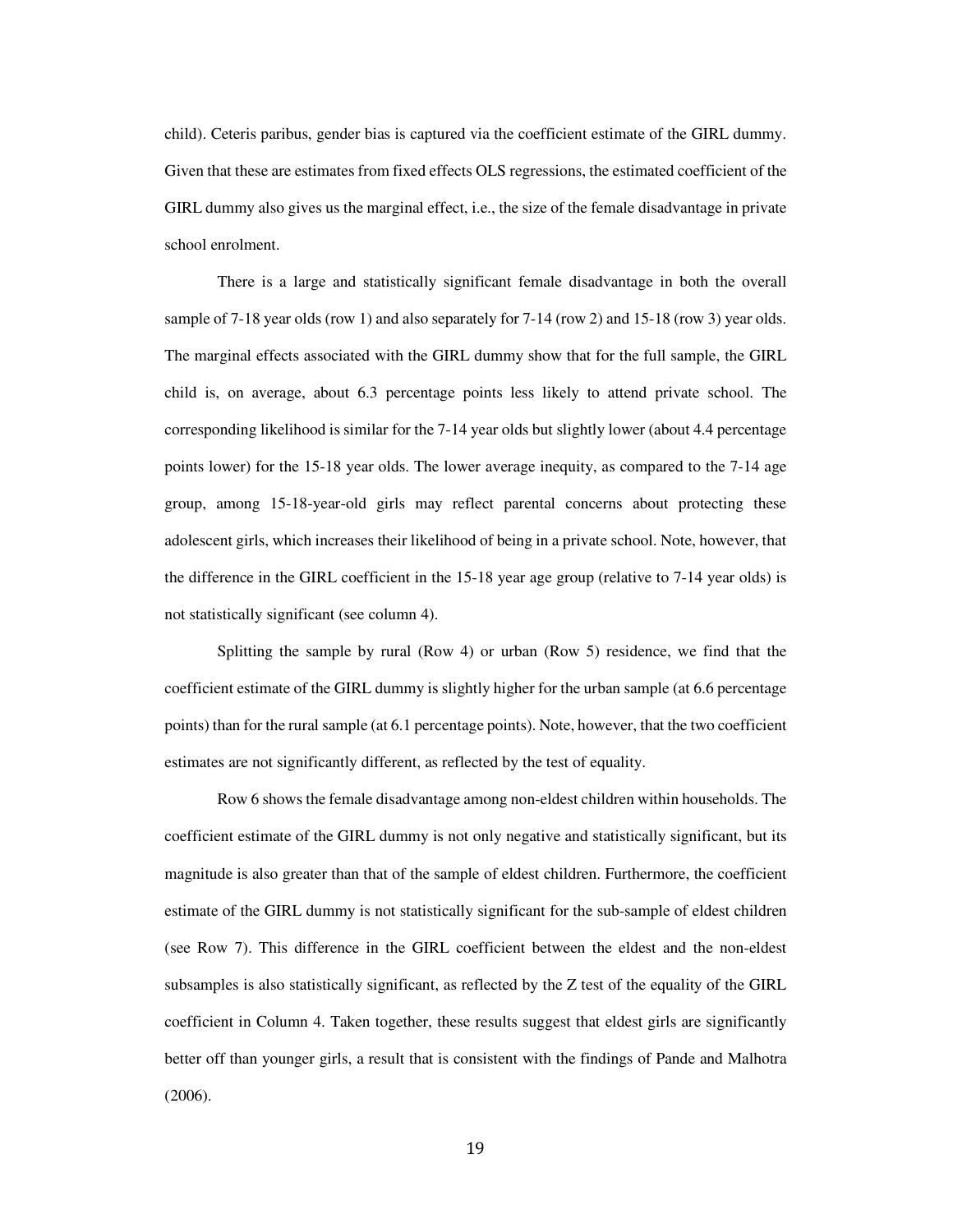*Role of household/parental characteristics***:** Rows 8-20 presents the results for subsamples defined by specific household characteristics: household expenditure quartiles Q1-Q4 (Rows 8-11), household religion and caste (Hindu High caste, Hindu Scheduled caste/Scheduled tribe/Other backward caste, Muslims, and Christians: Rows 12-16), and the educational attainment of the father and mother (Rows 17-20).

 Becker and Lewis (1965) argue that investment in children increases at higher levels of income, which has empirical support (see, for example, Pal (1999) and Filmer (2005)). In contrast, the need to supplement family earnings by reaping the benefits from investment in girls' schooling could be lower among the rich (relative to the poor). Thus, the total effect could be ambiguous. The results presented in Rows 8-11 show that the extent of female disadvantage in private school enrolment is lower among poor (those in Q1 and Q2 of the expenditure distribution) households. The results of the Z-test for equality across the expenditure quartiles shows that the extent of gender bias is significantly lower for households in the first quartile as compared to richer fourth quartile households. This perhaps highlights the relatively higher need of the poorer households to supplement family earnings via boys and girls rather than practising discrimination.

 We next consider the role of religion in the gender gap in private school enrolment and obtain estimates of female disadvantage for Hindu (upper and lower castes in Rows 12 and 13, respectively), Muslim (Row 14), and Christian (Row 15) households. Within Hindu households, there are no systematic and significant differences in female disadvantage between higher- and lower-caste households because the relevant Z-statistic remains insignificant. Female disadvantage in private school enrolment is, however, somewhat lower for Muslim households (relative to highcaste Hindu households), and the GIRL dummy is not statistically significant in Christian households. Unlike Hindu households, endogamy tends to be more prevalent among Muslims (Korson (1971)) and Christians (Mitterauer (1991)), so Muslim and Christian parents tend to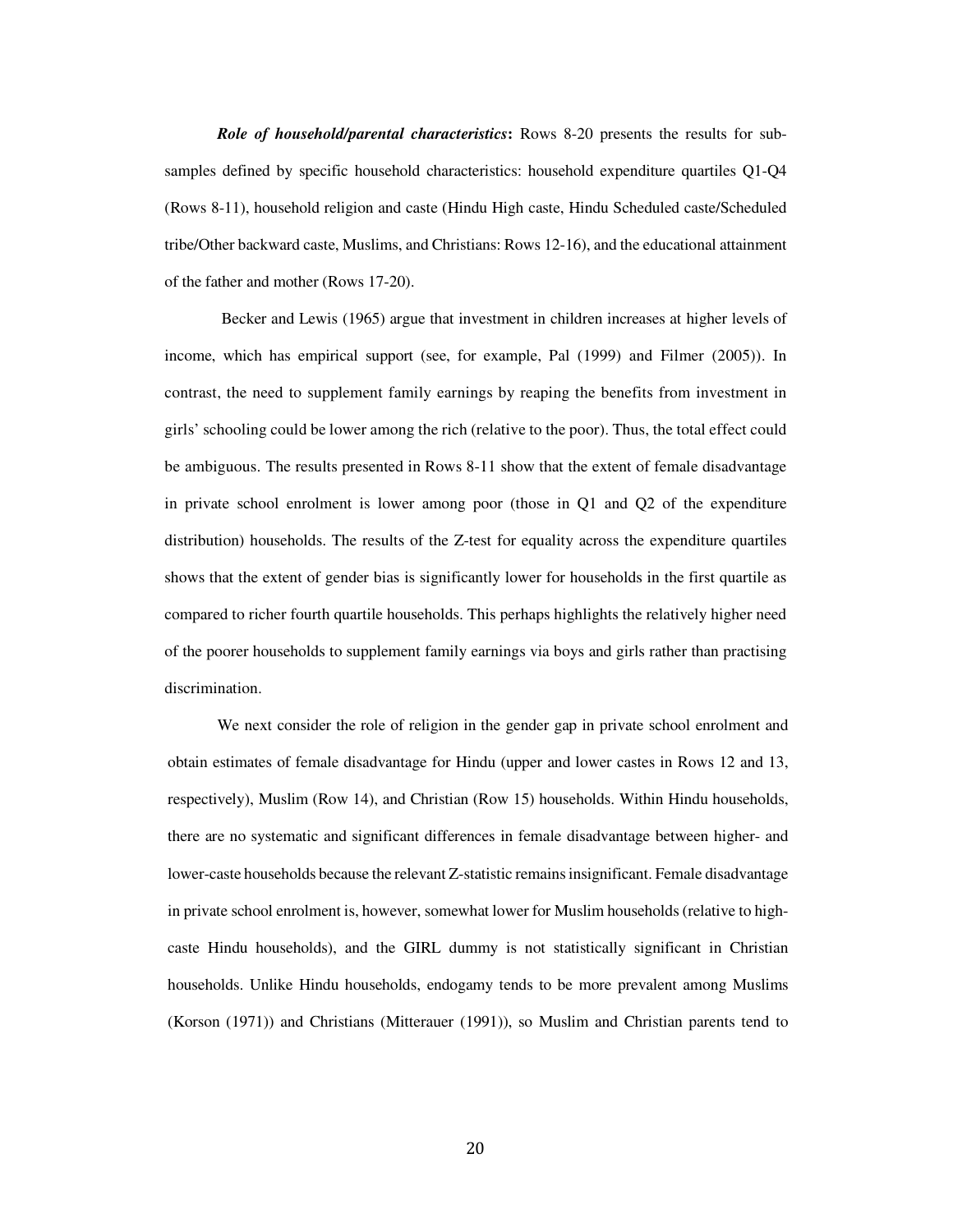expect to have stronger lifelong relationships with their daughters (even after marriage), thus explaining the lower female disadvantage among Muslim and Christian households.<sup>22</sup>

Finally, we assessed the effect of parental educational attainment on private school enrolment among girls. Parental preferences may not always be aligned. For example, mothers may have more empathy for their daughters, while fathers may have more empathy for their sons. We classify parents by whether or not they had at least 10 years of schooling (see Rows 17-20). While the GIRL dummy is statistically significant in each case, the female disadvantage is lower when the mother is better educated relative to when she is not (4.3 percentage points as opposed to 6.6). The magnitude of the extent of the gender bias is lower when mothers (fathers) are more educated (relative to when they are less educated) though the Z-statistic is not statistically significant. Although female disadvantage persists, the favourable role of a mother's schooling is consistent with the existing literature on intra-household allocation that argues that a mother's education, a major driver of women's status within households, is crucial for the human capital accumulation of the next generation, especially girls (see, for example, Schultz (2001)).

*Role of community characteristics:* Next, we examine the role of selected community characteristics, namely school accessibility and the potential returns of private schooling, which are identified as possible reasons for the gender gap in schooling.

*Accessibility*: Long journeys to and from school place girls at additional risk, and often, an adult must accompany a girl to school. This creates a larger burden associated with girls' schooling. This is one area in which the state can effectively intervene by building new schools and/or providing pubic transport to/from schools, which may improve access to schools, thus reducing inherent female disadvantage in this respect. In our analysis, relative distance is captured by a binary variable that takes a value of 1 when the ratio of the average distance to the public and private school within the district is in the fourth quartile and a value of 0 otherwise. In other

 $\overline{a}$ 

 $2<sup>22</sup>$  Note, however, that the Z-scores on the sub-sample equality tests, as summarized in Column 4, confirm that the null hypothesis that the effects are equal across Muslims and Christians (relative to Hindu high castes) cannot be rejected.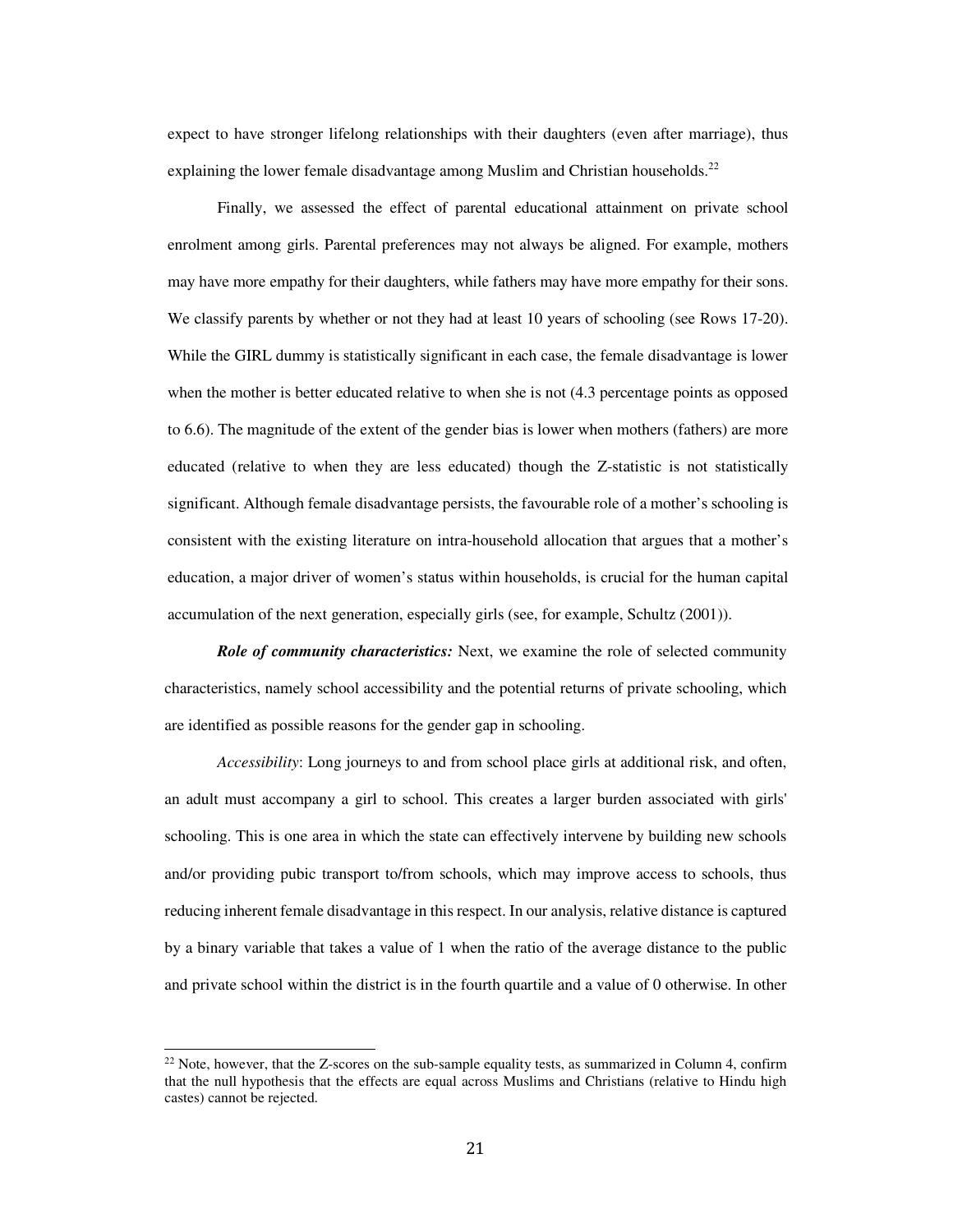words, the variable takes a value of 1 when the relevant private school is closer than the closest public school.

*Returns to Schooling*: Within intra-household allocation models, lower female agency arises from either lower productivity or lower returns from female labour because these models take account of the contributions of each member of the household. In this context, we examine whether and how the observed gender bias is affected by the potential returns of schooling. Duraisamy (2002) finds evidence for the presence and persistence of gender differences the in returns of schooling in India. Kingdon (1998) and Kingdon and Theopold (2006) argue that lower female school participation in India is significantly linked to lower returns for female schooling. If returns for schooling are higher for boys, ceteris paribus, parents may choose fee-paying private schools only for boys with a view to boosting family earnings. In other words, one can expect a reversal of gender discrimination against girls in private school enrolment only when relative expected returns for girls' schooling are higher. Empirically, we generate the female-to-male hourly wage rate for those who have ever attended a school in the primary sampling unit (which we consider to be the immediate community of the child). We prefer this to the individual-level wage earnings because the latter are likely to suffer from potential endogeneity when determining private school enrolment. In particular, we generate a binary variable  $FM\_wage\_1$ , which takes a value of 1 if the ratio of female-to-male market hourly wage in the community exceeds 1, i.e., when labour market returns for women are higher than that for men. The variable takes a value of 0 otherwise. All descriptive statistics are summarised in Table 3.

The results presented in Rows 21-24 show that the bias against the GIRL child persists, even when the cost of attending private school (in terms of travel time and accessibility) is low. While female disadvantage continues to be statistically significant, we find that higher returns and closer private schools reduce the extent of female disadvantage (compare the marginal effects in Rows 21 and 23 to those in Row 1). Note that the extent of gender bias is greater when labour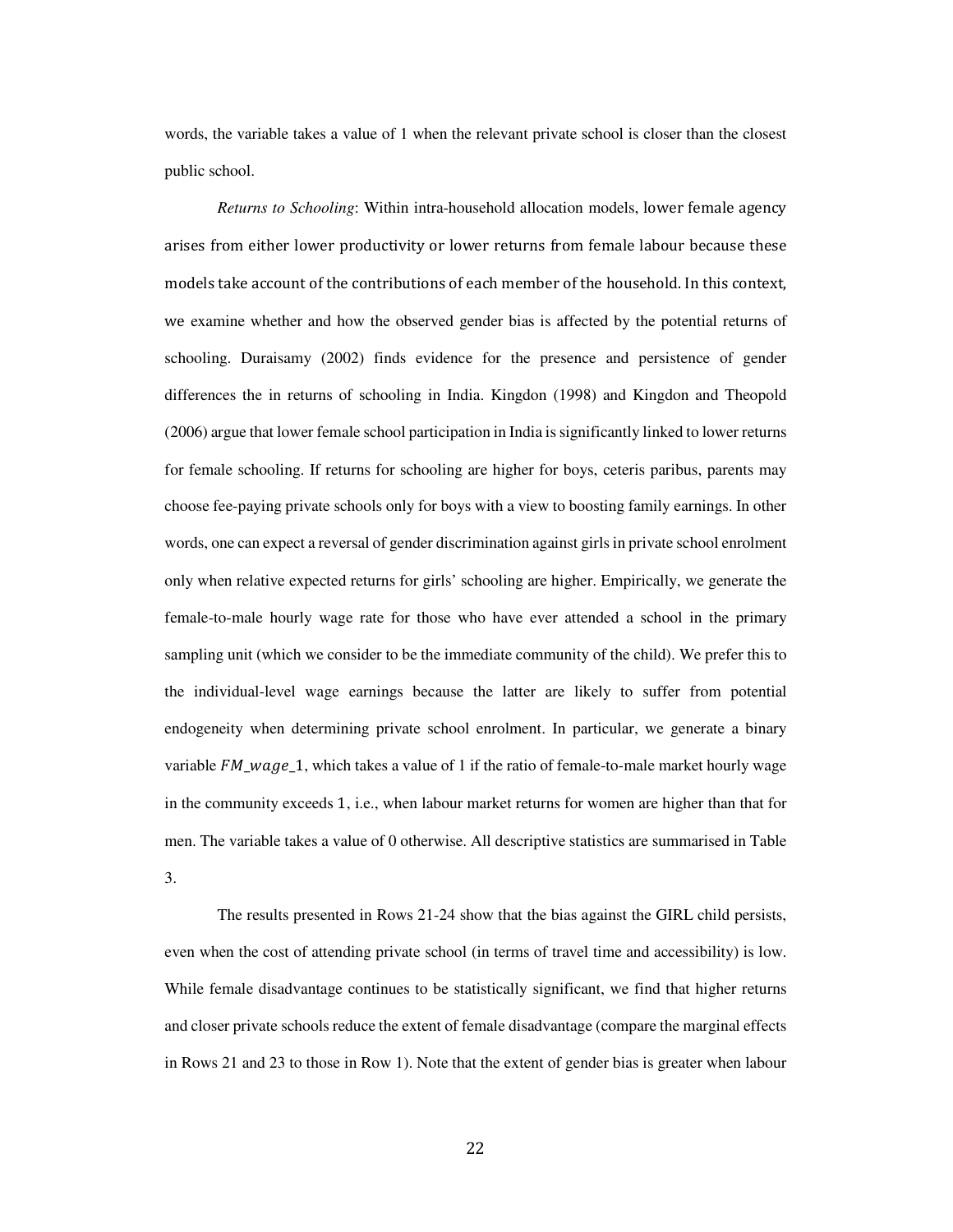market returns for women are lower. However, the test of equality between each pair of complementary samples rejects any significant difference in the gender gap between girls living close/far from the school and also those facing high/low female (relative to male) wages.

*Regional Variation***:** India is a heterogeneous country. Inter-state variation in human development in India is striking, and this not only reflects variations in culture, institutions, and social practises but also variations in the politics, geography, and economics of these states. Gender inequity continues to remain a serious problem in all states, though the degree of heterogeneity is striking – for example, the gender gap in private schooling is only about 7% in Kerala, while it is more than four times that in (30%) in Rajasthan and Bihar. Ceteris paribus, one can attribute this to variations in social practices and exogamy in the North, as opposed to endogamy in the South (see Dyson and Moore (1983)), and also the possible negative effects of endogamy (see Rahman and Rao (2005)), so the net effect is ambiguous.

 Rows 25-30 of Table 4 presents the estimated gender gap in female private school enrolment across the regions of the country in 2012. There is clear evidence of significant gender bias (as reflected in the negative and statistically significant GIRL dummy) in all the Indian regions, with the exception of the western states of Gujarat and Maharashtra, which are relatively more industrialised and thus may offer more employment/earning opportunities for girls. Additionally there is a large variation in the coefficient estimate of the GIRL dummy across the various regions: Girls are almost 10 percentage points less likely to attend private school in the Northern states, as compared to about 6 percentage points in North Western and southern regions of the country; the corresponding effect is much smaller for the Eastern (2 percentage points) and the North Eastern (4 percentage points) states. In other words, these results question the simple north-south dichotomy within the context of the country. The tests of equality presented in Column 4 imply that the extent of gender bias is significantly greater in the Northern and North Western regions (relative to that in the Western regions where there is no evidence of gender bias against girls in terms of school choice).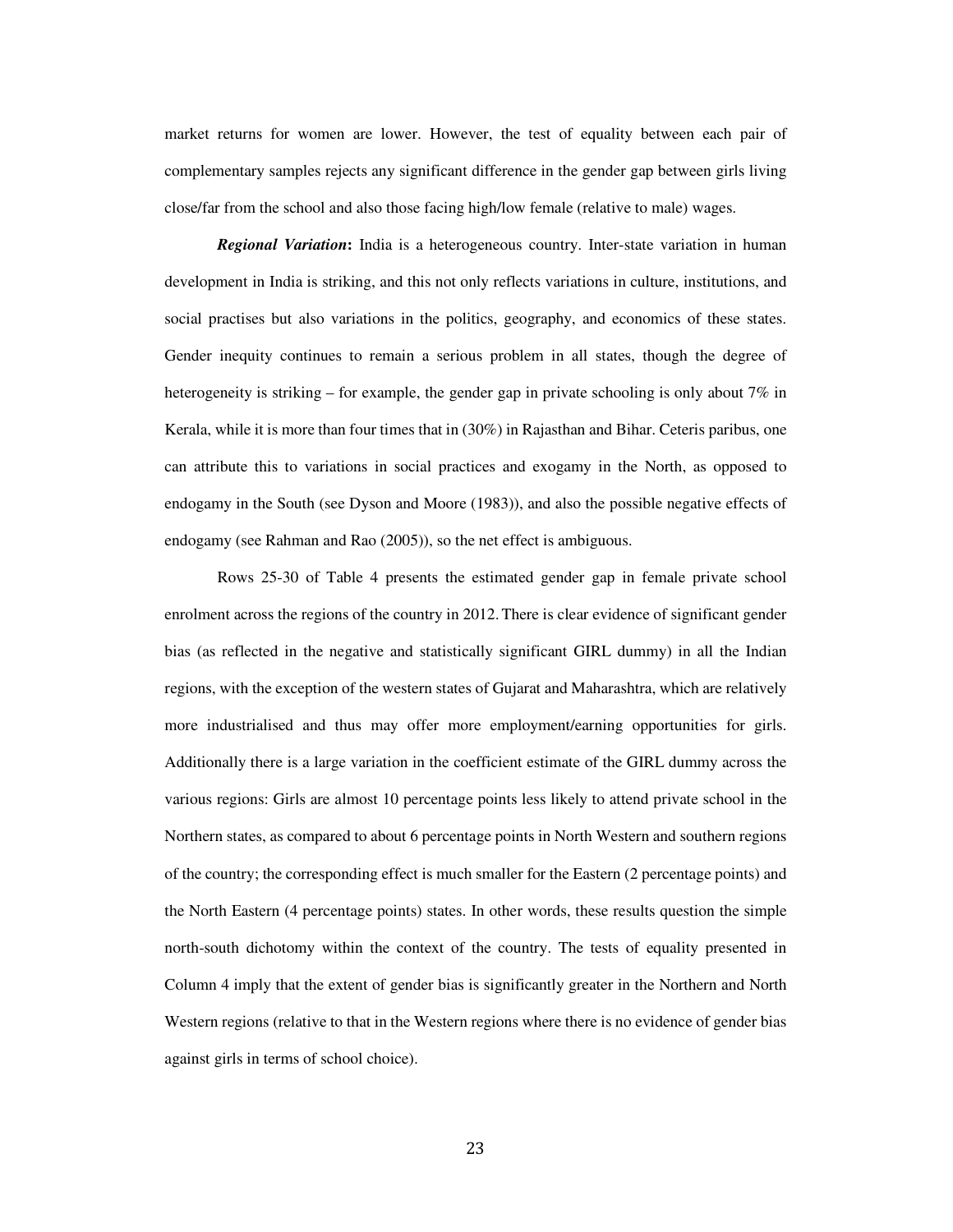#### **2005 Estimates**

The corresponding results for the 2005 data are presented in Columns 5-8 of Table 4. As with the 2012 estimates (shown in Columns 1-4 of Table 4), these 2005 estimates correspond to the regression specification (1') with child-invariant household fixed effects. As before, each row presents the results corresponding to a different sub-sample. Comparing Columns 1 and 5 in Table 4, we see that in general, the size of the female disadvantage was lower in 2005: 4.5 percentage points for the 7-18 year olds and the 7-14 year olds and about 4 percentage points for the 15-18 year olds in our sample. Compared to the full sample of all 7-18 year olds, the female disadvantage was 2.4 percentage points for children who had mothers with more than 10 years of schooling, 4.2 percentage points for children who had fathers with more than 10 years of schooling, 4.8 percentage points for upper-caste Hindu households and 3.6 percentage points for Muslim households. Female disadvantage persisted, even when the average female market wage rate was high and also when the local private school was close. Finally, considering the z-statistics for the equality of the GIRL coefficient between each pair of complementary samples, we can reject the null hypothesis of equality in the following cases: (i) non-eldest girls had significantly higher disadvantages, (ii) girls from Christian households are significantly less disadvantaged relative to those in high-caste Hindu households, (iii) girls with mothers having at least 10 years of schooling (relative to those with less than ten years of schooling) were significantly less disadvantaged, and (iv) girls from northern and north-western (relative to western) regions of the country were significantly worse off in this respect.

 A comparison of these 2005 results with those for 2012 seems to highlight a worsening schooling situation in that female disadvantage was generally higher in 2012 and also that the relative advantage of girls in cases (ii) and (iii) disappeared, but the significant disadvantage of non-eldest girls and also any girls residing in the northern and north-western regions persisted. In Section 4.4, we will use the 2005 and 2012 matched panel data to further examine the statistical significance of these effects in 2012 relative to those in 2005.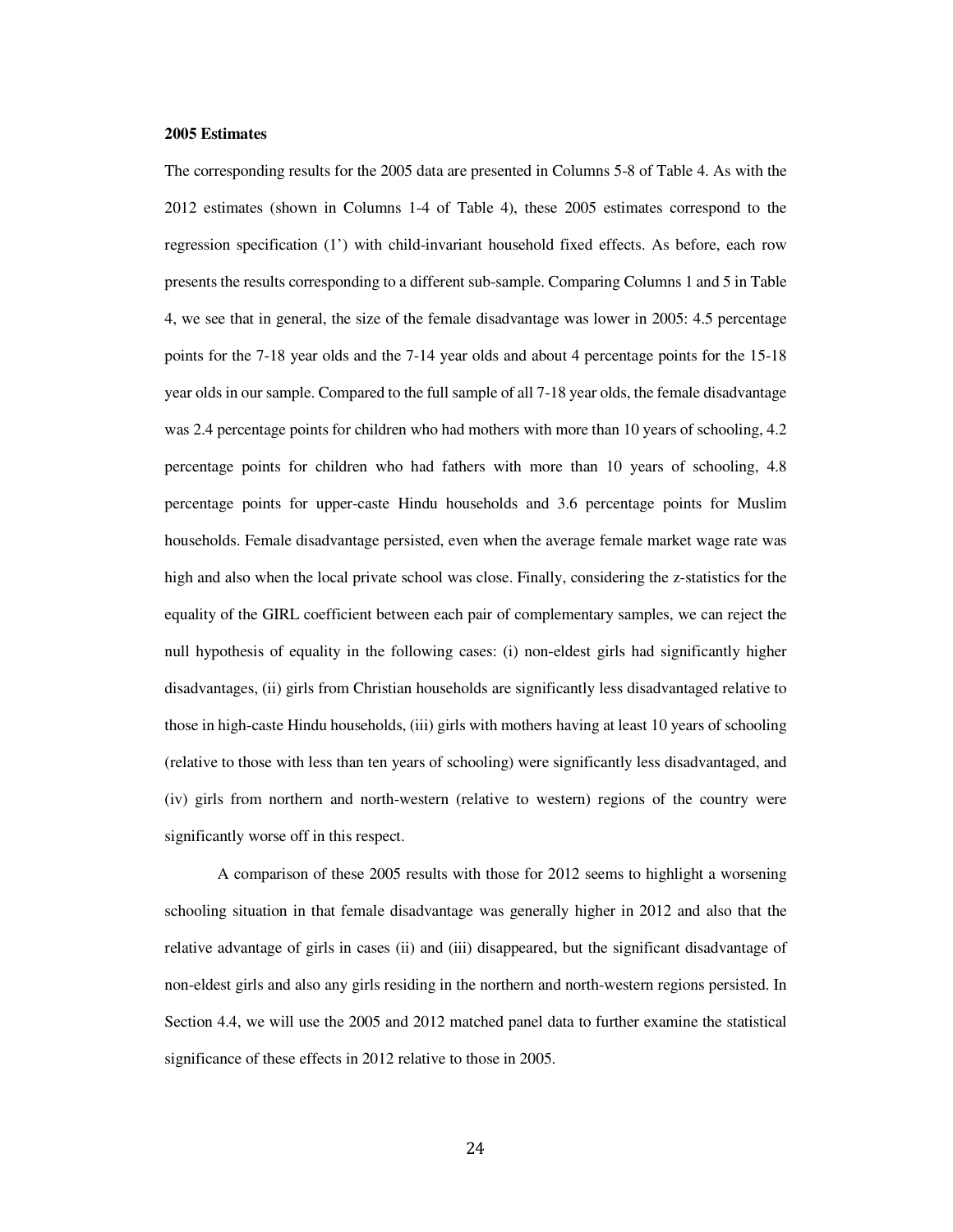#### *4.2. Comparison of household FE estimates with/without child-varying trends*

Table 5 shows the 2012 and 2005 estimates for private school enrolment Equation (2') with both child-invariant and child-varying household fixed effects. This remains our preferred specification because it minimises any omitted-variable bias arising from both unobserved child-invariant and child-varying within-household factors. Columns 1-4 present the 2012 estimates, while columns 5-8 present those for the 2005 IHDS.

#### <INSERT TABLE 5 HERE>

The estimates presented in Columns 1 and 5 in Table 5 are very similar to those presented in Columns 1 and 5 of Table 4. A significant female disadvantage persists across most samples and sub-samples that we considered, and the average size of this female disadvantage was around 6.3 percentage points in 2012, as compared to 4.0 percentage points in 2005. A comparison of the size of the GIRL coefficients across the two years (2005 and 2012) and also those across various subsamples shown in Table 5 reveals a very similar picture to what we observed in Table 4 (private school estimates without omitted child-varying factors), thus confirming the robustness of these estimates with the inclusion of omitted within-household child-varying factors.

#### **4.3. Further robustness tests**

We examine the robustness of our results with regard to two alternative samples. In the first, we restrict the sample of households to those that exhibit within-household variation in school type choice; in the second, we extend the sample to include all children aged 7–18 residing in the household at the time of the survey, i.e., not restricting the analysis to the sample of children born to the household head.

In the regression results presented in Tables 4 and 5, the estimates are computed over all children within the household, irrespective of whether or not there is variation in school choice within the household. We now restrict the sample to those that exhibit within-household variation in school choice – in this sample, some children attend government schools while others attend private schools even when they are born to same parents. We call this the restricted sample with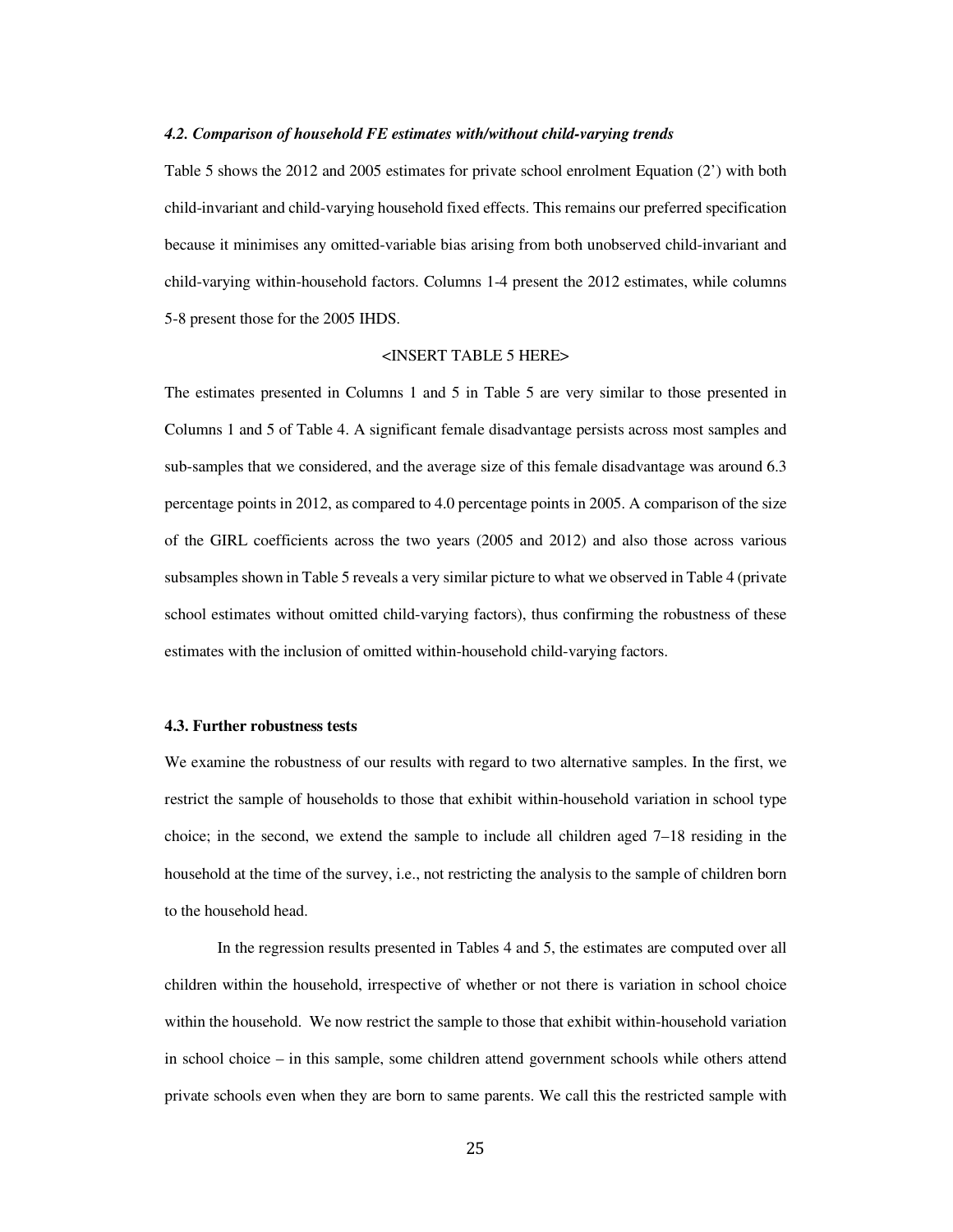within-household variation in school choice across children. A priori, we do not know what generates this variation in school choice among children within a household. Hence, as before, we use the standard regression approach with a set of child-level explanatory variables, including the gender of the child, to identify the factors determining the variation in private school choice among children born to the same parents. As in the full sample, here as well, the size of the gender gap is determined by the coefficient estimate of the GIRL dummy.<sup>23</sup>

 Before analysing these subsample results, we determine the extent to which individuals in this subsample are comparable with those in the full sample. The results presented in Table A2 in the Appendix show that both the restricted and full sample are comprised of around 48% females, who are aged, on average, around twelve-and-a-half years with no significant statistical differences in means based on age or gender. However, the restricted sample has a lower proportion of the eldest children (32%) as compared to the full sample (54% and 45% in 2005 and 2012, respectively). $24$ 

#### <INSERT TABLE 6 HERE>

Panel A of Table 6 summarises the estimates for this restricted sample for all 7-14 and 15- 18 year age groups and also for rural and urban regions. Our estimation methodology accounts for both child-invariant and child varying unobserved fixed effects; i.e., these estimates correspond to Equation (2') with respect to the restricted sub-sample. By design, the sample size is considerably smaller here: There were 1,530 such households in 2012 and 1,326 in 2005. A comparison of these estimates with the full sample estimates, presented in Row 1 of Table 5, highlights the significantly

 $\overline{a}$ 

 $23$  This is also a model with household fixed effects (both child-invariant and child-varying), which minimizes any potential omitted-variable bias in this sample. This implies that selection bias, which is essentially a reflection of omitted variables bias, would also be minimized in this set up.

<sup>&</sup>lt;sup>24</sup> We present two tests for the homogeneity of means: (i) a t-statistic that does not take into account the possible correlations for observations of children within a household and (ii) an F-statistic (Koch, et al. (1975)) to test the homogeneity of the two samples, which is equivalent to a test of homogeneity for the row (or column) proportions of a two-way contingency table between the particular individual characteristics (female, age, eldest) and the sample type (discriminating or not). In view of the insignificance of the F-stat for female gender and age at a  $5\%$  or lower level, we can conclude that there is no significant difference in age or gender between the two samples – restricted and full. The same cannot be said for the eldest child variable. This holds for both the 2005 and 2012 samples.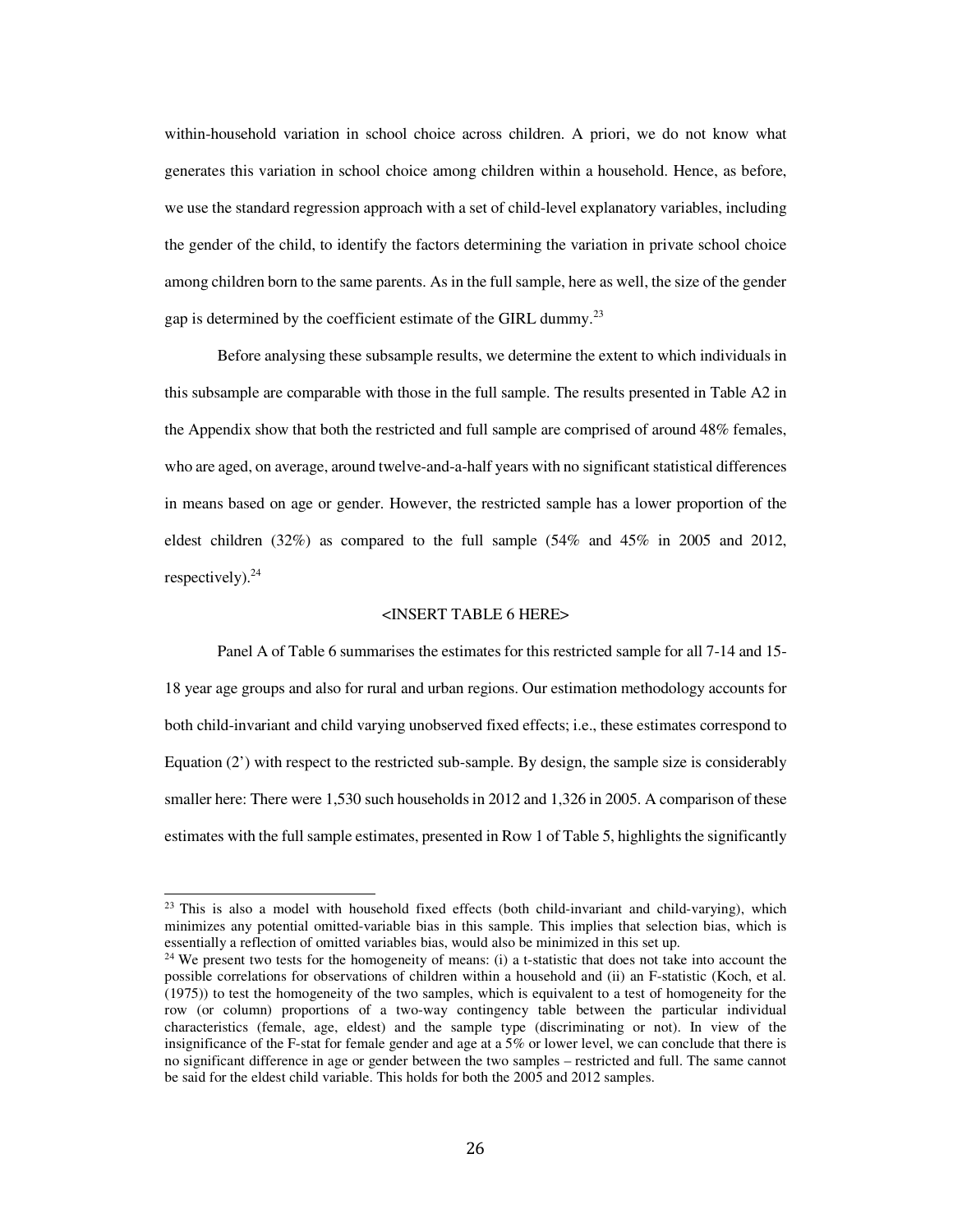larger female disadvantage for these groups of households. In particular, relative to the 2012 full sample estimate of 6.3 percentage points, the size of female disadvantage springs up to about 31 percentage points. In other words, a 7-18-year-old GIRL born to the household head in the restricted (full) sample is about 31 (6) percentage points less likely to be enrolled in a private school as compared to a comparable male child. This difference can be attributed to the fact that the average female disadvantage (as captured by the coefficient estimate of the GIRL dummy) in the full sample is smoothed out by households in which there is no variation in school choice. As before, female disadvantage is significant and persists irrespective of which particular sub-sample one is using, though the size of the disadvantage varies: it is 41.1 percentage points for the 7-14 year olds, 23.2 percentage points for 15-18 year olds, 32.3 percentage points for the rural residents, and 28.9 percentage points for the urban residents in 2012, which is generally compatible with the pattern that we have seen for the full sample in terms of direction (though not in terms of magnitude). A comparison of the size of female disadvantage in 2005 and 2012 restricted-sample households indicates that the size of female disadvantage in private school enrolment was larger in 2012 (relative to 2005): about 31% in 2012, as opposed to  $25\%$  in 2005. A similar pattern holds across the various sub-samples that we consider. However, none of the z-statistics are statistically significant, thus ruling out any significant difference in the female disadvantage between 7-14 and 15-18 year olds and also that between rural and urban regions for both survey rounds.

We next examine the extent of gender bias in an extended sample: all children aged 7-18 and residing in the household at the time of the survey (irrespective of variation in school choice); in other words, we now include not only the children born to household heads but also those who were not born to household heads but reside in the same household. The regression results presented in Panel B (Rows 6-10) of Table 6 include both child-invariant and child-varying omitted factors and confirm that the size and significance of the GIRL dummy are qualitatively and quantitatively similar to the full sample estimates presented in Table 5. Furthermore, the binary indicator of whether the child was born to the household head or not (an additional variable that we included in this regression) turns out to be statistically insignificant. Traditionally, in Indian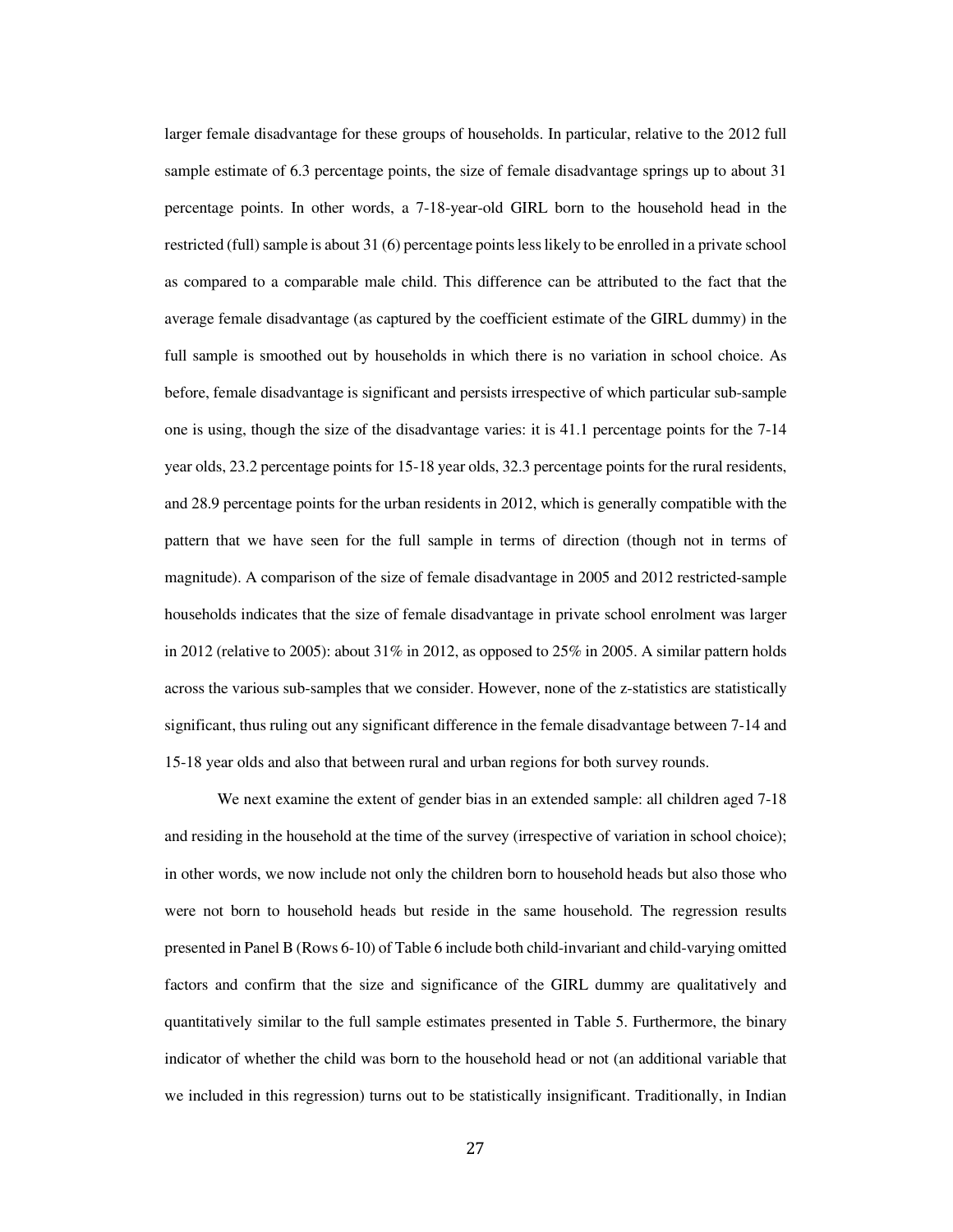society, the household head occupies an important position because s/he is responsible for all the household decisions regarding the children and other family members. These results further justify our focus on children born to household heads in this paper, especially because female disadvantage in private school enrolment is driven by parental preferences; without a doubt, the household head is the relevant entity to consider because only s/he has full decision-making authority.

#### **4.4 Comparison of household fixed-effects estimates with/without selectivity correction**

Finally, building on Equation (4), we compare the household fixed-effects (with both childinvariant and child-varying) estimates presented in Table 5 with the household fixed-effects estimates with selectivity correction. Essentially, we first estimate a current school enrolment equation (Equation (3)), which allows us to estimate the inverse Mill's ratio  $(\lambda_{ij})$  for each sample child, treating the data as pooled (i.e., without accounting for household fixed effects). This is then included as an additional argument in determining school choice (Equation 4) using household fixed effects models. These results are then summarised in Table A3 (enrolment estimates) and Table A4 (private school choice estimates) for both the full and restricted samples in 2005 and 2012. Evidently these selectivity-corrected estimates are rather similar to those presented in Tables 5: female disadvantage in private school enrolment is, on average, 6.6 percentage points in 2012 (the corresponding FE estimate is 6.3) as against 5.1 percentage points (the corresponding FE estimate is around 4) in 2005 for the full sample. As before, these estimates vary across the subsamples considered, but they are around five percentage points or less than the corresponding FE estimates as shown in Table 5.

#### **4.5. Matched Household Panel Results**

An important feature of the 2012 IHDS data is that it is possible to trace a large fraction of the households that were surveyed in 2005 seven years later, in 2012. This allows us to explore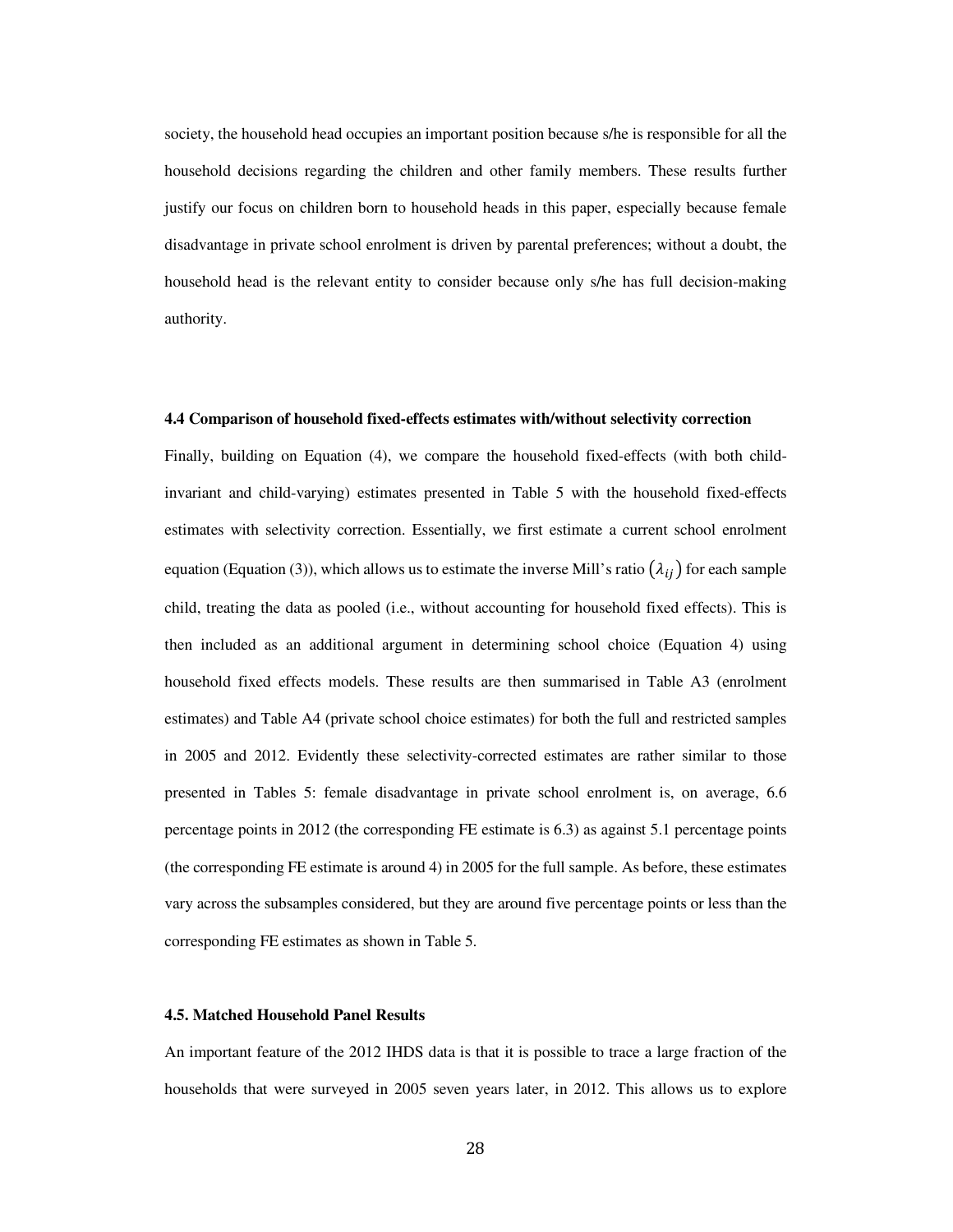whether the pattern of female disadvantage that we have seen separately for the 2005 and 2012 samples also holds in this matched panel. As before, we only consider the panel at the household level because we attempt to identify the nature of household preferences regarding private school choice for their children. As before, we consider 7-18 year olds who are born to household heads.

To account for change over time, we include two additional terms: Wave  $2 (= 1$  if survey  $= 2012$  IHDS2) and  $GIRL \times Wave$  2. Recall that the sample is restricted to households that were surveyed in both rounds. The regression specification is as follows:

$$
S_{ij}^* = \beta_0 + \beta_1 GIRL_i + \beta_2 Wave \ 2 + \beta_3 (GIRL_i \times Wave \ 2) + \beta_4 Eldest_i
$$
  
+ 
$$
\sum_k \alpha_k I(Age = k) + \eta_j + (\theta_i \times \eta_j) + v_{ij}
$$
 (4')

The coefficient estimate of the interaction term  $(\beta_3)$  is equivalent to a difference-in-difference estimate (the difference in the likelihood of girls attending private school across the two waves and the net difference in the likelihood of boys attending private school across the two waves). Recall that the sample is restricted to children aged 7-18 who were born to household heads and residents of households that were surveyed in both rounds. Again, we present estimates not only for the full sample but also for selected sub-samples because understanding the variation in parental son preferences across these sub-samples is also of interest. The results are summarised in Table 7.

#### <INSERT TABLE 7 HERE>

The GIRL dummy is negative and statistically significant for most sub-samples, except 15-18 year olds, Muslims, Christians, and daughters of mothers with at least 10 years of schooling, which replicates the 2005 estimates for private school enrolment. The coefficient of  $Wave$  2 is positive and statistically significant for most sub-samples, indicating a higher likelihood of private school enrolment in 2012, which is compatible with known trends. However the interaction term  $GIRL_i \times Wave$  is not statistically significant, indicating that there is no significant difference in female disadvantage in 2012 relative to 2005; in other words, girls continued to be disadvantaged in 2012.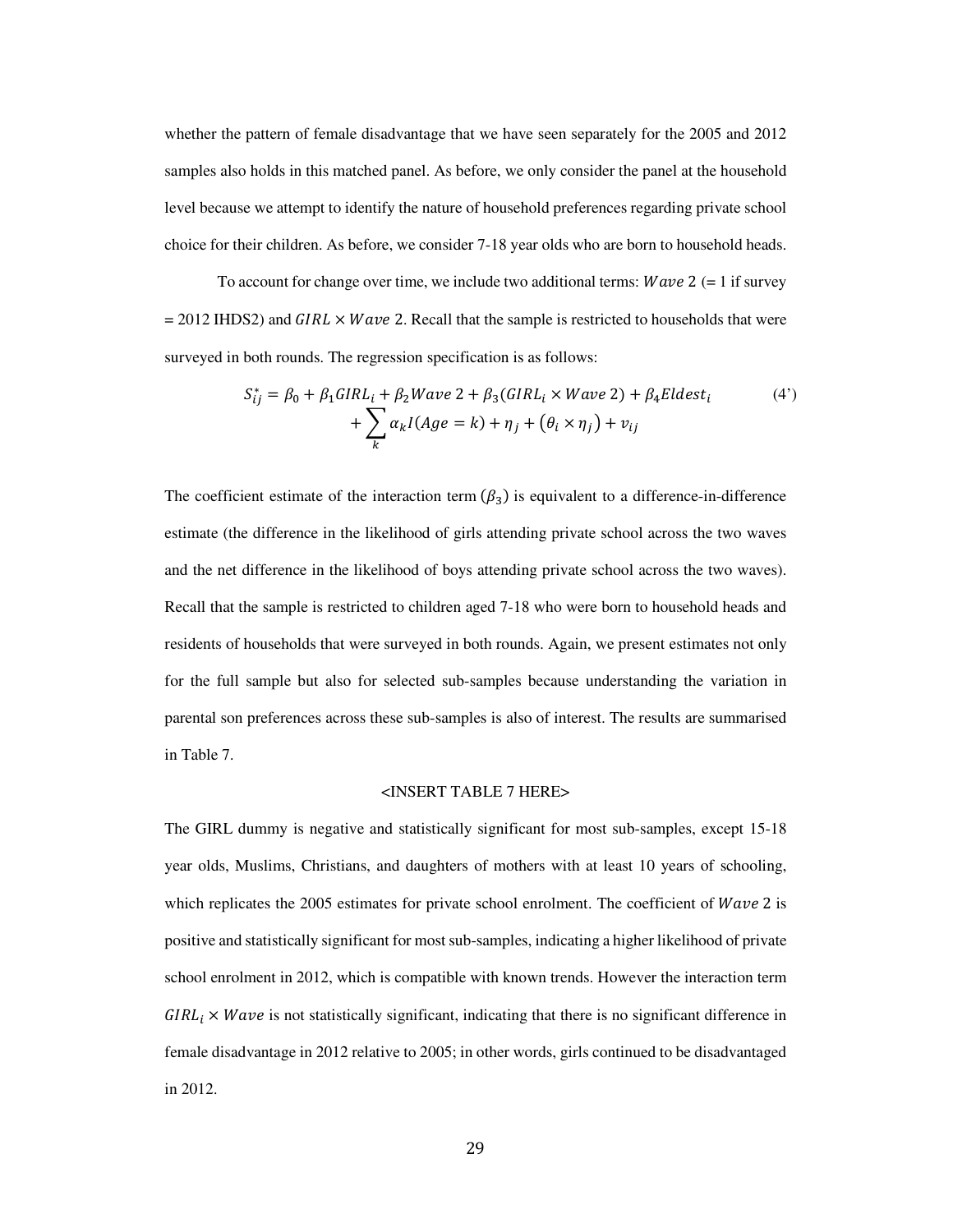#### **5. Concluding Comments**

Female disadvantage in schooling, as in other spheres of life, is pronounced in India. Securing universal education for girls remains a priority for the government of India as it strives for inclusive growth. About one-third of school-age children currently attend private schools, though we know very little about female disadvantage in private schooling. Our knowledge of gender inequity in schooling would remain incomplete if we ignored the role of gender in private school choice. The present paper aims to bridge this gap in the literature. We use the 2005 and 2012 India Human Development Survey data to examine the role of gender in private school choice in India.

Using a sample of 7-18-year-old children born to household heads in 2005 and 2012 and minimising the endogeneity of gender, we find that boys are significantly more likely to be enrolled in private schools than comparable girls in the same households. The size of this female disadvantage is significantly higher among non-eldest girls and also girls residing in the northern and north-western (relative to western) regions; in contrast, it is lower in relatively poor households, girls born to educated mothers with at least ten years of schooling, and also to Christian mothers. Also, the gender of a child matters in determining private school choice among restricted households (where school choice varies among children born to same parents), and the size of the female disadvantage here is larger than the full sample. The results hold even when we add children born to non-household-heads residing in the households to the 2005 and 2012 matched household panel. Thus, there is no denying the fact that female disadvantage in private schooling exists in both waves of the IHDS and its size varies across sub-samples and over time, highlighting the non-altruistic nature of preferences: parents tend to balance economic and other socio-cultural considerations (some of which are deep-rooted values) as boys and girls progress from childhood into adolescence.

How does one address the issue of gender bias against girls? Household preferences are often deeply held convictions and difficult to change in the short run (see, for example, Dhar, et al. (2014). Our results highlight the fact that education for all cannot be secured by ignoring the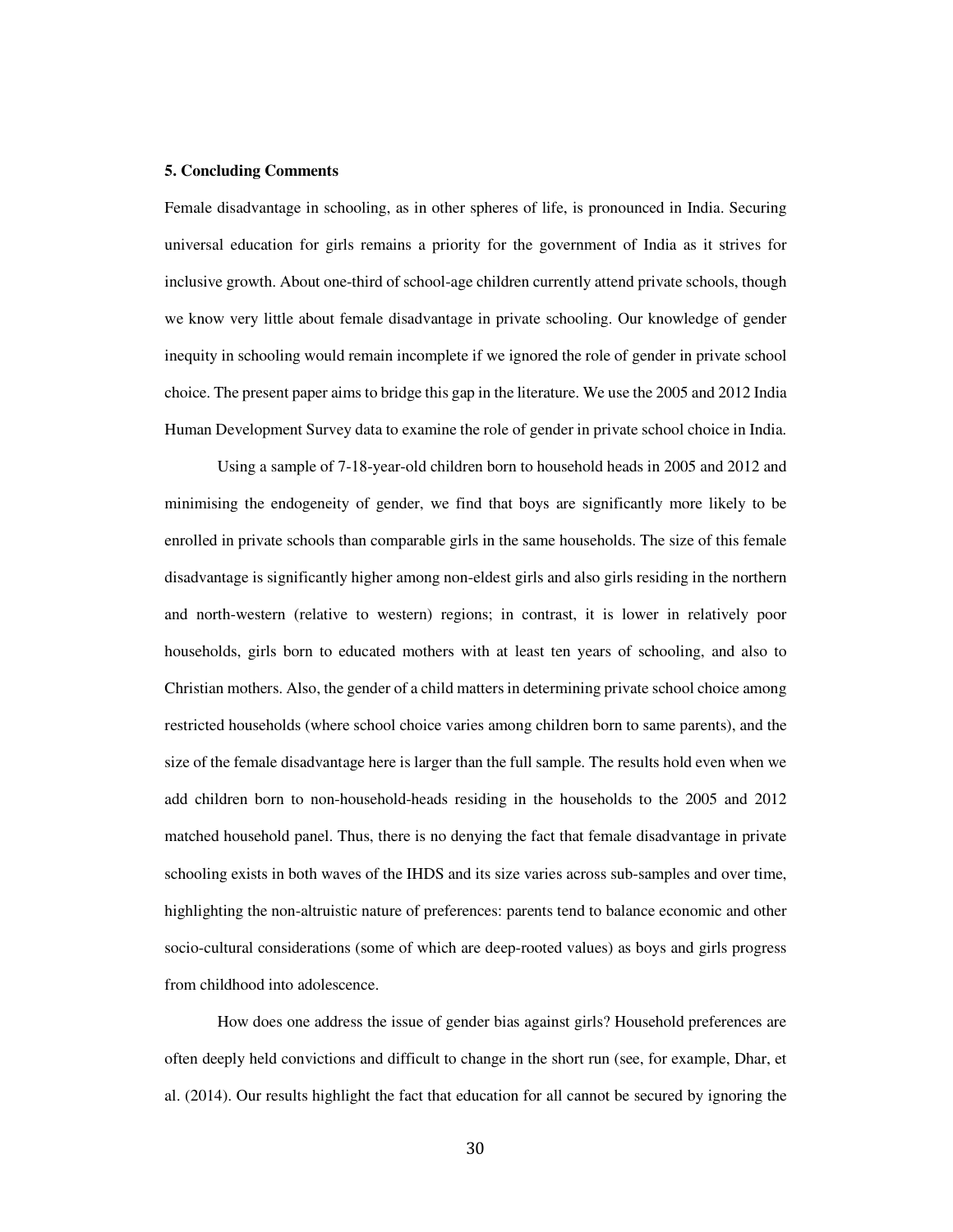rapidly growing proportion (about 31% in 2012) of children attending private schools. Rather there must be co-ordinated policies to regulate the growth of public and private schools. In addition to incentivising school participation at all levels for all children, pro-girl policy interventions can go a long way to encourage girls to complete schooling; these would include the adaptation of the school curricula to meet girls' needs, e.g., the recruitment of female teachers; adjusting school hours so as to accommodate household chores for girls; ensuring local access to schools and/or transport to and from schools, especially at the secondary level; and the provision of information about job opportunities for girls. Extending affirmative action policies to ensure girls are enrolled in private schools is a policy worth examining, and incentivizing parents to send their daughters to private schools would help in minimizing this gender gap.

#### **References**

- ANDRABI, T., J. DAS, A. I. KHWAJA, T. VISHWANATH, & T. ZAJONC (2008): "Learning and Educational Achievements in Punjab Schools: Insights to Inform the Policy Debate," Discussion paper, World Bank.
- BECKER, G., & H. G. LEWIS (1965): "On the Interaction between the Quantity and Quality of Children," *Journal of Political Economy*, S279 - S288.
- BEHRMAN, J. R. (1988): "Intrahousehold Allocation of Nutrients in Rural India: Are Boys Favoured? Do Parents Exhibit Inequality Aversion?," *Oxford Economic Papers*, 40, 32 - 54.
- BROWNING, M., & P.-A. CHIAPPORI (1998): "Efficient Intra-Household Allocation: A General Characterization and Empirical Tests," *Econometrica*, 66, 1241 - 1278.
- BURDE, D., & L. LINDEN (2013): "The Effects of Village-Based Schools: Evidence from a Randomized Controlled Trial in Afghanistan," *American Economic Journal: Applied Economics*, 5, 27 - 40.
- CEDAW (2012): "Gender Discrimination in Education: The Violation of Rights of Women and Girls," Global Campaign for Education. Report submitted to the Committee on the Elimination of Discrimination against Women.
- CHAUDHURY, N.,J. HAMMER, M. KREMER, K. MURALIDHARAN, & F. HALSEY (2006): "Missing in Action," *Journal of Economic Perspectives*, 20, 91 - 116.
- CHUDGAR, A., & E. QUIN (2012): "Relationship between Private Schooling and Achievement: Results from Rural and Urban India," *Economics of Education Review*, 31, 376 - 390.
- CLOGG, C. C., E. PETKOVA, & A. HARITOU (1995): "Statistical Methods for Comparing Regression Coefficients between Models," *American Journal of Sociology*, 100, 1261 - 1293.
- DAS GUPTA, M. (1987): "Selective Discrimination against Female Children in Rural Punjab, India," *Population and Development Review*, 13, 77 - 100.
- DAVIES, J. B., & J. ZHANG (1995): "Gender Bias, Investments in Children, and Bequests," *International Economic Review*, 36, 795 - 818.
- DHAR, D., S. JAYACHANDRAN, & T. JAIN (2014): "Intergenerational Transmission of Gender Attitudes: Evidence from India," NBER working paper # 21429.
- DRÈZE, J., & G. G. KINGDON (2001): "School Participation in Rural India," *Review of Development Economics*, 5, 1 - 24.
- DRÈZE, J., & A. SEN (2013): *An Uncertain Glory: India and Its Contradictions*. Oxford University Press, New Delhi.
- DURAISAMY, P. (2002): "Changes in the Returns to Education in India 1983-94: By Gender, Age-Cohort and Location," *Economics of Education Review*, 21, 609 - 622.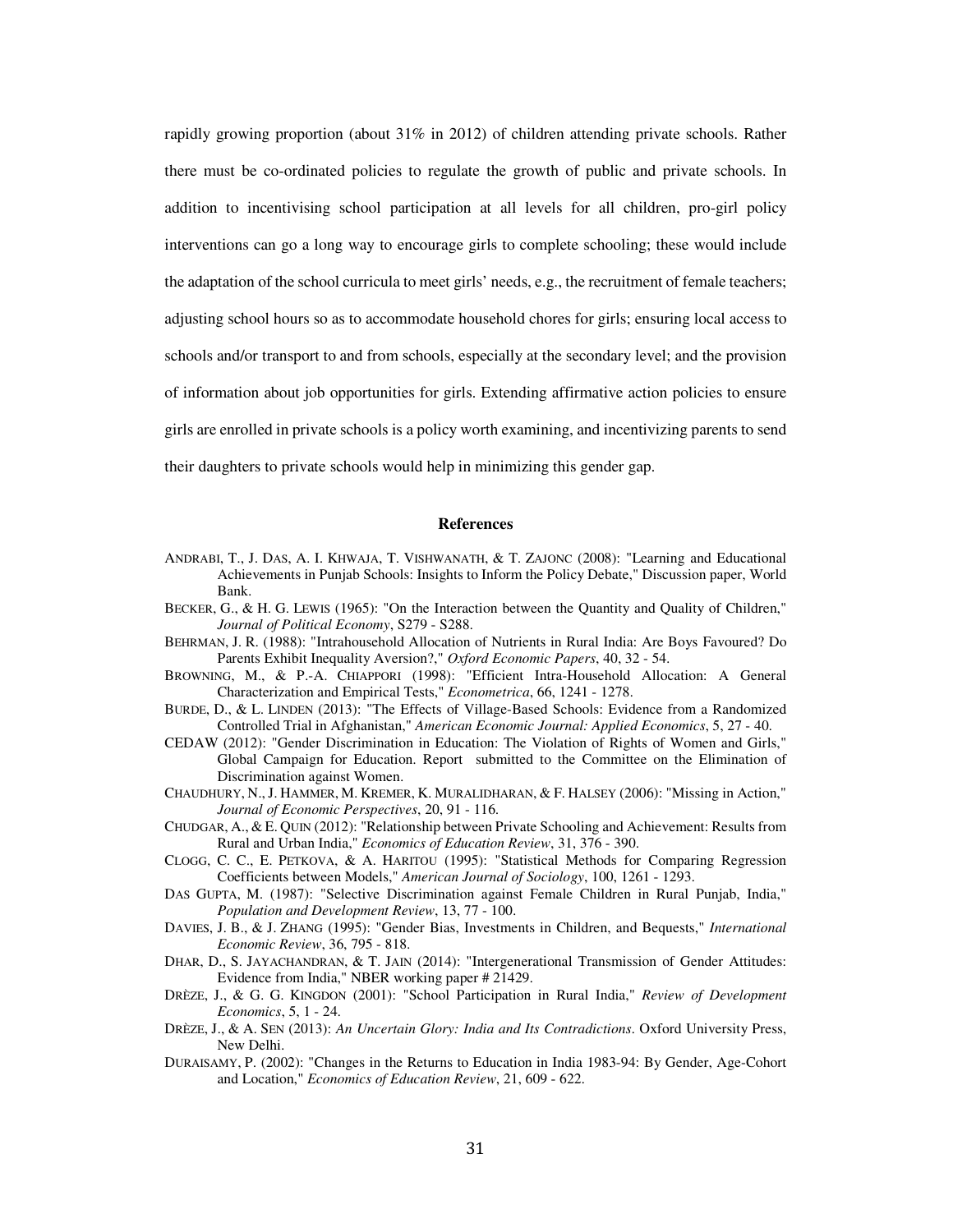- DYSON, T., & M. MOORE (1983): "On Kinship Structure, Female Autonomy, and Demographic Behavior in India," *Population and Development Review*, 9, 35 - 60.
- FILMER, D. (2005): "Gender and Wealth Disparities in Schooling: Evidence from 44 Countries," *International Journal of Educational Research* 43, 351 - 369.
- FUJIWARA, T. (2015): "Voting Technology, Political Responsiveness, and Infant Health: Evidence from Brazil," *Econometrica*, 83, 423 - 464.
- GARG, A., & J. MORDUCH (1998): "Sibling Rivalry and the Gender Gap: Evidence from Child Health Outcomes in Ghana," *Journal of Population Economics*, 11, 471 - 493.
- GLICK, P. (2008): "What Policies Will Reduce Gender Schooling Gaps in Developing Countries: Evidence and Interpretation," *World Development*, 36, 1623 - 1646.
- HÄRMÄ, J. (2009): "Can Choice Promote Education for All? Evidence from Growth in Private Primary Schooling in India," *Compare: A Journal of Comparative and International Education*, 39, 151 - 165.
- HEATH, R., AND M. MOBARAK (2011): "Evidence from Garment Sector Jobs and the Female Stipend Program in Bangladesh," Yale School of Management.
- HECKMAN, J. J. (1979): "Sample Selection Bias as a Specification Error," *Econometrica*, 47, 153 161.
- JAYACHANDRAN, S., & I. KUZIEMKO (2011): "Why Do Mothers Breastfeed Girls Less Than Boys: Evidence and Implications for Child Health in India," *Quarterly Journal of Economics*, 126, 1485 - 1538.
- JENSEN, R. (2012): "Do Labor Market Opportunities Affect Young Women's Work and Family Decisions? Experimental Evidence from India," *Quarterly Journal of Economics*, 127, 753 - 792.
- JHA, P., M. A. KESLER, R. KUMAR, F. RAM, U. RAM, L. ALEKSANDROWICZ, D. G. BASSANI, S. CHANDRA, & J. K. BANTHIA (2011): "Trends in Selective Abortions of Girls in India: Analysis of Nationally Representative Birth Histories from 1990 to 2005 and Census Data from 1991 to 2011," *Lancet*, 377, 1921 - 1928.
- KINGDON, G. G. (1996): "The Quality and Efficiency of Public and Private Schools: A Case Study of Urban India," *Oxford Bulletin of Economics and Statistics*, 58, 57 - 82.
- (1998): "Does the Labour Market Explain Lower Female Schooling in India?," *Journal of Development Studies*, 35, 39 - 65.
- (2002): "The Gender Gap in Educational Attainment in India: How Much Can Be Explained?," *Journal of Development Studies*, 39, 25 - 53.
- (2007): "The Progress of School Education in India," *Oxford Review of Economic Policy*, 23, 168 195.
- KINGDON, G. G., & N. THEOPOLD (2006): "Do Returns to Education Matter to Schooling Participation?," Global Poverty Research Group working paper 52.
- KISHOR, S. (1993): "May God Give Sons to All: Gender and Child Mortality in India," *American Sociological Review*, 58, 247 - 265.
- KOCH, G. G., D. H. FREEMAN, & J. L. FREEMAN (1975): "Strategies in the Multivariate Analysis of Data from Complex Surveys," *International Statistical Review*, 43, 59 - 78.
- KORSON, J. H. (1971): "Endogamous Marriage in a Traditional Muslim Society: West Pakistan: A Study in Intergenerational Change," *Journal of Comparative Family Studies*, 2, 145 - 155.
- MAITRA, P., S. PAL, & A. SHARMA (2013): " What Explains the Gender Gap in Private School Enrolment? Evidence from India," University of Surrey and IZA.
- MITTERAUER, M. (1991): "Christianity and Endogamy," *Continuity and Change*, 6, 295 333.
- MURALIDHARAN, K., & M. KREMER (2006): "Public and Private Schools in Rural India," Mimeo Harvard University.
- MURTHI, M., A.-C. GUIO, & J. DRÈZE (1995): "Mortality, Fertility, and Gender Bias in India: A District-Level Analysis," *Population and Development Review*, 21, 745 - 782.
- NICHOLS, A., & M. SCHAFFER (2007): "Clustered Errors in Stata," Stata Corporation. .
- PAL, S. (1999): "An Analysis of Childhood Malnutrition in Rural India: Role of Gender, Income and Other Household Characteristics," *World Development*, 27, 1151 - 1171.
- (2004): "How Much of the Gender Difference in Child School Enrolment Can Be Explained? Evidence from Rural India," *Bulletin of Economic Research*, 56, 133 - 158.
- PANDE, R., & A. MALHOTRA (2006): "Son Preference and Daughter's Neglect in India," UNFPA report, International Centre for Research on Women.
- PATERNOSTER, R., R. BRAME, P. MAZEROLLE, AND A. PIQUERO (1998): "Using the Correct Statistical Test for Equality of Regression Coefficients," *Criminology*, 36, 859 - 866.
- QURESHI, J. A. (2013): "Additional Returns to Investing in Girls' Education: Impact on Younger Sibling Human Capital," Discussion paper, University of Illinois and Chicago.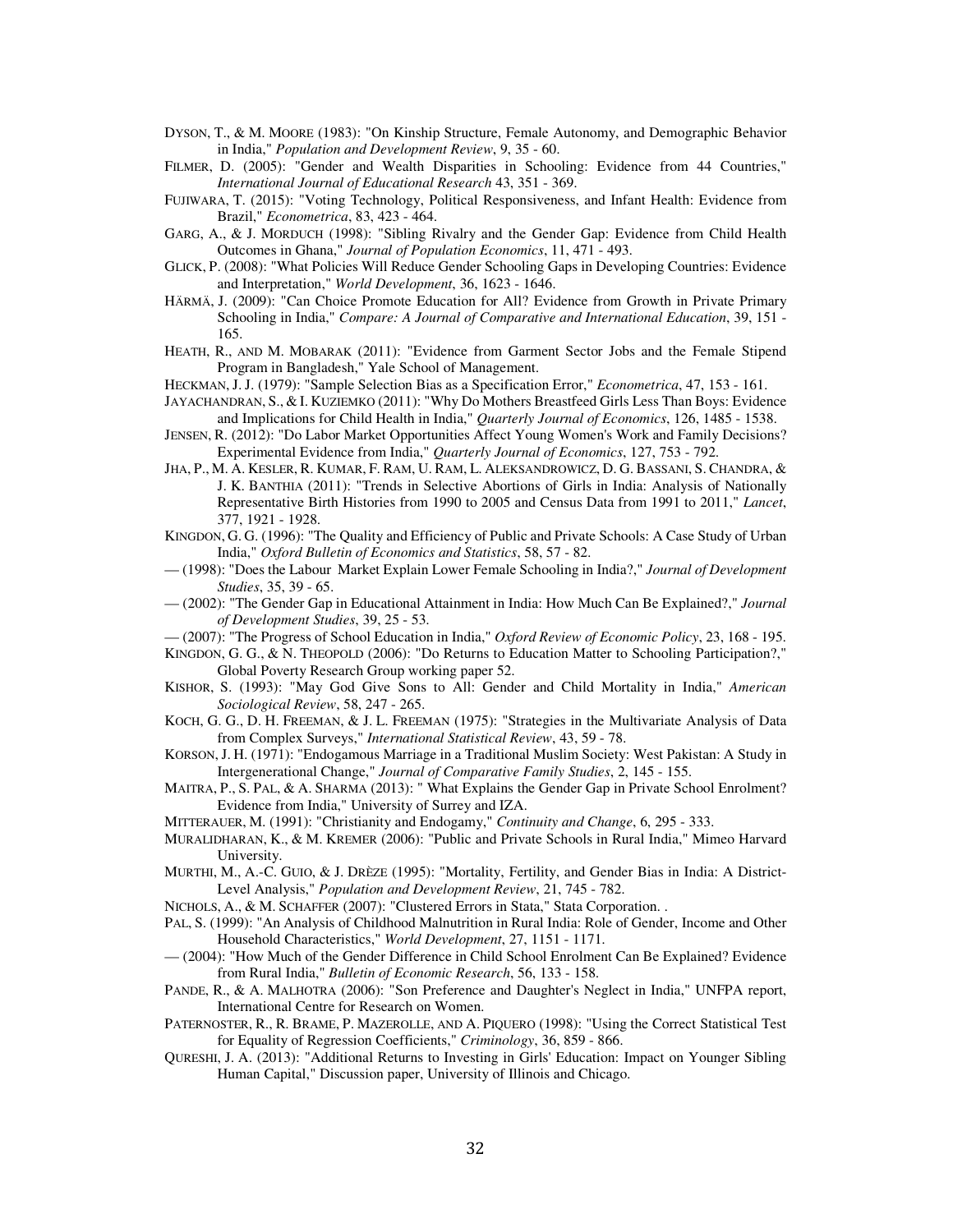- RAHMAN, L., & V. RAO (2005): "The Determinants of Gender Equity in India: Examining Dyson and Moore's Thesis with New Data," *Population and Development Review*, 30.
- ROSENZWEIG, M. R., & K. WOLPIN (2000): "Natural Natural Experiments in Economics," *Journal of Economic Literature*, 38, 827 - 874.
- SCHULTZ, T. P. (2001): "Why Governments Should Invest More to Educate Girls," Economic Growth Center, Yale University.
- SEMYKINA, A., & J. M. WOOLDRIDGE (2013): "Estimation of Dynamic Panel Data Models with Sample Selection," *Journal of Applied Econometrics*, 28, 47 - 61.
- SRIVASTAVA, P. (2006): "Private Schooling and Mental Models About Girls' Schooling in India," *Compare: A Journal of Comparative and International Education*, 36, 497 - 514.
- SUNDARAM, A., & R. VANNEMAN (2008): "Gender Differentials in Literacy in India: The Intriguing Relationship with Women's Labor Force Participation," *World Development*, 36, 128 - 143.
- TOOLEY,J., & P. DIXON (2003): "Private Schools for the Poor: A Case Study from India," Discussion paper, CfBT Research and Development.
- UN (2000): "United Nations Millennium Declaration,," Discussion paper, United Nations, New York.
- WOODHEAD, M., M. FROST, & Z. JAMES (2013): "Does Growth in Private Schooling Contribute to Education for All? Evidence from a Longitudinal, Two Cohort Study in Andhra Pradesh, India," *International Journal of Educational Development*, 33, 65 - 73.
- WOOLDRIDGE, J. M. (1995): "Selection Corrections for Panel Data Models under Conditional Mean Independence Assumptions," *Journal of Econometrics*, 68, 115 - 132.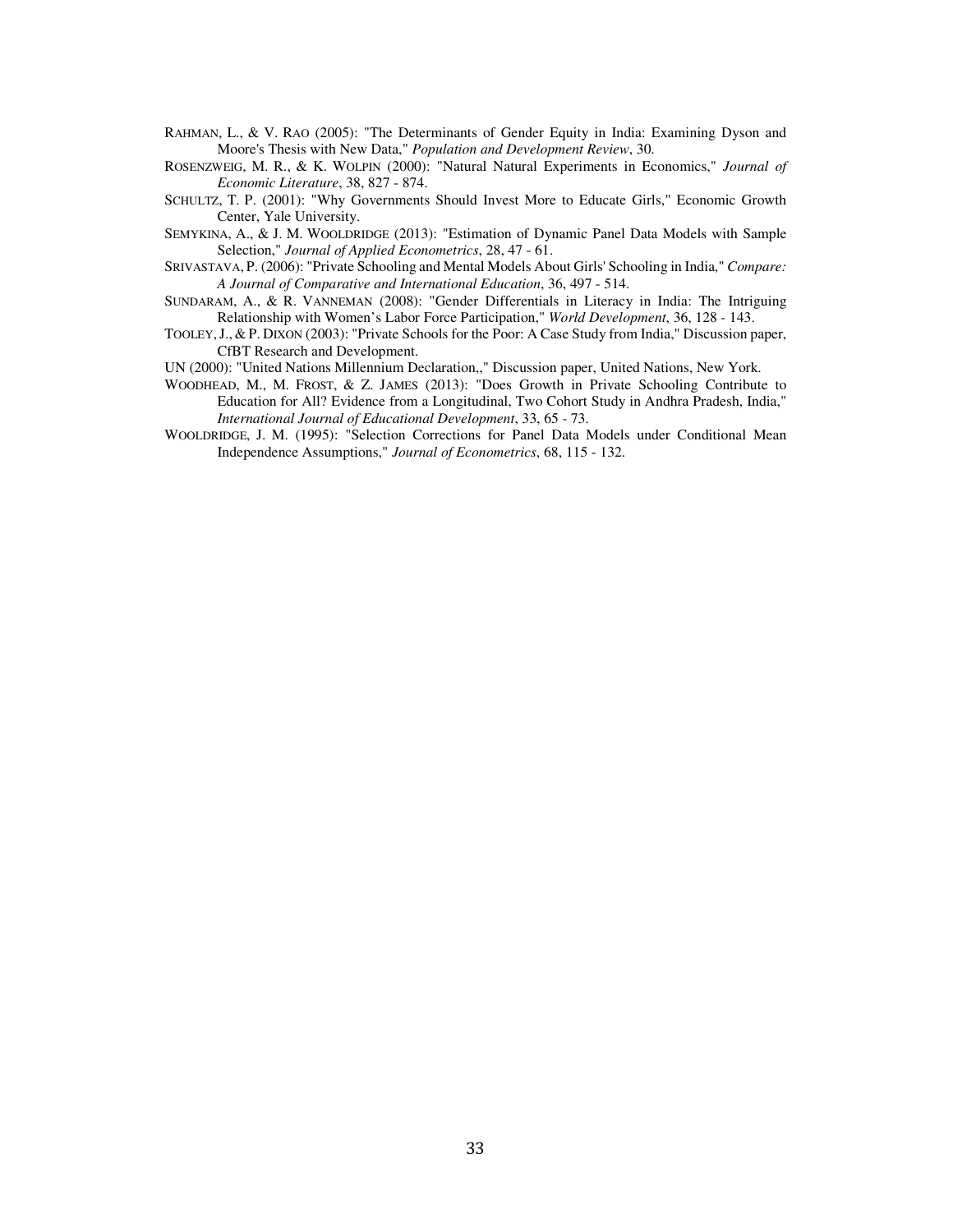**Figure 1: Enrolment Rate by Gender and Survey Wave** 



**Figure 2: Private School Enrolment by Gender and Survey Wave**



**Notes:** Enrolment in private school conditional on current enrolment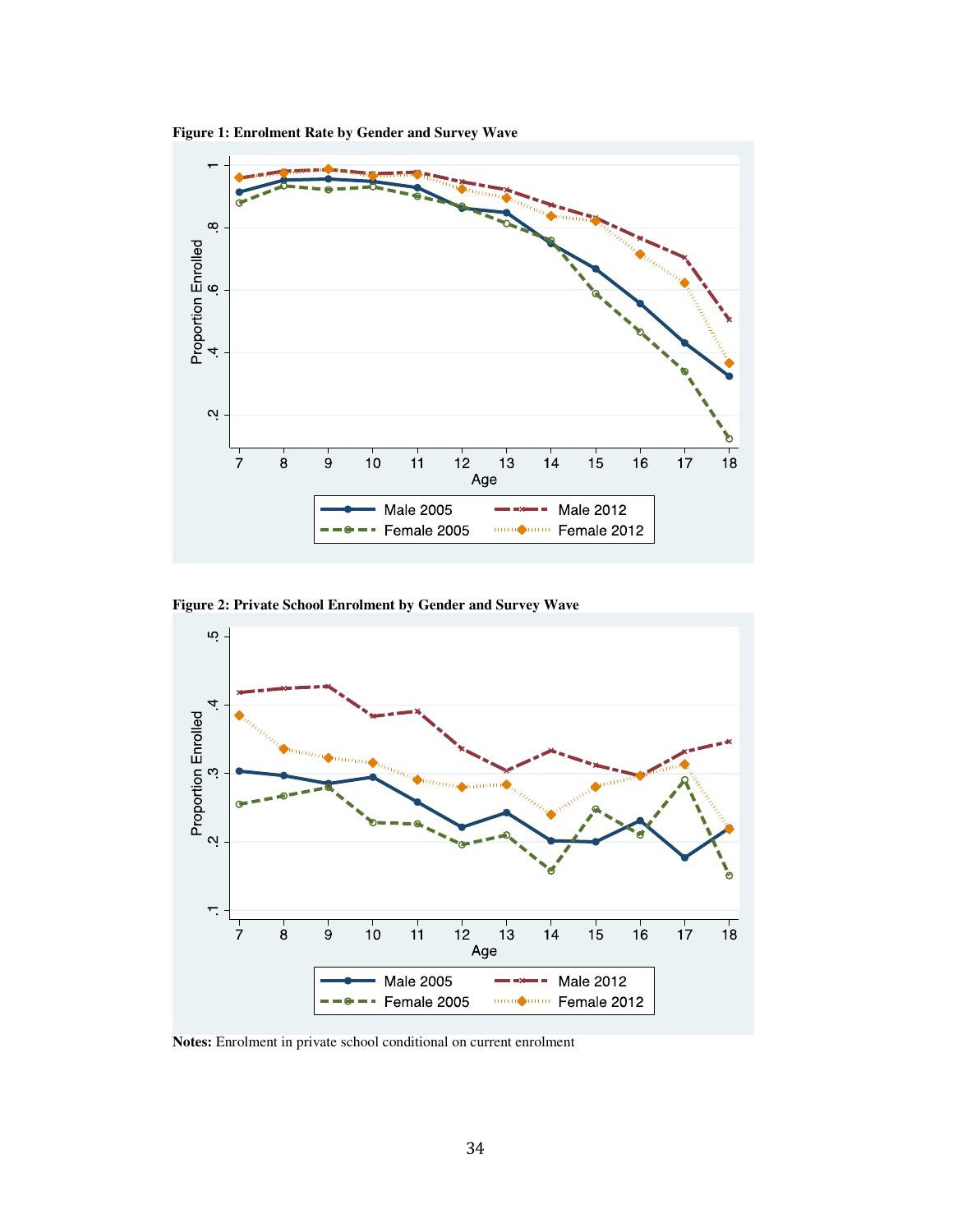**Table 1. A comparison of government, private aided and private unaided schools, 1992 – 2002** 

|                                   | <b>Private schools</b> |            | <b>Government schools</b> |             | <b>Private aided schools</b> |              |
|-----------------------------------|------------------------|------------|---------------------------|-------------|------------------------------|--------------|
|                                   | 1992                   | 2002       | 1992                      | 2002        | 1992                         | 2002         |
|                                   | Mean (SD)              | Mean (SD)  | Mean (SD)                 | Mean (SD)   | Mean (SD)                    | Mean (SD)    |
| Share of female teachers in total |                        |            |                           |             |                              |              |
| Primary                           | 0.55(0.26)             | 0.55(0.24) | 0.35(0.23)                | 0.38(0.15)  | 0.48(0.27)                   | 0.49(0.26)   |
| Upper primary                     | 0.50(0.27)             | 0.50(0.24) | 0.30(0.21)                | 0.32(0.17)  | 0.43(0.26)                   | 0.42(0.24)   |
| Secondary                         | 0.45(0.26)             | 0.44(0.22) | 0.28(0.20)                | 0.24(0.19)  | 0.32(0.23)                   | 0.33(0.23)   |
| Share of low caste teachers       |                        |            |                           |             |                              |              |
| Primary                           | 0.09(0.13)             | 0.11(0.13) | 0.22(0.19)                | 0.24(0.19)  | 0.39(0.30)                   | 0.47(0.30)   |
| Upper primary                     | 0.08(0.13)             | 0.10(0.12) | 0.17(0.14)                | 0.23(0.17)  | 0.40(0.28)                   | 0.47(0.29)   |
| Secondary                         | 0.07(0.11)             | 0.08(0.08) | 0.15(0.13)                | 0.17(0.12)  | 0.33(0.26)                   | 0.42(0.27)   |
| Share of schools with:            |                        |            |                           |             |                              |              |
| Pucca building                    | 0.78(0.17)             | 0.77(0.39) | 0.66(0.24)                | 0.79(0.34)  | 0.20(0.16)                   | 0.76(0.24)   |
| Lavatory                          | 0.66(0.23)             | 0.71(0.22) | 0.33(0.26)                | 0.41(0.27)  | 0.62(0.25)                   | 0.86(0.45)   |
| Drinking water                    | 0.84(0.17)             | 0.91(0.13) | 0.58(0.24)                | 0.78(0.17)  | 0.86(0.17)                   | 0.91(0.26)   |
| Pupils per teacher                |                        |            |                           |             |                              |              |
| Primary                           | 30.7(12.5)             | 34.3(31.6) | 39.10 (16.2)              | 67.1(70.5)  | 40.77 (14.81)                | 66.97(22.9)  |
| <b>Upper Primary</b>              | 30.8(11.2)             | 20.6(50.0) | 31.50 (11.50)             | 35.3(58.3)  | 38.40 (16.07)                | 39.99 (53.8) |
| Secondary                         | 29.1 (10.9)            | 13.7(23.0) | 28.1(8.4)                 | 29.7 (19.1) | 33.85 (11.68)                | 38.9 (39.08) |

Notes: Source: 6<sup>th</sup> (1992) and 7<sup>th</sup> (2002) rounds of All India School Education Survey (AISES) Data. Government schools do not include private aided schools. Unfortunately, more recent and comparable AISES data is not yet available (see endnote 7).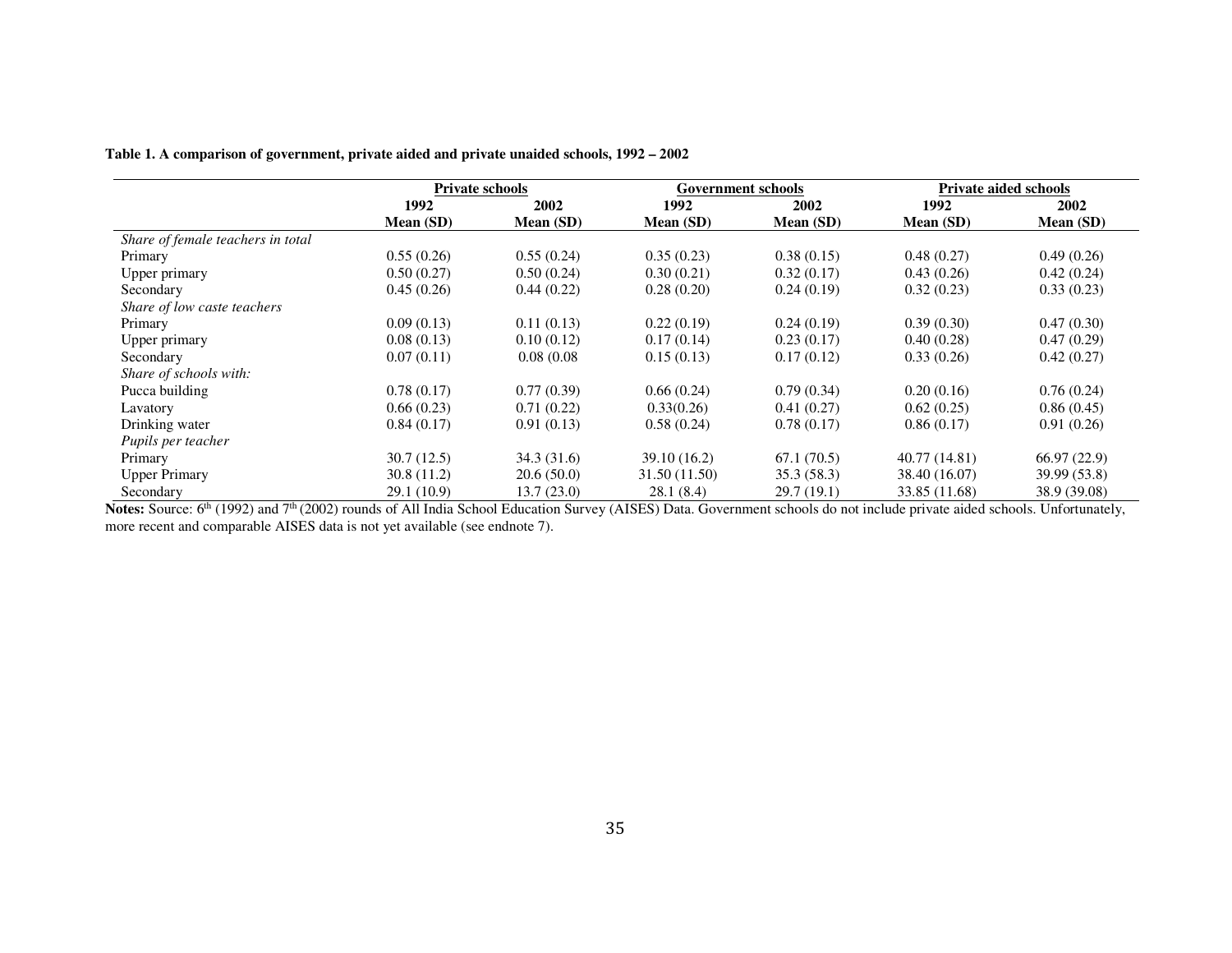|                            |                              |       | 2005        |        |                   |                              |       | 2012  |        |                   |
|----------------------------|------------------------------|-------|-------------|--------|-------------------|------------------------------|-------|-------|--------|-------------------|
| Category                   | <b>Sample</b><br><b>Size</b> | All   | <b>Male</b> | Female | <b>Difference</b> | <b>Sample</b><br><b>Size</b> | All   | Male  | Female | <b>Difference</b> |
| All                        | 41400                        | 0.255 | 0.274       | 0.233  | $0.041***$        | 39896                        | 0.323 | 0.355 | 0.288  | $0.067***$        |
| Age $7-9$                  | 11875                        | 0.281 | 0.302       | 0.258  | $0.044***$        | 10898                        | 0.364 | 0.402 | 0.324  | $0.078***$        |
| Age $10 - 14$              | 21238                        | 0.251 | 0.276       | 0.222  | $0.054***$        | 19859                        | 0.313 | 0.349 | 0.273  | $0.076***$        |
| Age $15 - 18$              | 8287                         | 0.229 | 0.232       | 0.225  | 0.007             | 9139                         | 0.296 | 0.313 | 0.277  | $0.037***$        |
| Rural                      | 27821                        | 0.172 | 0.191       | 0.148  | $0.043***$        | 27165                        | 0.245 | 0.279 | 0.208  | $0.071***$        |
| Urban                      | 13579                        | 0.426 | 0.449       | 0.401  | $0.047***$        | 12731                        | 0.490 | 0.519 | 0.459  | $0.060***$        |
| Expenditure Q1             | 9845                         | 0.105 | 0.121       | 0.088  | $0.033***$        | 10677                        | 0.144 | 0.170 | 0.119  | $0.052***$        |
| Expenditure Q2             | 10032                        | 0.171 | 0.190       | 0.150  | $0.039***$        | 10353                        | 0.250 | 0.273 | 0.225  | $0.048***$        |
| Expenditure Q3             | 10434                        | 0.269 | 0.283       | 0.253  | $0.030***$        | 9944                         | 0.379 | 0.403 | 0.350  | $0.053***$        |
| Expenditure Q4             | 11089                        | 0.451 | 0.472       | 0.425  | $0.047***$        | 8922                         | 0.561 | 0.590 | 0.526  | $0.064***$        |
| Hindu High Caste           | 9214                         | 0.351 | 0.382       | 0.314  | $0.068***$        | 7612                         | 0.446 | 0.481 | 0.405  | $0.076***$        |
| Hindu SC/ST/OBC            | 25569                        | 0.205 | 0.222       | 0.186  | $0.036***$        | 24186                        | 0.277 | 0.308 | 0.243  | $0.065***$        |
| Muslim                     | 5349                         | 0.271 | 0.281       | 0.260  | $0.020*$          | 5781                         | 0.339 | 0.372 | 0.304  | $0.068***$        |
| Christian                  | 551                          | 0.347 | 0.367       | 0.329  | 0.038             | 939                          | 0.394 | 0.414 | 0.375  | 0.039             |
| Father Education $\geq 10$ | 11217                        | 0.422 | 0.443       | 0.398  | $0.045***$        | 10637                        | 0.505 | 0.538 | 0.468  | $0.070***$        |
| Mother Education $\geq 10$ | 5838                         | 0.502 | 0.508       | 0.496  | 0.012             | 6654                         | 0.591 | 0.616 | 0.564  | $0.052***$        |
| North-west                 | 6547                         | 0.347 | 0.382       | 0.306  | $0.076***$        | 5654                         | 0.379 | 0.414 | 0.335  | $0.079***$        |
| North                      | 13095                        | 0.301 | 0.323       | 0.273  | $0.051***$        | 14198                        | 0.396 | 0.446 | 0.340  | $0.106***$        |
| East                       | 6263                         | 0.163 | 0.175       | 0.149  | $0.026***$        | 6650                         | 0.160 | 0.181 | 0.139  | $0.042***$        |
| North-east                 | 1942                         | 0.177 | 0.184       | 0.169  | 0.015             | 1572                         | 0.258 | 0.281 | 0.235  | $0.047**$         |
| West                       | 5289                         | 0.174 | 0.178       | 0.170  | 0.007             | 4795                         | 0.250 | 0.255 | 0.245  | 0.011             |
| South                      | 8264                         | 0.250 | 0.263       | 0.235  | $0.028***$        | 7027                         | 0.351 | 0.367 | 0.334  | $0.034***$        |

**Table 2. Private School enrolment, conditional on current enrolment in any school** 

Notes: Sample restricted to children aged 7 – 18 at the time of survey. Difference computed using a two-sided t-test. Private school enrolment conditional on being enrolled in school at the time of survey. \*\*\* p<0.01, \*\* p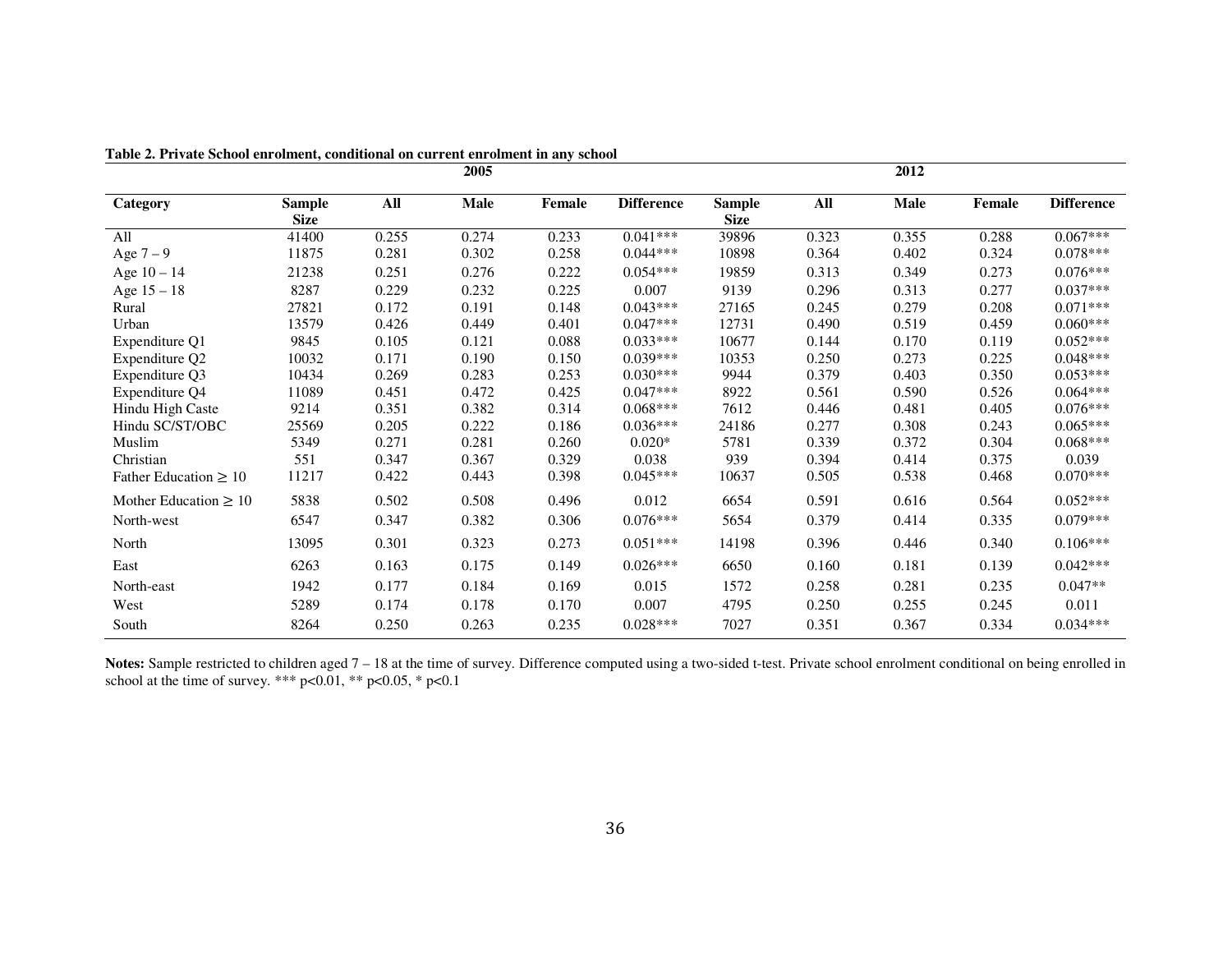### **Table 3. Descriptive statistics**

|                                             |                    | 2005    |         |                    | 2012     |          |
|---------------------------------------------|--------------------|---------|---------|--------------------|----------|----------|
|                                             | <b>Sample Size</b> | Mean    | SD      | <b>Sample Size</b> | Mean     | SD       |
| Female                                      | 55545              | 0.482   | 0.500   | 46316              | 0.484    | 0.500    |
| Ever attend school                          | 55545              | 0.902   | 0.297   | 46316              | 0.965    | 0.184    |
| Enrolled                                    | 50114              | 0.826   | 0.379   | 44694              | 0.893    | 0.310    |
| Enrolled in a private school                | 41400              | 0.255   | 0.436   | 39896              | 0.323    | 0.468    |
| Urban                                       | 55545              | 0.311   | 0.463   | 46316              | 0.310    | 0.462    |
| North west                                  | 55545              | 0.144   | 0.351   | 46316              | 0.134    | 0.341    |
| North                                       | 55545              | 0.331   | 0.470   | 46316              | 0.366    | 0.482    |
| East                                        | 55545              | 0.167   | 0.373   | 46316              | 0.171    | 0.376    |
| North east                                  | 55545              | 0.046   | 0.209   | 46316              | 0.039    | 0.193    |
| West                                        | 55545              | 0.123   | 0.328   | 46316              | 0.120    | 0.326    |
| South                                       | 55545              | 0.190   | 0.392   | 46316              | 0.170    | 0.376    |
| Household Size                              | 55545              | 6.553   | 2.966   | 46316              | 6.269    | 2.668    |
| Household expenditure per capita            | 55545              | 759.141 | 680.966 | 46296              | 1760.929 | 1713.953 |
| Hindu high caste                            | 55545              | 0.193   | 0.395   | 46316              | 0.176    | 0.381    |
| Hindu SC/ST/OBC                             | 55545              | 0.630   | 0.483   | 46316              | 0.610    | 0.488    |
| Muslim                                      | 55545              | 0.150   | 0.357   | 46316              | 0.158    | 0.365    |
| Christian                                   | 55545              | 0.011   | 0.106   | 46316              | 0.022    | 0.147    |
| Father Education $\geq 10$                  | 55545              | 0.219   | 0.413   | 46316              | 0.237    | 0.425    |
| Mother Education $\geq 10$                  | 55545              | 0.109   | 0.312   | 46316              | 0.145    | 0.353    |
| Distance Government/Private School Q4       | 54398              | 1.518   | 0.975   | 45828              | 1.897    | 2.349    |
| Fem/Male Wage $\geq 1$ ( <i>FM_wage_1</i> ) | 55243              | 0.716   | 0.287   | 46279              | 0.712    | 0.220    |
| Total male $7 - 14$                         | 55545              | 0.989   | 0.916   | 46316              | 0.931    | 0.854    |
| Total female $7 - 14$                       | 55545              | 0.936   | 0.949   | 46316              | 0.883    | 0.901    |
| Total male $15 - 18$                        | 55545              | 0.426   | 0.633   | 46316              | 0.345    | 0.564    |
| Total female $15 - 18$                      | 55545              | 0.426   | 0.640   | 46316              | 0.380    | 0.594    |

 **Notes:** Sample restricted to all households that have at least one child in the age group 7 – 18 at the time of the survey.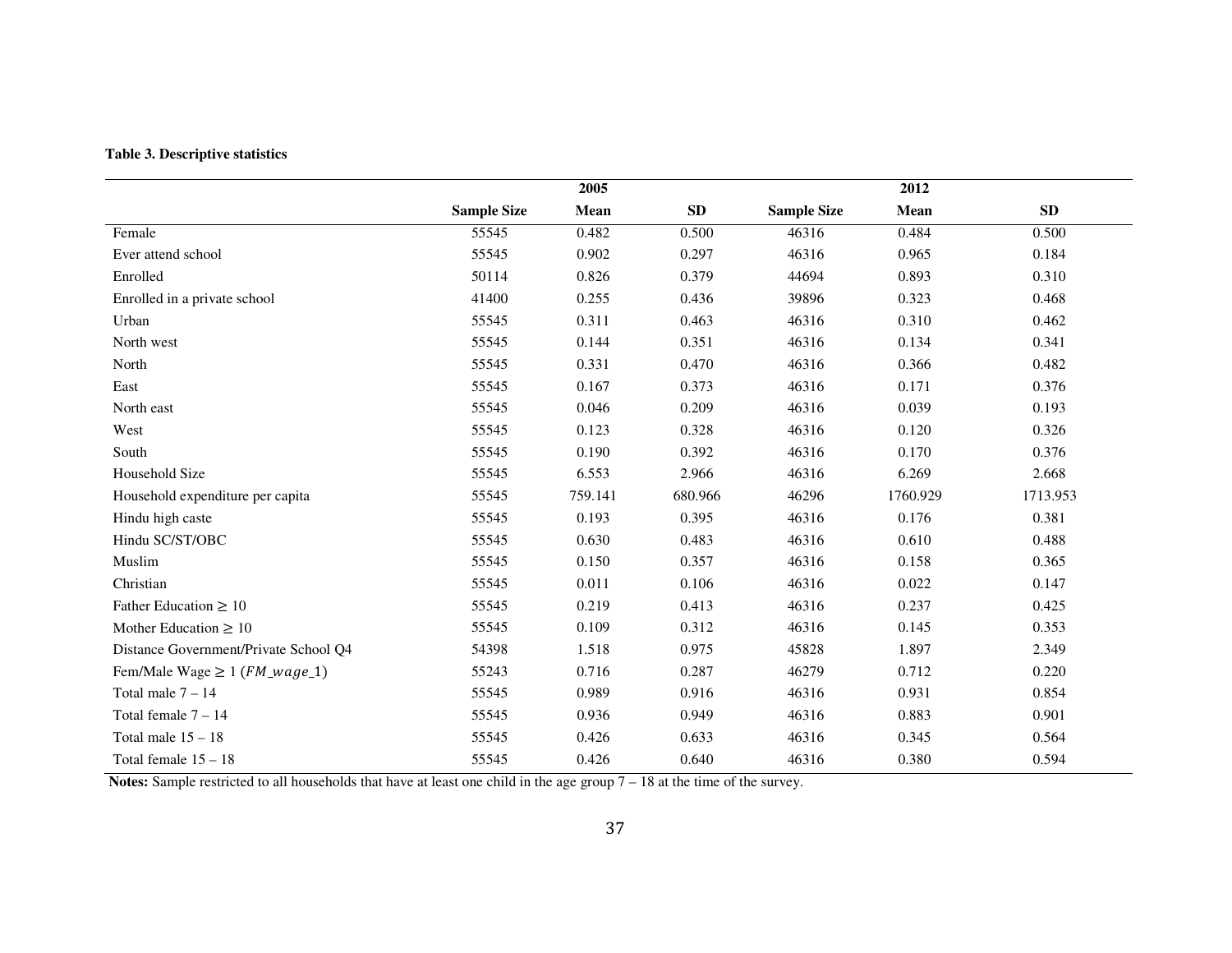|      |                  |                                   |                    | 2012                    |                                                           |                                   | $\frac{2005}{ }$   |                         |                                                           |  |
|------|------------------|-----------------------------------|--------------------|-------------------------|-----------------------------------------------------------|-----------------------------------|--------------------|-------------------------|-----------------------------------------------------------|--|
|      |                  | <b>GIRL</b>                       | <b>Sample Size</b> | Number of<br>Households | <b>Equality of</b><br><b>GIRL</b> coeffs<br>(z-statistic) | <b>GIRL</b>                       | <b>Sample Size</b> | Number of<br>Households | <b>Equality of</b><br><b>GIRL</b> coeffs<br>(z-statistic) |  |
|      |                  | (1)                               | (2)                | (3)                     | (4)                                                       | (5)                               | (6)                | (7)                     | (8)                                                       |  |
| (1)  | All              | $-0.063***$<br>(0.005)            | 30,657             | 16,921                  |                                                           | $-0.040***$<br>(0.004)            | 32,825             | 17,759                  |                                                           |  |
| (2)  | $7 - 14$         | $-0.060***$<br>(0.005)            | 22,942             | 13,910                  |                                                           | $-0.044***$<br>(0.004)            | 25,745             | 15,348                  |                                                           |  |
| (3)  | $15 - 18$        | $-0.044**$<br>(0.020)             | 7,715              | 6,663                   | 0.818                                                     | $-0.021$<br>(0.017)               | 7,080              | 6,031                   | 1.337                                                     |  |
| (4)  | Rural            | $-0.061***$                       | 20,763             | 11,157                  |                                                           | $-0.042***$                       | 21,407             | 11,391                  |                                                           |  |
| (5)  | Urban            | (0.006)<br>$-0.066***$<br>(0.009) | 9,894              | 5,764                   | $-0.443$                                                  | (0.005)<br>$-0.034***$<br>(0.008) | 11,418             | 6,368                   | 0.941                                                     |  |
| (6)  | Non Eldest       | $-0.073***$<br>(0.007)            | 16,033             | 10,565                  |                                                           | $-0.041***$<br>(0.006)            | 18,982             | 12,140                  |                                                           |  |
| (7)  | Eldest           | 0.034<br>(0.000)                  | 14,624             | 14,542                  | 14.714***                                                 | 0.179<br>(0.000)                  | 13,843             | 13,765                  | 38.908***                                                 |  |
| (8)  | Expenditure Q1   | $-0.031***$<br>(0.008)            | 7,270              | 3,588                   | $-3.317***$                                               | $-0.030***$<br>(0.007)            | 7,712              | 4,019                   | $-0.668$                                                  |  |
| (9)  | Expenditure Q2   | $-0.063***$<br>(0.009)            | 7,504              | 3,935                   | $-0.810$                                                  | $-0.043***$<br>(0.008)            | 7,916              | 4,122                   | $-0.440$                                                  |  |
| (10) | Expenditure Q3   | $-0.083***$<br>(0.010)            | 7,727              | 4,292                   | 0.526                                                     | $-0.042***$<br>(0.008)            | 8,281              | 4,446                   | 0.396                                                     |  |
| (11) | Expenditure Q4   | $-0.075***$<br>(0.011)            | 8,156              | 5,106                   |                                                           | $-0.038***$<br>(0.009)            | 8,916              | 5,172                   |                                                           |  |
| (12) | Hindu High caste | $-0.069***$<br>(0.013)            | 5,196              | 3,100                   |                                                           | $-0.046***$<br>(0.010)            | 6,835              | 3,857                   |                                                           |  |
| (13) | Hindu SC/ST/OBC  | $-0.070***$<br>(0.006)            | 19,098             | 10,454                  | $-0.061$                                                  | $-0.040***$<br>(0.005)            | 20,637             | 11,149                  | 0.520                                                     |  |
| (14) | Muslim           | $-0.048***$<br>(0.012)            | 4,629              | 2,356                   | 1.192                                                     | $-0.036***$<br>(0.011)            | 4,449              | 2,234                   | 0.680                                                     |  |
| (15) | Christian        | $-0.035$<br>(0.036)               | 758                | 439                     | 0.901                                                     | $0.051*$<br>(0.029)               | 444                | 265                     | $3.126***$                                                |  |

**Table 4: Female Disadvantage in Private Schooling, 2012 and 2005. Children born to Household heads.**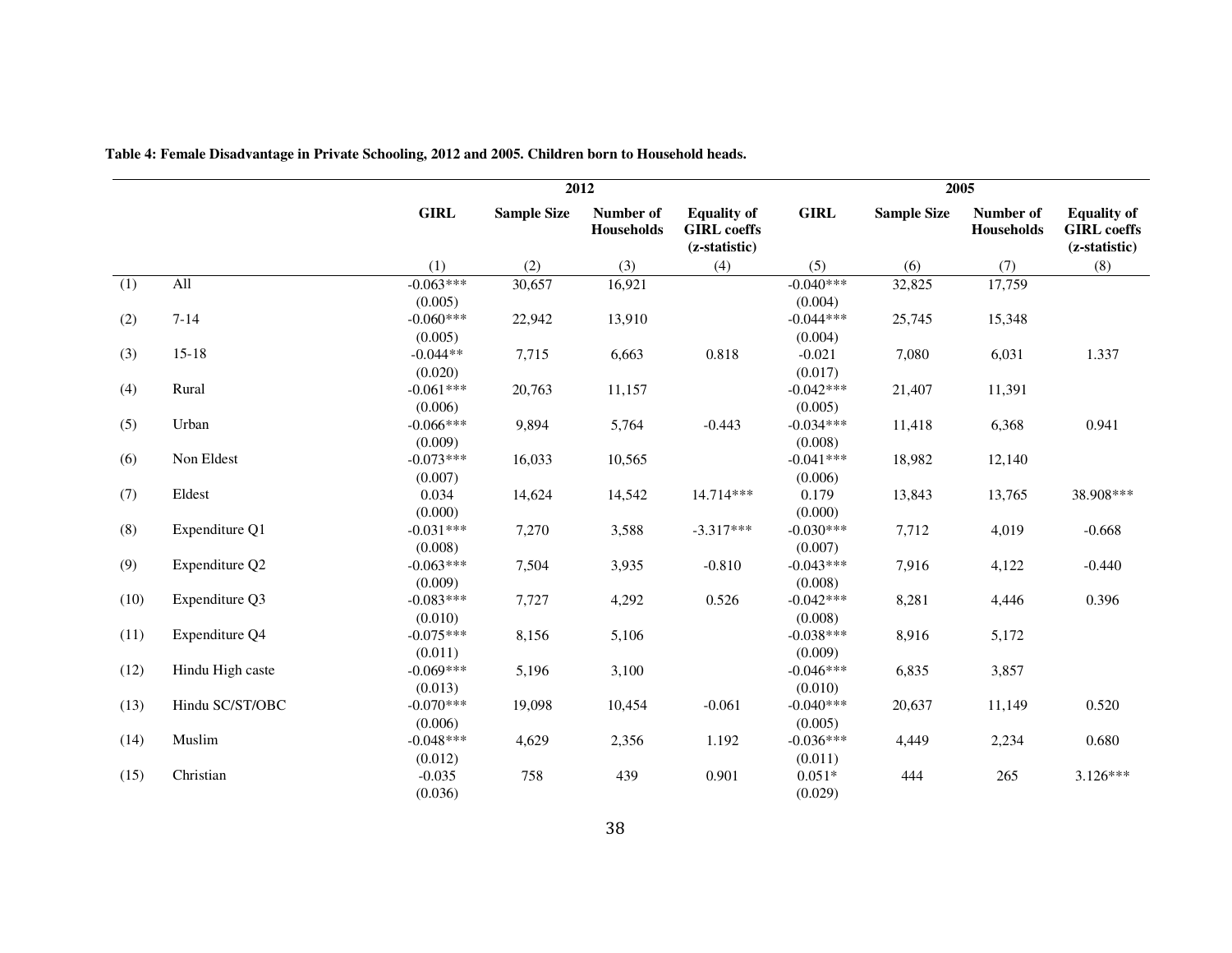| (16) | Other Religion                | $-0.020$<br>(0.027)    | 976    | 572    | 1.620    | $-0.011$<br>(0.032)    | 460    | 254            | 1.021      |
|------|-------------------------------|------------------------|--------|--------|----------|------------------------|--------|----------------|------------|
| (17) | Father School High            | $-0.072***$<br>(0.010) | 7,698  | 4,472  |          | $-0.034***$<br>(0.009) | 8,750  | 4,841          |            |
| (18) | Father School Low             | $-0.060***$<br>(0.005) | 22,959 | 12,450 | $-0.995$ | $-0.041***$<br>(0.005) | 24,075 | 12,919         | 0.737      |
| (19) | Mother School High            | $-0.043***$<br>(0.013) | 4,559  | 2,881  |          | $-0.014$<br>(0.013)    | 4,425  | 2,673          |            |
| (20) | Mother School Low             | $-0.066***$<br>(0.005) | 26,098 | 14,047 | 1.588    | $-0.043***$<br>(0.004) | 28,400 | 15,092         | 2.229**    |
| (21) | Distance Priv/Gov Q4          | $-0.056***$<br>(0.008) | 7,886  | 4,337  |          | $-0.040***$<br>(0.006) | 11,224 | 6,015          |            |
| (22) | Distance Priv/Gov Q1 - Q3     | $-0.066***$<br>(0.006) | 22,771 | 12,584 | 1.094    | $-0.040***$<br>(0.005) | 21,601 | 11,744         | 0.046      |
| (23) | Fem/Male Wage $>= 1$          | $-0.049***$<br>(0.015) | 2,363  | 1,275  |          | $-0.038***$<br>(0.010) | 4,956  | 2,562          |            |
| (24) | Fem/Male Wage < 1             | $-0.065***$<br>(0.005) | 28,294 | 15,646 | 0.962    | $-0.040***$<br>(0.004) | 27,869 | 15,197         | 0.121      |
| (25) | North West                    | $-0.060***$<br>(0.012) | 4,043  | 2,226  | 3.550*** | $-0.058***$<br>(0.011) | 4,857  | 2,425          | $3.471***$ |
| (26) | North                         | $-0.107***$<br>(0.009) | 10,945 | 5,524  | 6.980*** | $-0.061***$<br>(0.008) | 10,211 | 5,248          | 4.341***   |
| (27) | East                          | $-0.020**$<br>(0.009)  | 5,321  | 2,995  | 1.397    | $-0.031***$<br>(0.010) | 5,073  | 2,874          | 1.555      |
| (28) | North East                    | $-0.042**$<br>(0.018)  | 1,383  | 819    | 1.983**  | $-0.003$<br>(0.013)    | 1,802  | 947            | $-0.519$   |
| (29) | West                          | 0.002<br>(0.013)       | 3,414  | 1,957  |          | $-0.011$<br>(0.008)    | 4,080  | 2,231          |            |
| (30) | South                         | $-0.057***$<br>(0.012) | 5,551  | 3,400  | 3.397*** | $-0.026***$<br>(0.009) | 6,802  | 4,034          | 1.325      |
|      | <b>Household Fixed Effect</b> |                        |        | Yes    |          |                        |        | Yes            |            |
|      | Within Household Trend        |                        |        | No     |          |                        |        | N <sub>0</sub> |            |

**Notes:** Each row presents the regression on a separate sample. Regressions also control for birth order (whether or not the child is the eldest) and age dummies 8-18 years. Sample includes all children aged  $7 - 18$  as of the time of the survey and born to the household head. Robust standard errors in parentheses. \*\*\* p<0.01, \*\* p<0.05, \* p<0.1. Columns 4 and 8 present the z-values for the sub-sample tests. Row 3: Age 7-14 vs Age 15-18; Row 5: Rural vs Urban; Row 7: Eldest vs Non-eldest; Row 9: Expenditure Q4 vs Expenditure Q1; Row 10: Expenditure Q4 vs Expenditure Q2; Row 11: Expenditure Q4 vs Expenditure Q3; Row 13: SC/ST/OBC vs Hindu High Caste; Row 14: Muslim vs Hindu High Caste; Row 15: Christian vs Hindu High Caste; Row 16: Other Religion vs Hindu High Caste; Row 18: Father's education High vs Father's education Low;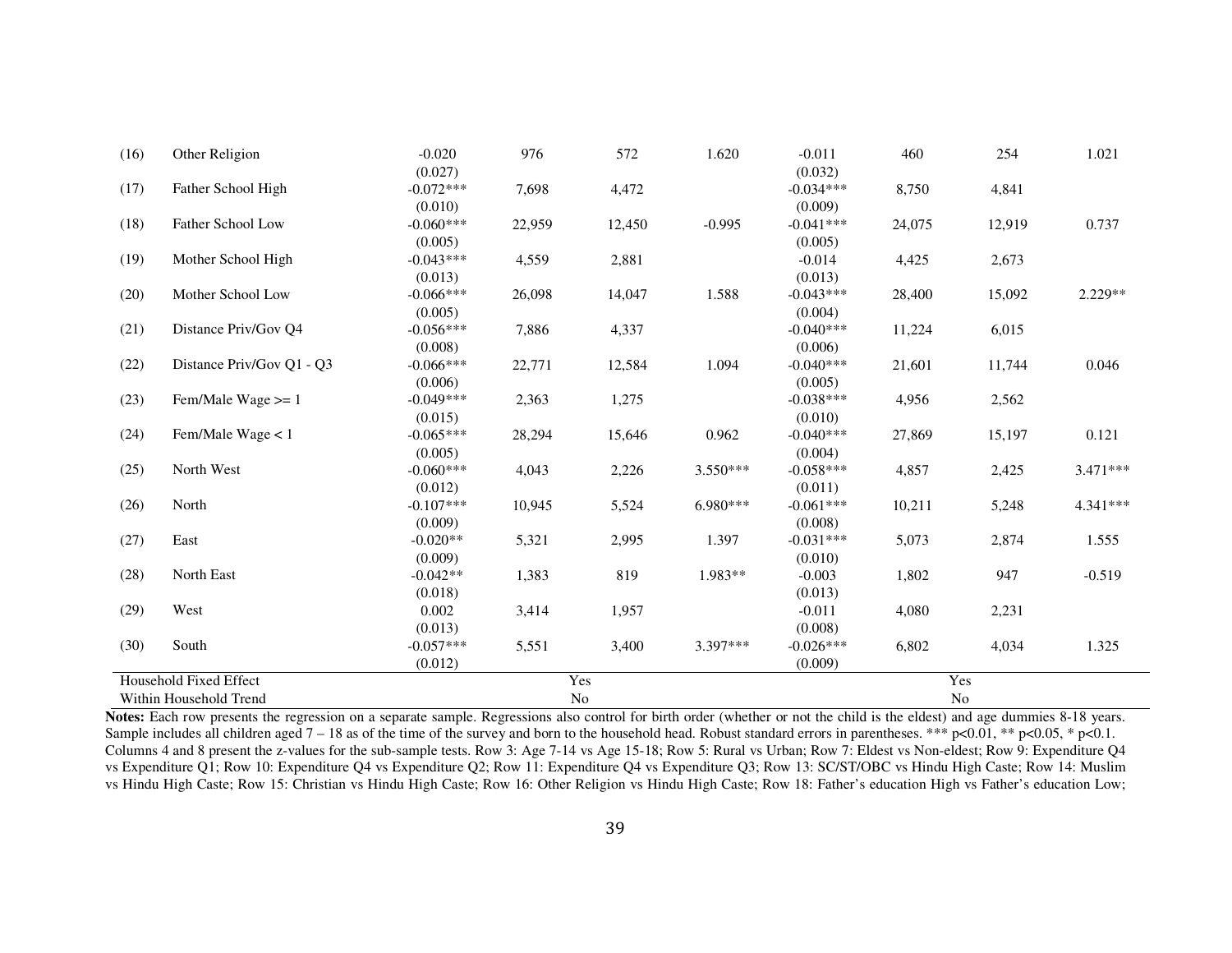Row 20: Mother's education High vs Mother's education Low; Row 22: Distance Priv/Gov Q4 vs Distance Priv/Gov Q1 - Q3; Row 24: Fem/Male Wage >= 1 vs Fem/Male Wage < 1; Row 25: North West vs West; Row 26: North vs West; Row 27: East vs West; Row 28: North East vs West; Row 30: South vs West. Test of equality of the GIRL coefficient in two independent subsamples is based on the Z-statistic (see section 3). In doing so, we compare estimates for 15-18 year olds with 7-14 year olds, urban with rural, eldest with non-eldest, SC/ST/OBC, Muslims and Christians with Hindu high caste, each expenditure quartile Q1, Q2 and Q3 with Q4 and each included region with the western region.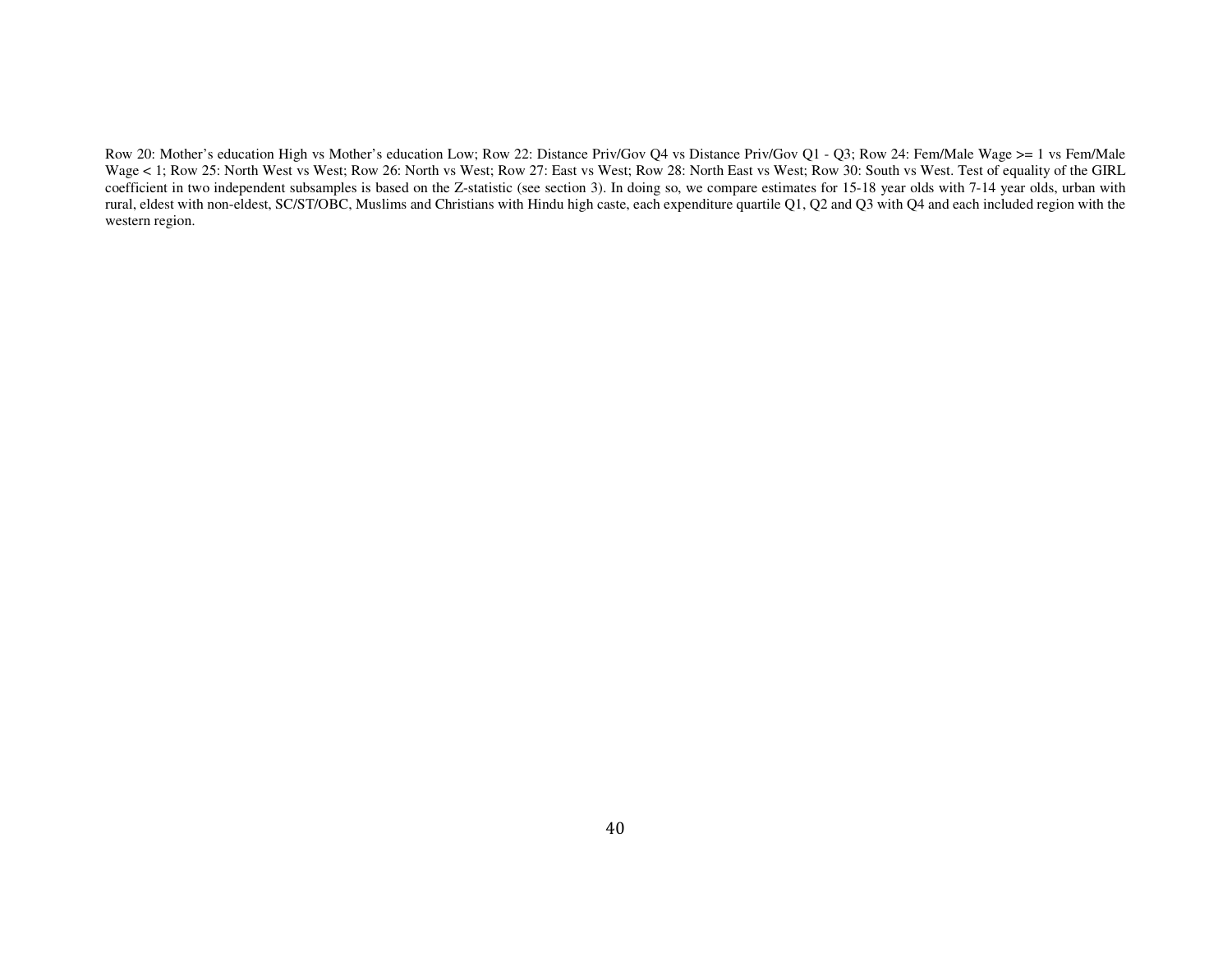|                  |                  |                                   |                    | 2012                           |                                                           |                                   | 2005               |                         |                                                                  |  |
|------------------|------------------|-----------------------------------|--------------------|--------------------------------|-----------------------------------------------------------|-----------------------------------|--------------------|-------------------------|------------------------------------------------------------------|--|
|                  |                  | <b>GIRL</b>                       | <b>Sample Size</b> | Number of<br><b>Households</b> | <b>Equality of</b><br><b>GIRL</b> coeffs<br>(z-statistic) | <b>GIRL</b>                       | <b>Sample Size</b> | Number of<br>Households | <b>Equality of</b><br><b>GIRL Coeff</b><br>( <i>z</i> statistic) |  |
|                  |                  | (1)                               | (2)                | (3)                            | (4)                                                       | (5)                               | (6)                | (7)                     | (8)                                                              |  |
| $\overline{(1)}$ | All              | $-0.063***$                       | 30,657             | 16,921                         |                                                           | $-0.040***$                       | 32,825             | 17,759                  |                                                                  |  |
| (2)              | $7 - 14$         | (0.005)<br>$-0.060***$<br>(0.005) | 22,942             | 13,910                         |                                                           | (0.004)<br>$-0.044***$<br>(0.004) | 25,745             | 15,348                  |                                                                  |  |
| (3)              | $15 - 18$        | $-0.046**$<br>(0.020)             | 7,715              | 6,663                          | 0.672                                                     | $-0.023$<br>(0.017)               | 7,080              | 6,031                   | 1.153                                                            |  |
| (4)              | Rural            | $-0.061***$<br>(0.006)            | 20,763             | 11,157                         |                                                           | $-0.042***$<br>(0.005)            | 21,407             | 11,391                  |                                                                  |  |
| (5)              | Urban            | $-0.066***$<br>(0.009)            | 9,894              | 5,764                          | $-0.444$                                                  | $-0.034***$<br>(0.008)            | 11,418             | 6,368                   | 0.901                                                            |  |
| (6)              | Non Eldest       | $-0.074***$<br>(0.007)            | 16,033             | 10,565                         |                                                           | $-0.042***$<br>(0.006)            | 18,982             | 12,140                  |                                                                  |  |
| (7)              | Eldest           | 0.060<br>(0.000)                  | 14,624             | 14,542                         | 18.329***                                                 | 0.100<br>(0.000)                  | 13,843             | 13,765                  | 24.913***                                                        |  |
| (8)              | Expenditure Q1   | $-0.031***$<br>(0.008)            | 7,270              | 3,588                          | $-3.371***$                                               | $-0.029***$<br>(0.007)            | 7,712              | 4,019                   | $-1.263$                                                         |  |
| (9)              | Expenditure Q2   | $-0.063***$<br>(0.009)            | 7,504              | 3,935                          | $-0.866$                                                  | $-0.043***$<br>(0.008)            | 7,916              | 4,122                   | $-0.023$                                                         |  |
| (10)             | Expenditure Q3   | $-0.082***$<br>(0.010)            | 7,727              | 4,292                          | 0.502                                                     | $-0.043***$<br>(0.008)            | 8,281              | 4,446                   | 0.461                                                            |  |
| (11)             | Expenditure Q4   | $-0.074***$<br>(0.011)            | 8,156              | 5,106                          |                                                           | $-0.037***$<br>(0.009)            | 8,916              | 5,172                   |                                                                  |  |
| (12)             | Hindu High caste | $-0.069***$<br>(0.013)            | 5,196              | 3,100                          |                                                           | $-0.045***$<br>(0.010)            | 6,835              | 3,857                   |                                                                  |  |
| (13)             | Hindu SC/ST/OBC  | $-0.070***$<br>(0.006)            | 19,098             | 10,454                         | $-0.120$                                                  | $-0.040***$<br>(0.005)            | 20,637             | 11,149                  | 0.441                                                            |  |
| (14)             | Muslim           | $-0.047***$<br>(0.012)            | 4,629              | 2,356                          | 1.261                                                     | $-0.037***$<br>(0.011)            | 4,449              | 2,234                   | 0.526                                                            |  |
| (15)             | Christian        | $-0.035$<br>(0.036)               | 758                | 439                            | 0.876                                                     | $0.054*$<br>(0.030)               | 444                | 265                     | $3.173***$                                                       |  |

**Table 5: Female Disadvantage in Private Schooling, 2012 and 2005. Children born to Household heads including within household child trends**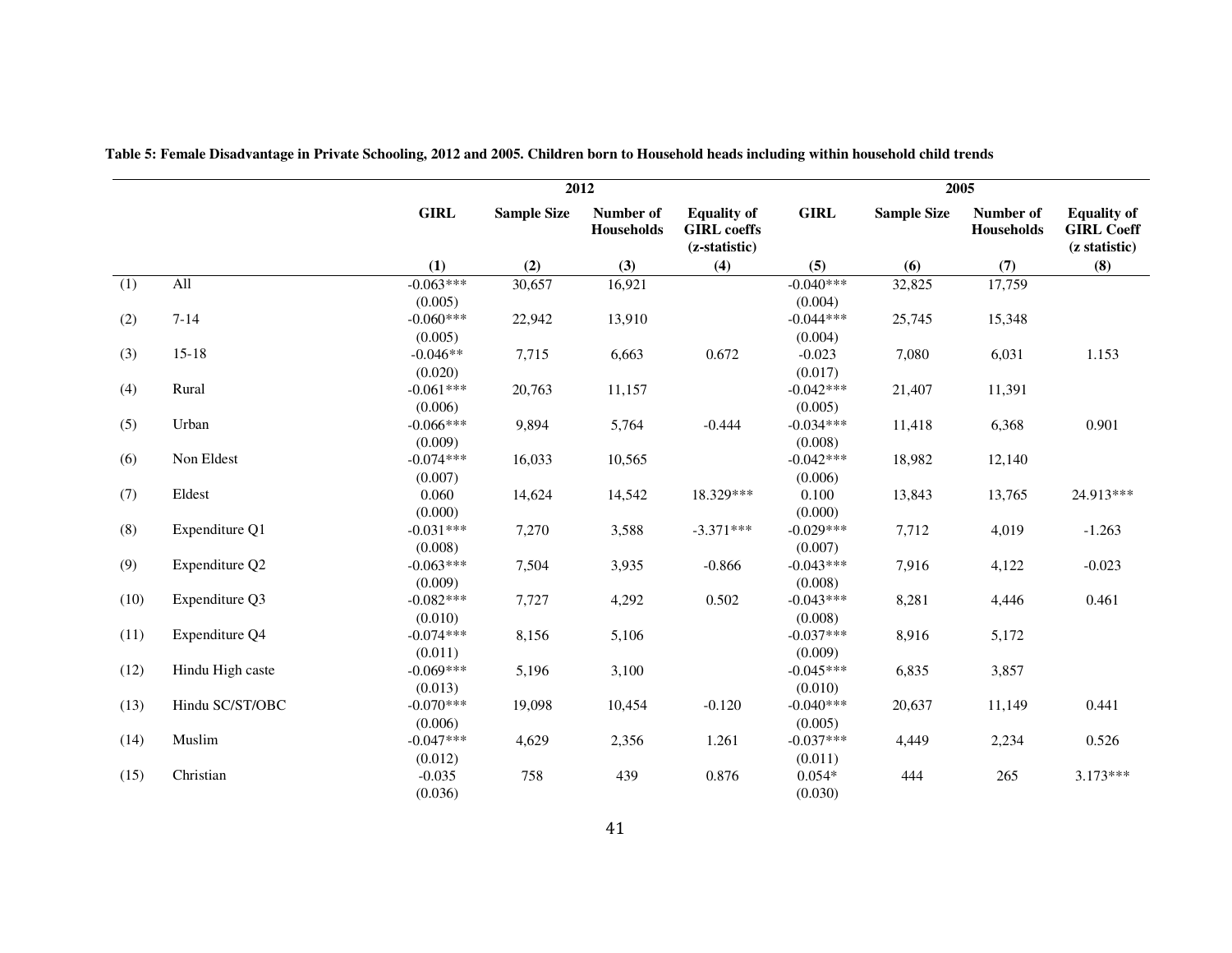| (16) | Other Religion                | $-0.024$<br>(0.028)    | 976    | 572    | 1.482      | $-0.018$<br>(0.032)    | 460    | 254    | 0.782      |
|------|-------------------------------|------------------------|--------|--------|------------|------------------------|--------|--------|------------|
| (17) | Father School High            | $-0.071***$<br>(0.010) | 7,698  | 4,472  |            | $-0.034***$<br>(0.009) | 8,750  | 4,841  |            |
| (18) | Father School Low             | $-0.060***$<br>(0.005) | 22,959 | 12,450 | $-0.956$   | $-0.041***$<br>(0.005) | 24,075 | 12,919 | 0.684      |
| (19) | Mother School High            | $-0.044***$<br>(0.013) | 4,559  | 2,881  |            | $-0.013$<br>(0.012)    | 4,425  | 2,673  |            |
| (20) | Mother School Low             | $-0.066***$<br>(0.005) | 26,098 | 14,047 | 1.531      | $-0.043***$<br>(0.004) | 28,400 | 15,092 | 2.246**    |
| (21) | Distance Priv/Gov Q4          | $-0.056***$<br>(0.008) | 7,886  | 4,337  |            | $-0.039***$<br>(0.006) | 11,224 | 6,015  |            |
| (22) | Distance Priv/Gov Q1 - Q3     | $-0.066***$<br>(0.006) | 22,771 | 12,584 | 1.006      | $-0.040***$<br>(0.005) | 21,601 | 11,744 | 0.038      |
| (23) | Fem/Male Wage $>= 1$          | $-0.048***$<br>(0.015) | 2,363  | 1,275  |            | $-0.040***$<br>(0.010) | 4,956  | 2,562  |            |
| (24) | Fem/Male Wage < 1             | $-0.065***$<br>(0.005) | 28,294 | 15,646 | 1.048      | $-0.040***$<br>(0.004) | 27,869 | 15,197 | $-0.069$   |
| (25) | North West                    | $-0.059***$<br>(0.012) | 4,043  | 2,226  | 3.538***   | $-0.058***$<br>(0.011) | 4,857  | 2,425  | $3.555***$ |
| (26) | North                         | $-0.107***$<br>(0.009) | 10,945 | 5,524  | $6.992***$ | $-0.062***$<br>(0.008) | 10,211 | 5,248  | 4.479***   |
| (27) | East                          | $-0.019**$<br>(0.009)  | 5,321  | 2,995  | 1.410      | $-0.030***$<br>(0.010) | 5,073  | 2,874  | 1.522      |
| (28) | North East                    | $-0.040**$<br>(0.018)  | 1,383  | 819    | 1.888*     | $-0.004$<br>(0.012)    | 1,802  | 947    | $-0.344$   |
| (29) | West                          | 0.003<br>(0.013)       | 3,414  | 1,957  |            | $-0.010$<br>(0.008)    | 4,080  | 2,231  |            |
| (30) | South                         | $-0.059***$<br>(0.012) | 5,551  | 3,400  | 3.508***   | $-0.026***$<br>(0.009) | 6,802  | 4,034  | 1.371      |
|      | <b>Household Fixed Effect</b> |                        |        | Yes    |            |                        |        | Yes    |            |
|      | Within Household Trend        |                        |        | Yes    |            |                        |        | Yes    |            |

**Notes:** Each row presents the regression on a separate sample. Regressions also control for birth order (whether or not the child is the eldest) and age dummies 8-18 years. Sample includes all children aged  $7 - 18$  as of the time of the survey and born to the household head. Robust standard errors in parentheses. \*\*\* p<0.01, \*\* p<0.05, \* p<0.1. Columns 4 and 8 present the z-values for the sub-sample tests. Row 3: Age 7-14 vs Age 15-18; Row 5: Rural vs Urban; Row 7: Eldest vs Non-eldest; Row 9: Expenditure Q4 vs Expenditure Q1; Row 10: Expenditure Q4 vs Expenditure Q2; Row 11: Expenditure Q4 vs Expenditure Q3; Row 13: SC/ST/OBC vs Hindu High Caste; Row 14: Muslim vs Hindu High Caste; Row 15: Christian vs Hindu High Caste; Row 16: Other Religion vs Hindu High Caste; Row 18: Father's education High vs Father's education Low;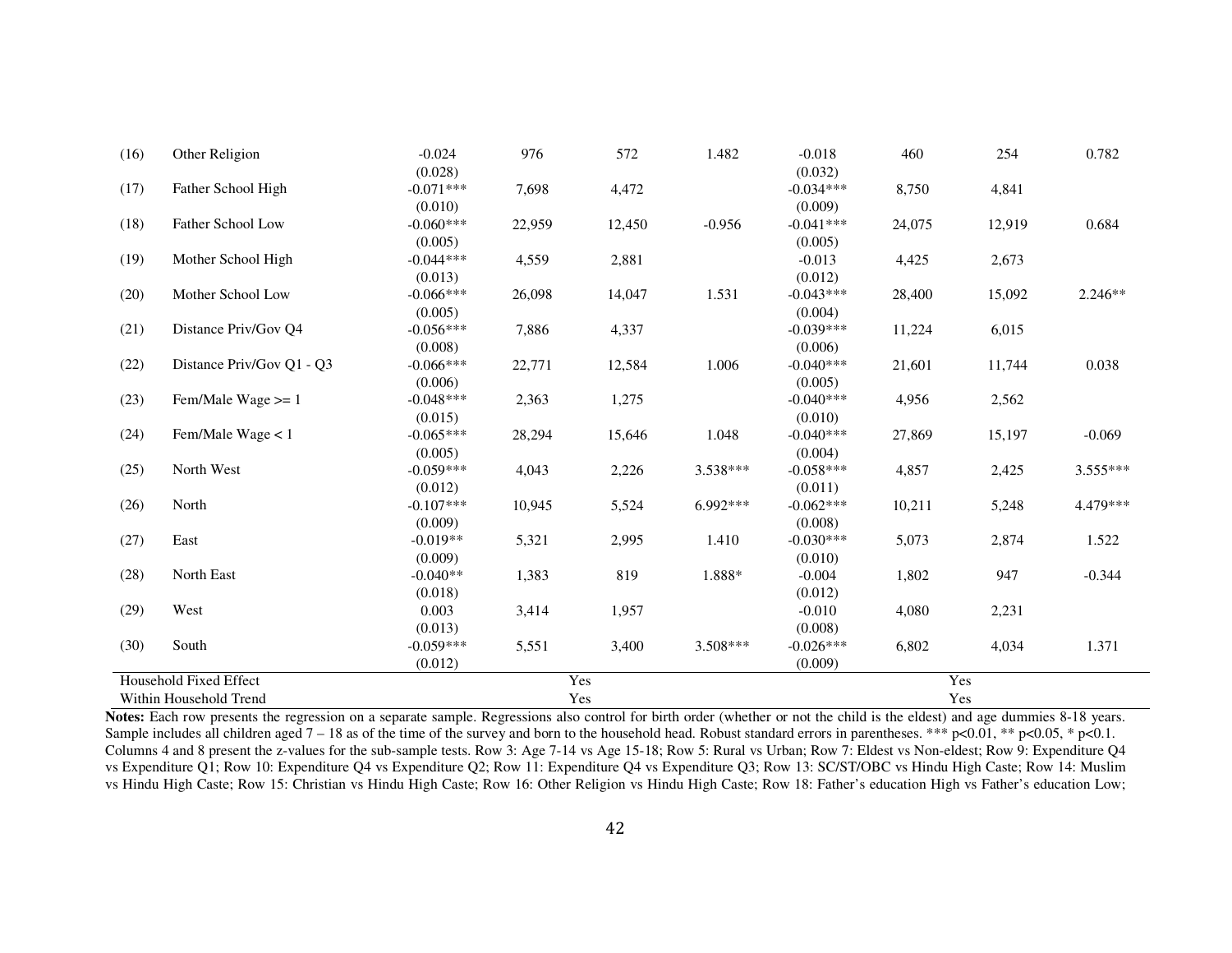Row 20: Mother's education High vs Mother's education Low; Row 22: Distance Priv/Gov Q4 vs Distance Priv/Gov Q1 - Q3; Row 24: Fem/Male Wage >= 1 vs Fem/Male Wage < 1; Row 25: North West vs West; Row 26: North vs West; Row 27: East vs West; Row 28: North East vs West; Row 30: South vs West. Test of equality of the GIRL coefficient in two independent subsamples is based on the Z-statistic (see section 3). In doing so, we compare estimates for 15-18 year olds with 7-14 year olds, urban with rural, eldest with non-eldest, SC/ST/OBC, Muslims and Christians with Hindu high caste, each expenditure quartile Q1, Q2 and Q3 with Q4 and each included region with the western region.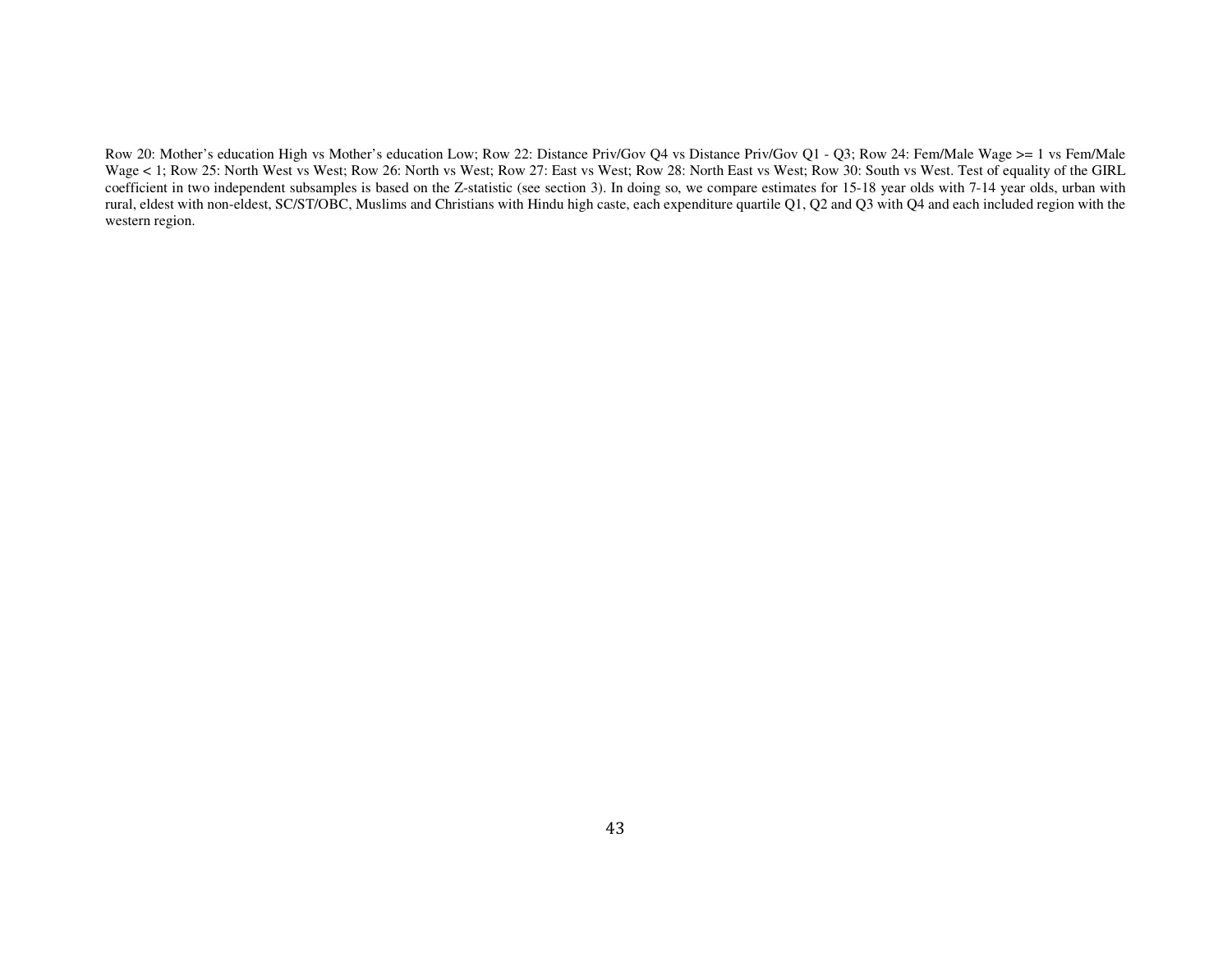| Table 6: Female Disadvantage in Private Schooling. Robustness Results |  |  |  |  |
|-----------------------------------------------------------------------|--|--|--|--|
|-----------------------------------------------------------------------|--|--|--|--|

|        |                                                                                                        |             |                    | 2012                           |                                                          |             |                    | 2005                           |                                                           |
|--------|--------------------------------------------------------------------------------------------------------|-------------|--------------------|--------------------------------|----------------------------------------------------------|-------------|--------------------|--------------------------------|-----------------------------------------------------------|
|        |                                                                                                        | <b>GIRL</b> | <b>Sample Size</b> | Number of<br><b>Households</b> | <b>Equality of</b><br><b>GIRL</b> coeff<br>(z-statistic) | <b>GIRL</b> | <b>Sample Size</b> | Number of<br><b>Households</b> | <b>Equality of</b><br><b>GIRL</b> coeffs<br>(z-statistic) |
|        |                                                                                                        | (1)         | (2)                | (3)                            | (4)                                                      | (5)         | (6)                | (7)                            | (8)                                                       |
|        | Panel A: Sample of households with within-household variation in schooling choice (Restricted Sample). |             |                    |                                |                                                          |             |                    |                                |                                                           |
| 1      | All                                                                                                    | $-0.308***$ | 4,149              | 1,530                          |                                                          | $-0.246***$ | 3,608              | 1,326                          |                                                           |
|        |                                                                                                        | (0.023)     |                    |                                |                                                          | (0.025)     |                    |                                |                                                           |
| 2      | $7 - 14$                                                                                               | $-0.411***$ | 1,963              | 792                            |                                                          | $-0.361***$ | 1,944              | 782                            |                                                           |
|        |                                                                                                        | (0.033)     |                    |                                |                                                          | (0.034)     |                    |                                |                                                           |
| 3      | $15 - 18$                                                                                              | $-0.232**$  | 382                | 187                            | 1.778                                                    | $-0.209*$   | 265                | 124                            | 1.200                                                     |
|        |                                                                                                        | (0.095)     |                    |                                |                                                          | (0.122)     |                    |                                |                                                           |
| 4      | Rural                                                                                                  | $-0.323***$ | 2,722              | 988                            |                                                          | $-0.304***$ | 2,102              | 775                            |                                                           |
|        |                                                                                                        | (0.028)     |                    |                                |                                                          | (0.032)     |                    |                                |                                                           |
| 5      | Urban                                                                                                  | $-0.289***$ | 1,427              | 542                            | 0.718                                                    | $-0.159***$ | 1,506              | 551                            | 2.932                                                     |
|        |                                                                                                        | (0.037)     |                    |                                |                                                          | (0.037)     |                    |                                |                                                           |
|        | Household Fixed Effect                                                                                 |             |                    | Yes                            |                                                          |             |                    | Yes                            |                                                           |
|        | Within Household Trend                                                                                 |             |                    | Yes                            |                                                          |             |                    | Yes                            |                                                           |
|        | Panel B: All children in the household aged 7 - 18 (Extended Sample).                                  |             |                    |                                |                                                          |             |                    |                                |                                                           |
| 6      | $\mathop{\rm All}\nolimits$                                                                            | $-0.061***$ | 39,896             | 21,657                         |                                                          | $-0.040***$ | 41,400             | 21,856                         |                                                           |
|        |                                                                                                        | (0.004)     |                    |                                |                                                          | (0.004)     |                    |                                |                                                           |
| $\tau$ | $7 - 14$                                                                                               | $-0.060***$ | 30,757             | 18,383                         |                                                          | $-0.044***$ | 33,113             | 19,247                         |                                                           |
|        |                                                                                                        | (0.005)     |                    |                                |                                                          | (0.004)     |                    |                                |                                                           |
| 8      | $15 - 18$                                                                                              | $-0.040**$  | 9,139              | 7,797                          | 1.122                                                    | $-0.023$    | 8,287              | 6,992                          | 1.153                                                     |
|        |                                                                                                        | (0.017)     |                    |                                |                                                          | (0.017)     |                    |                                |                                                           |
| 9      | Rural                                                                                                  | $-0.062***$ | 27,165             | 14,374                         |                                                          | $-0.042***$ | 27,821             | 14,341                         |                                                           |
|        |                                                                                                        | (0.005)     |                    |                                |                                                          | (0.005)     |                    |                                |                                                           |
| 10     | Urban                                                                                                  | $-0.058***$ | 12,731             | 7,283                          | 0.345                                                    | $-0.034***$ | 13,579             | 7,515                          | 0.901                                                     |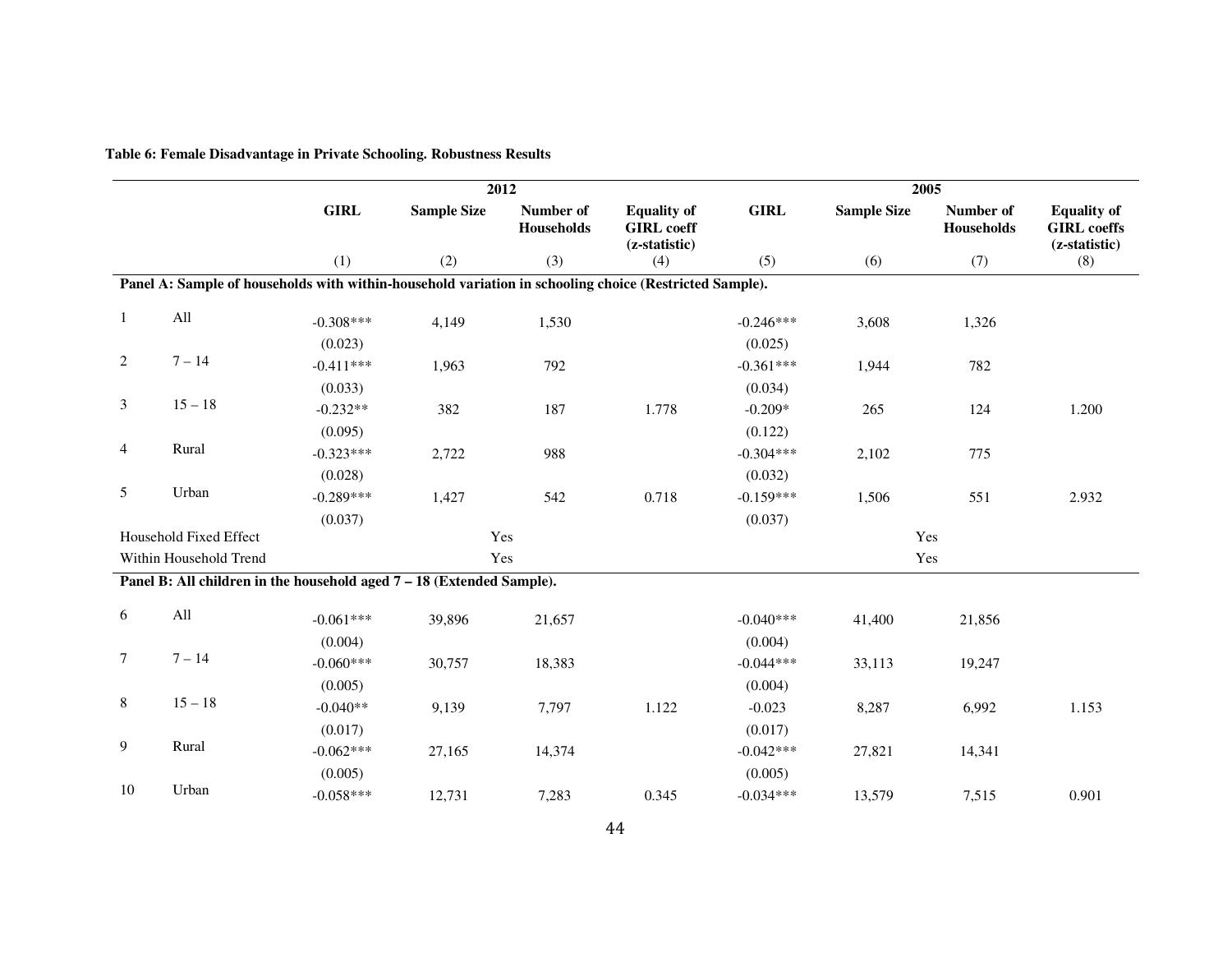|                        | (0.008) | (0.008) |
|------------------------|---------|---------|
| Household Fixed Effect | Yes     | Yes     |
| Within Household Trend | Yes     | Yes     |

Notes: Notes: Each row presents the regression on a separate sample. Regressions also control for birth order (whether or not the child is the eldest) and age dummies 8-18 years. In Panel A sample includes children aged 7 – 18 as of the time of the survey, born to the household head and resident of households that exhibit within household variation in school type choice. In Panel B sample includes all children aged 7 – 18 as of the time of the survey. In addition to the individual characteristics GIRL, Eldest and age categories 8-18, this regression also included if the child was born to the household head. While estimates of all other variables were very comparable to those in Table 5, the coefficient estimate of household head dummy remained insignificant. Robust standard errors in parentheses. \*\*\* p<0.01, \*\* p<0.05, \* p<0.1. Test of equality of the GIRL coefficient in two independent subsamples is based on the Z-statistic (see section 3). In doing so, we compare estimates for 15-18 year olds with 7-14 year olds, urban with rural regions.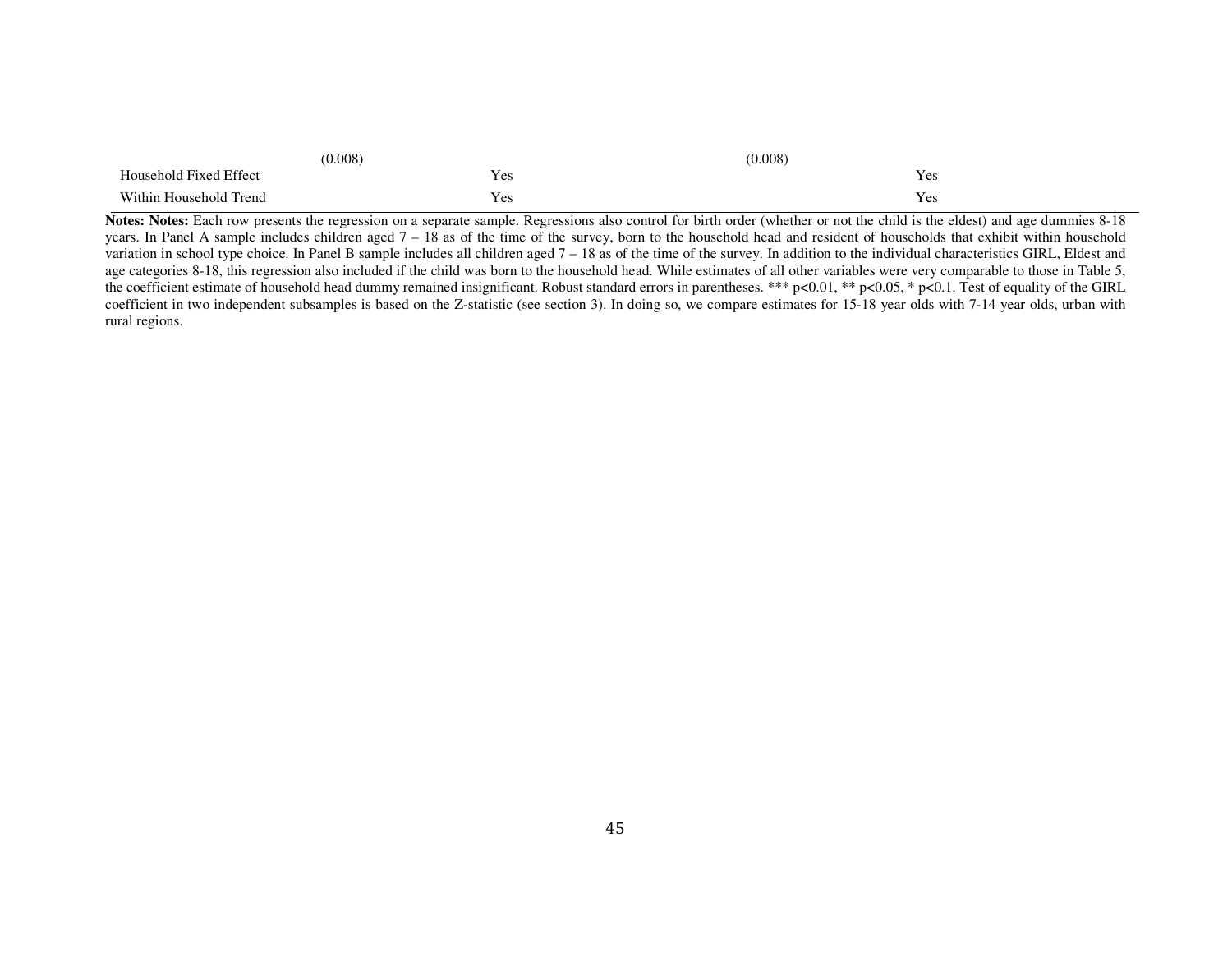|      |                                         | <b>GIRL</b> | Wave<br>2012 | <b>GIRL</b> x<br>Wave<br>2012 | Constant   | <b>Sample</b><br><b>Size</b> | Number of<br>households |
|------|-----------------------------------------|-------------|--------------|-------------------------------|------------|------------------------------|-------------------------|
|      |                                         | (1)         | (2)          | (3)                           | (4)        | (5)                          | (6)                     |
| (1)  | All                                     | $-0.055***$ | $0.062***$   | $-0.004$                      | $0.269***$ | 42,184                       | 17,453                  |
|      |                                         | (0.006)     | (0.008)      | (0.008)                       | (0.006)    |                              |                         |
| (2)  | $7 - 14$                                | $-0.060***$ | $0.062***$   | $-0.006$                      | $0.215***$ | 32,806                       | 15,848                  |
|      |                                         | (0.006)     | (0.009)      | (0.009)                       | (0.012)    |                              |                         |
| (3)  | $15 - 18$                               | $-0.037$    | $0.093***$   | 0.014                         | $0.181***$ | 9,378                        | 7,750                   |
|      |                                         | (0.032)     | (0.029)      | (0.037)                       | (0.050)    |                              |                         |
| (4)  | Non-Eldest                              | $-0.065***$ | $0.062***$   | $-0.004$                      | $0.230***$ | 20,631                       | 11,129                  |
|      |                                         | (0.010)     | (0.012)      | (0.012)                       | (0.039)    |                              |                         |
| (5)  | Eldest                                  | $-0.036*$   | $0.063***$   | 0.022                         | $0.228***$ | 21,553                       | 15,878                  |
|      |                                         | (0.019)     | (0.016)      | (0.015)                       | (0.027)    |                              |                         |
| (6)  | Rural                                   | $-0.057***$ | $0.068***$   | $-0.000$                      | $0.139***$ | 29,285                       | 12,048                  |
|      |                                         | (0.007)     | (0.009)      | (0.008)                       | (0.021)    |                              |                         |
| (7)  | Urban                                   | $-0.051***$ | $0.051***$   | $-0.007$                      | $0.351***$ | 12,899                       | 5,593                   |
|      |                                         | (0.013)     | (0.018)      | (0.016)                       | (0.039)    |                              |                         |
| (8)  | Expenditure Q1                          | $-0.030***$ | $0.063***$   | $-0.011$                      | $0.065**$  | 11,784                       | 5,452                   |
|      |                                         | (0.009)     | (0.014)      | (0.012)                       | (0.031)    |                              |                         |
| (9)  | Expenditure Q2                          | $-0.055***$ | $0.055**$    | $-0.007$                      | $0.174***$ | 11,147                       | 5,740                   |
|      |                                         | (0.012)     | (0.022)      | (0.015)                       | (0.037)    |                              |                         |
| (10) | Expenditure Q3                          | $-0.039***$ | $0.143***$   | $-0.042**$                    | $0.151***$ | 10,232                       | 5,528                   |
|      |                                         | (0.013)     | (0.025)      | (0.018)                       | (0.043)    |                              |                         |
| (11) | Expenditure Q4                          | $-0.064***$ | 0.043        | $-0.007$                      | $0.434***$ | 9,021                        | 5,097                   |
|      |                                         | (0.017)     | (0.028)      | (0.021)                       | (0.052)    |                              |                         |
| (12) | Hindu high caste                        | $-0.054***$ | $0.058**$    | $-0.000$                      | $0.253***$ | 7,190                        | 3,588                   |
|      |                                         | (0.017)     | (0.027)      | (0.021)                       | (0.057)    |                              |                         |
| (13) | Hindu SC/ST/OBC                         | $-0.055***$ | $0.057***$   | $-0.013$                      | $0.197***$ | 26,861                       | 11,622                  |
|      |                                         | (0.007)     | (0.010)      | (0.009)                       | (0.022)    |                              |                         |
| (14) | Muslim                                  | $-0.025$    | $0.102***$   | $-0.024$                      | $0.148***$ | 6,313                        | 2,348                   |
|      |                                         | (0.015)     | (0.020)      | (0.020)                       | (0.050)    |                              |                         |
| (15) | Christian                               | $-0.109$    | $-0.058$     | 0.082                         | $0.542***$ | 850                          | 445                     |
|      |                                         | (0.072)     | (0.093)      | (0.083)                       | (0.196)    |                              |                         |
| (16) | Other Religion                          | $-0.039$    | $-0.130*$    | 0.049                         | $0.430***$ | 970                          | 512                     |
|      |                                         | (0.051)     | (0.079)      | (0.059)                       | (0.144)    |                              |                         |
| (17) | Father School High                      | $-0.047***$ | $0.097***$   | $-0.008$                      | $0.297***$ | 8,222                        | 3,733                   |
|      |                                         | (0.016)     | (0.025)      | (0.020)                       | (0.052)    |                              |                         |
| (18) | Father School Low                       | $-0.057***$ | $0.055***$   | $-0.002$                      | $0.179***$ | 33,962                       | 14,314                  |
|      |                                         | (0.006)     | (0.009)      | (0.008)                       | (0.020)    |                              |                         |
| (19) | Mother School High                      | $-0.013$    | $0.095***$   | $-0.023$                      | $0.340***$ | 4,273                        | 2,165                   |
|      |                                         | (0.024)     | (0.037)      | (0.030)                       | (0.078)    |                              |                         |
| (20) | Mother School Low                       | $-0.059***$ | $0.060***$   | $-0.000$                      | $0.186***$ | 37,911                       | 15,656                  |
|      |                                         | (0.006)     | (0.008)      | (0.008)                       | (0.019)    |                              |                         |
| (21) | Distance Priv/Gov Q4                    | $-0.042***$ | $0.064***$   | $-0.011$                      | $0.187***$ | 12,125                       | 6,402                   |
|      |                                         | (0.010)     | (0.017)      | (0.013)                       | (0.034)    |                              |                         |
| (22) | Distance Priv/Gov Q1-<br>Q <sub>3</sub> | $-0.059***$ | $0.068***$   | $-0.003$                      | $0.193***$ | 30,059                       | 13,602                  |

**Table 7: Change in private school enrolment over 2005 – 2012: Results from the Matched Panel of Households**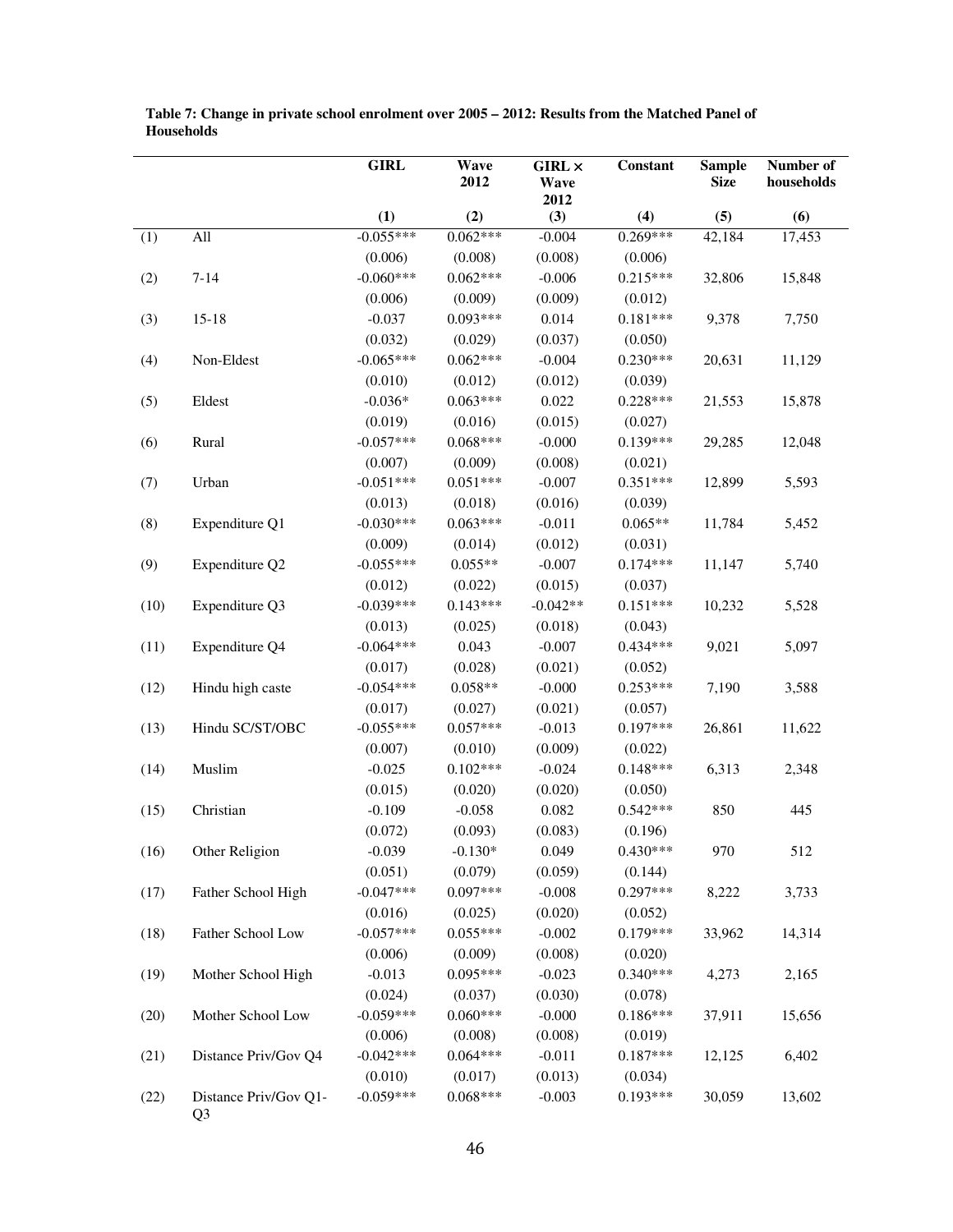|      |                      | (0.008)     | (0.011)    | (0.010)   | (0.023)    |        |        |
|------|----------------------|-------------|------------|-----------|------------|--------|--------|
| (23) | Fem/Male Wage $>= 1$ | $-0.051***$ | 0.032      | 0.004     | $0.244***$ | 4,345  | 2,290  |
|      |                      | (0.018)     | (0.038)    | (0.026)   | (0.061)    |        |        |
| (24) | Fem/Male Wage < 1    | $-0.052***$ | $0.067***$ | $-0.011$  | $0.202***$ | 37.839 | 16,276 |
|      |                      | (0.006)     | (0.009)    | (0.008)   | (0.020)    |        |        |
| (25) | North West           | $-0.079***$ | $-0.013$   | 0.025     | $0.212***$ | 5,884  | 2,348  |
|      |                      | (0.015)     | (0.022)    | (0.020)   | (0.043)    |        |        |
| (26) | North                | $-0.080***$ | $0.104***$ | $-0.028*$ | $0.232***$ | 14,349 | 5,295  |
|      |                      | (0.012)     | (0.015)    | (0.014)   | (0.034)    |        |        |
| (27) | East                 | $-0.035***$ | $-0.010$   | 0.014     | $0.147***$ | 7,362  | 3,130  |
|      |                      | (0.012)     | (0.015)    | (0.014)   | (0.037)    |        |        |
| (28) | North East           | $-0.009$    | $0.100***$ | $-0.024$  | $0.181***$ | 1,803  | 802    |
|      |                      | (0.025)     | (0.030)    | (0.033)   | (0.056)    |        |        |
| (29) | West                 | $-0.005$    | $0.080***$ | 0.011     | $0.151***$ | 5,060  | 2,210  |
|      |                      | (0.015)     | (0.024)    | (0.021)   | (0.053)    |        |        |
| (30) | South                | $-0.035**$  | $0.087***$ | $-0.007$  | $0.275***$ | 7,726  | 3,668  |
|      |                      | (0.014)     | (0.022)    | (0.019)   | (0.051)    |        |        |

**Notes:** Regressions also control for birth order (whether or not the child is the eldest) and age dummies. Sample includes children aged 7 – 18 as of the time of the survey, born to the household head and born in households that were surveyed in both rounds. Regressions control for household fixed effects. Robust standard errors in parentheses. \*\*\* p<0.01, \*\* p<0.05, \* p<0.1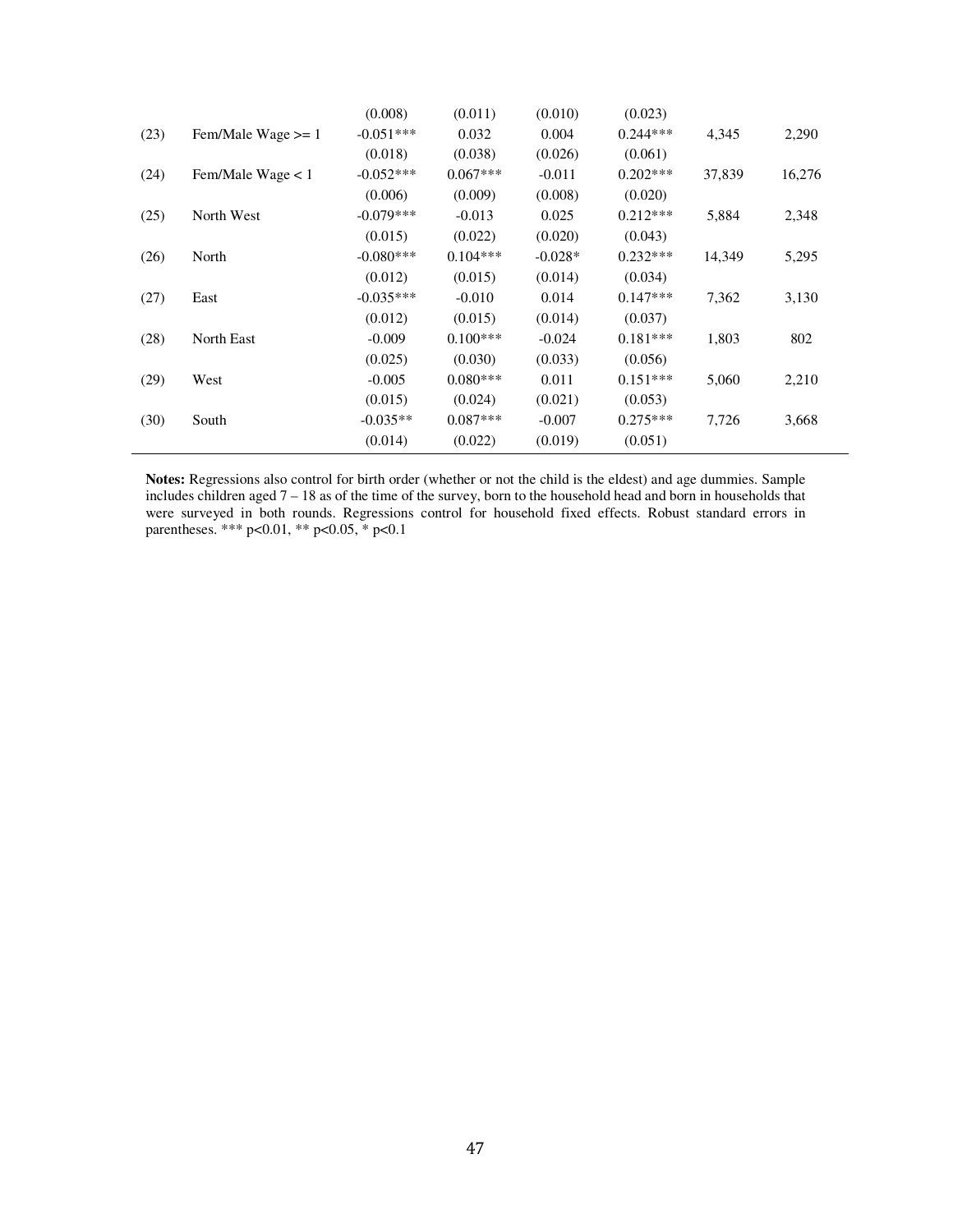### **Appendix**



**Figure A1: Ever Attended School by Gender and Survey Wave** 

**Table A1: Alternatives for 15 – 18 year olds** 

|                               | Work  | Married |
|-------------------------------|-------|---------|
| Boys, Enrolled in School      | 0.005 | 0.006   |
| Boys, Not enrolled in School  | 0.693 | 0.034   |
| Girls, Enrolled in School     | 0.000 | 0.008   |
| Girls. Not enrolled in School | 0.172 | 0.194   |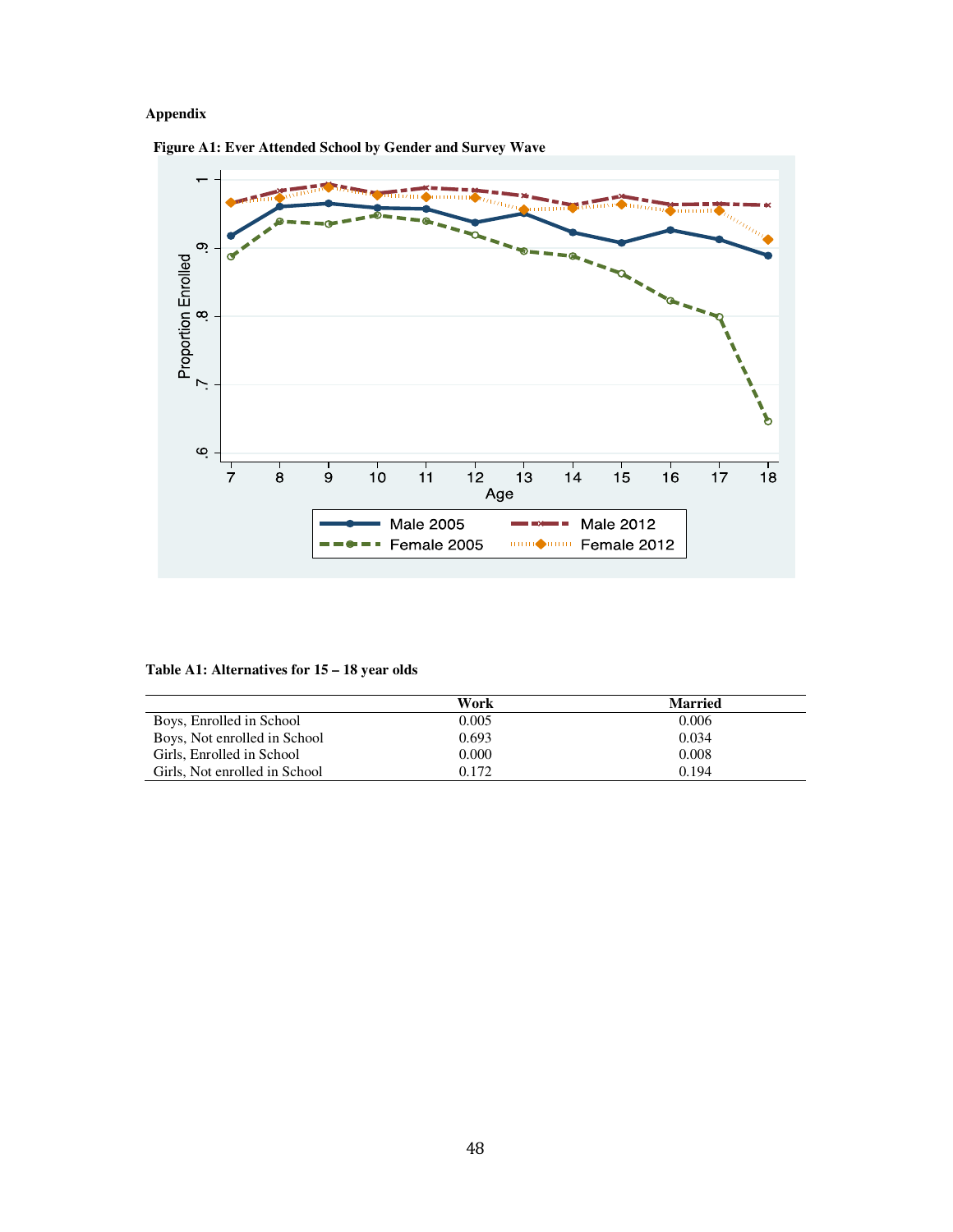| Variables | Restricted | Non-restricted | T-stat     | F-stat<br>(p-value) |
|-----------|------------|----------------|------------|---------------------|
| 2012      |            |                |            |                     |
| Female    | 0.487      | 0.484          | 0.5812     | 0.114               |
|           |            |                |            | (0.7384)            |
| Age       | 12.43      | 12.32          | 2.3487**   | 2.0053              |
|           |            |                |            | (0.1563)            |
| eldest    | 0.32       | 0.54           | 31.0823*** | $142.3$ ***         |
|           |            |                |            | (0.00)              |
| 2005      |            |                |            |                     |
| Female    | 0.476      | 0.47           | 0.7463     | 0.668               |
|           |            |                |            | (0.4206)            |
| Age       | 12.3       | 12.45          | 2.7185**   | 3.007               |
|           |            |                |            | (0.0835)            |
| eldest    | 0.32       | 0.45           | 19.9185*** | $9.201$ ***         |
|           |            |                |            | (0.005)             |

**Table A2: Mean comparisons of full and restricted samples with respect to relevant individual characteristics** 

Note: The table summarises the simple means of the individual level characteristics that is central to estimating the household fixed effects estimates in this paper. We show two tests of homogeneity of means: (i) a t-statistic that does not take account of the possible correlations of observations for children within a household. (ii) An F-statistic (Koch et al. 1975) to test the homogeneity of the two samples, which is equivalent to a test of homogeneity of row (or column) proportions of a two way contingency table between the particular individual characteristic (female, age, eldest) and the sample type (discriminating or not). In view of the insignificance of the F-stat for Female and age at 5% or lower level, we can conclude that there is no significant difference in age or gender in the two samples – restricted and full. The same cannot be said about the eldest variable. This holds for both 2005 and 2012 samples.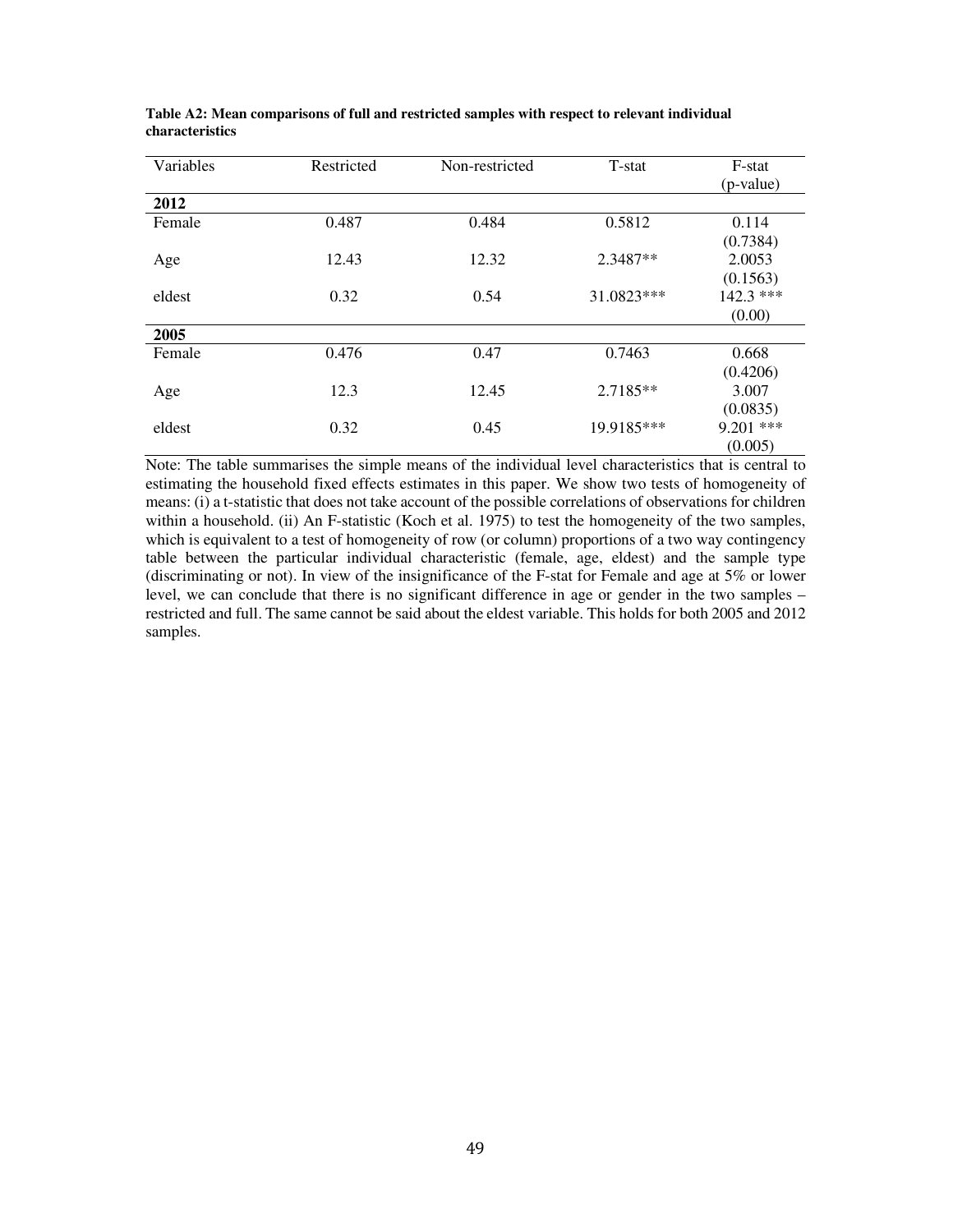|                            | <b>IHDS2 (2012)</b>    | <b>IHDS1 (2005)</b>    |
|----------------------------|------------------------|------------------------|
|                            | <b>Enrolment</b>       | <b>Enrolment</b>       |
|                            | (1)                    | (2)                    |
| <b>GIRL</b>                | $-0.138***$            | $-0.119***$            |
|                            | (0.028)                | (0.018)                |
| Eldest                     | 0.025                  | $0.063***$             |
|                            | (0.037)                | (0.021)                |
| Age 7                      | 0.064                  | 0.062                  |
|                            | (0.168)                | (0.093)                |
| Age 8                      | 0.168                  | $-0.153*$              |
|                            | (0.194)                | (0.087)                |
| Age 9                      | $-0.223$               | $-0.249***$            |
|                            | (0.143)                | (0.077)                |
| Age 10                     | $-0.348**$             | $-0.424***$            |
|                            | (0.147)                | (0.082)                |
| Age 11                     | $-0.800***$            | $-0.858***$            |
|                            | (0.120)                | (0.069)                |
| Age 12                     | $-1.095***$            | $-1.092***$            |
|                            | (0.119)                | (0.070)                |
| Age 13                     | $-1.418***$            | $-1.424***$            |
|                            | (0.115)                | (0.068)                |
|                            | $-1.702***$            | $-1.821***$            |
| Age 14                     |                        |                        |
|                            | (0.115)<br>$-2.014***$ | (0.068)<br>$-2.166***$ |
| Age 15                     |                        |                        |
|                            | (0.114)                | (0.068)                |
| Age 16                     | $-2.287***$            | $-2.469***$            |
|                            | (0.114)                | (0.071)                |
| Age 17                     | $-2.860***$            | $-2.941***$            |
|                            | (0.115)                | (0.071)                |
| Urban                      | 0.046                  | $-0.024$               |
|                            | (0.035)                | (0.021)                |
| Expenditure Q2             | $0.112***$             | $0.158***$             |
|                            | (0.038)                | (0.025)                |
| Expenditure Q3             | $0.276***$             | $0.366***$             |
|                            | (0.041)                | (0.026)                |
| Expenditure Q4             | 0.395***               | $0.578***$             |
|                            | (0.048)                | (0.031)                |
| Hindu High caste           | $0.205**$              | $0.476***$             |
|                            | (0.093)                | (0.088)                |
| Hindu SC/ST/OBC            | 0.001                  | $0.274***$             |
|                            | (0.087)                | (0.087)                |
| Muslim                     | $-0.325***$            | $-0.026$               |
|                            | (0.091)                | (0.089)                |
| Christian                  | $-0.106$               | $0.534***$             |
|                            | (0.132)                | (0.129)                |
| Father Education $\geq 10$ | $0.722***$             | $0.533***$             |
|                            | (0.051)                | (0.029)                |
| Mother Education $\geq 10$ | $0.745***$             | $0.609***$             |

**Table A3: Probit enrolment estimates from pooled data**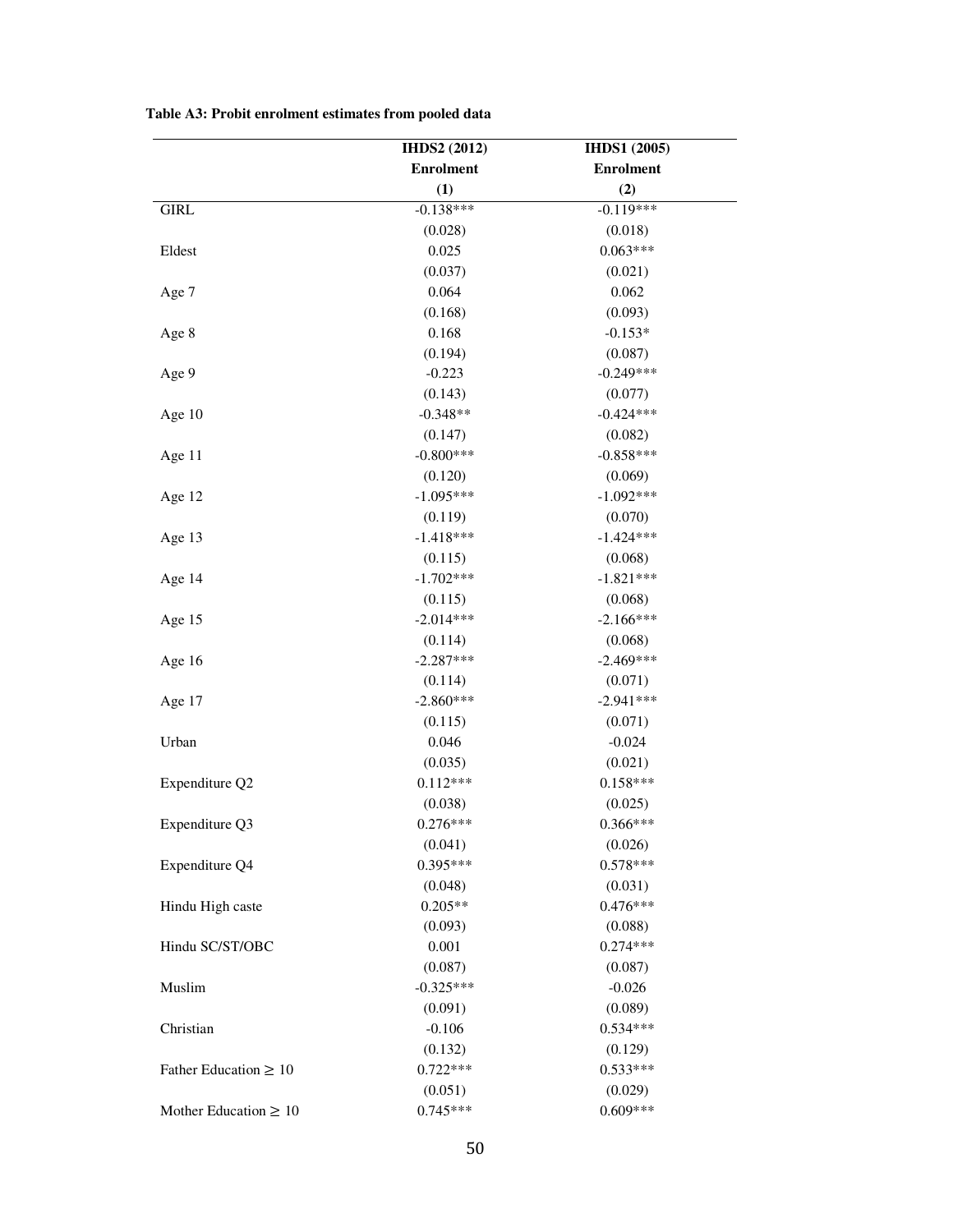| $-0.198***$<br>$-0.280***$<br>North<br>(0.053)<br>(0.032)<br>$-0.152***$<br>$-0.332***$<br>East<br>(0.059)<br>(0.036) |
|-----------------------------------------------------------------------------------------------------------------------|
|                                                                                                                       |
|                                                                                                                       |
|                                                                                                                       |
|                                                                                                                       |
| $-0.070$<br>$-0.129$<br>North-east                                                                                    |
| (0.088)<br>(0.049)                                                                                                    |
| $-0.128***$<br>$-0.161***$<br>South                                                                                   |
| (0.057)<br>(0.035)                                                                                                    |
| $-0.450***$<br>$-0.300***$<br>West                                                                                    |
| (0.059)<br>(0.037)                                                                                                    |
| $0.196***$<br>$0.088***$<br>Media regular                                                                             |
| (0.031)<br>(0.018)                                                                                                    |
| $2.573***$<br>$1.907***$<br>Constant                                                                                  |
| (0.110)<br>(0.144)                                                                                                    |
| Sample Size<br>22,852<br>40,092                                                                                       |
| 0.3222<br>0.3376<br>Pseudo R-square                                                                                   |
| 4402.56***<br>7822.44***<br>Wald Chi-square                                                                           |

Notes: Robust standard errors in parentheses. \*\*\* p<0.01, \*\* p<0.05, \* p<0.1